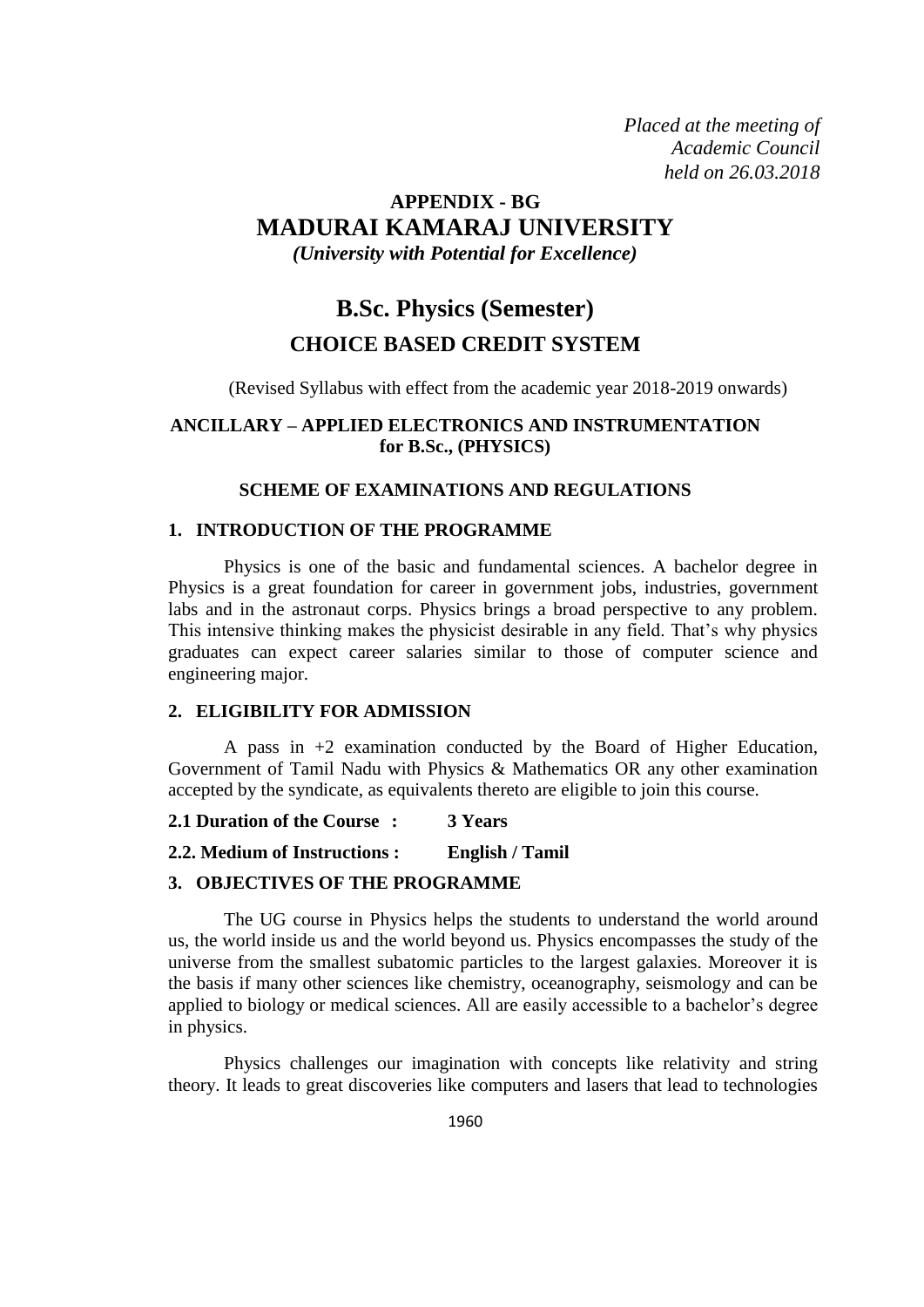which change our lives – from healing joints to curing cancer and to develop sustainable energy solutions.

#### **4. OUTCOME OF THE PROGRAMME**

The Syllabus for B.Sc., Physics degree under semester system has been designed on the basis of Choice Based Credit System, (CBCS) which would focus on job oriented programmes and values added education. It will effect from June 2018 onwards. Duration of the course is three years. The students who are joining the B.Sc., (Physics) degree shall undergo a study period of three academic years – Six Semesters.

While preparing the syllabus, care is taken to provide the requirements of students who opt physics, for developing their skill and competence in their career. Hence after completion of the course, the student will be enriched with recent trends in Physics and be motivated towards higher studies and research activities. During the preparation of the syllabus and curriculum, the UGC model curriculum and syllabi of world best universities were considered.

#### **5. CORE SUBJECT PAPERS**

The core subject papers offered in major physics for six semesters are given below.

| Core<br>subject | <b>Semester</b> | Subject/Title of the paper                 |
|-----------------|-----------------|--------------------------------------------|
| CS <sub>1</sub> | I               | Mechanics and Properties of matter         |
| CS <sub>2</sub> | $\mathbf H$     | <b>Thermal Physics and Acoustics</b>       |
| CS <sub>3</sub> | Ш               | Electricity and Electromagnetism           |
| CS <sub>4</sub> | IV              | <b>Optics and Spectroscopy</b>             |
| CS <sub>5</sub> | $\mathbf{V}$    | <b>Modern Physics</b>                      |
| CS <sub>6</sub> | $\mathbf{V}$    | <b>Nuclear Physics</b>                     |
| CS <sub>7</sub> | V               | Analog Electronics                         |
| CS <sub>8</sub> | VI              | <b>Classical and Statistical Mechanics</b> |
| CS <sub>9</sub> | VI              | <b>Solid State Physics</b>                 |
| <b>CS 10</b>    | VI              | <b>Digital Electronics</b>                 |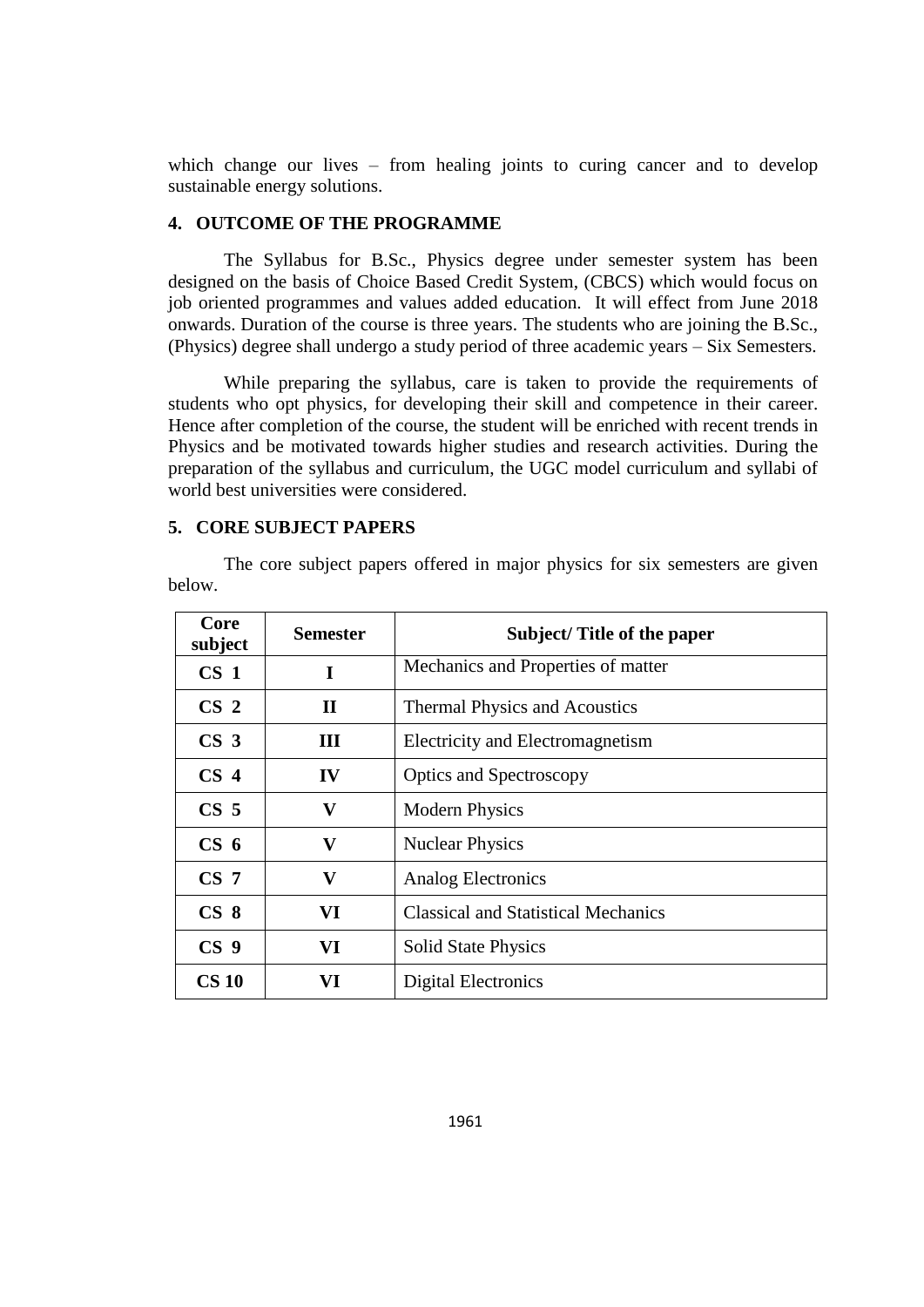## **6. SKILL BASED PARERS**

The Skill Based subject papers offered in major physics for six semesters are given below.

| <b>Skill</b><br><b>Based</b><br><b>Subject</b> | <b>Semester</b> | Subject/Title of the paper |
|------------------------------------------------|-----------------|----------------------------|
| SB <sub>1</sub>                                | I               | Programming in C           |
| SB <sub>2</sub>                                | I               | Solar Energy               |
| SB <sub>3</sub>                                | $\mathbf H$     | Astrophysics               |
| SB <sub>4</sub>                                | $\mathbf H$     | <b>Medical Physics</b>     |
| SB <sub>5</sub>                                | v               | Nanophysics                |
| SB <sub>6</sub>                                | VI              | Optoelectronics            |

## **7. NON MAJOR ELECTIVE PARERS (NME)**

The Non Major Elective papers offered in Physics department for students studying other than physics are given below.

| <b>Non</b><br><b>Major</b><br><b>Elective</b> | <b>Semester</b> | Subject/Title of the paper |
|-----------------------------------------------|-----------------|----------------------------|
| NME 1                                         |                 | Fundamentals of Physics I  |
| NME 2                                         |                 | Fundamentals of Physics Ii |

#### **8. UNITIZATION**

The important concepts of each subject is uniformly distributed in five units and properly required hours to teach are allotted

## **9. PATTERN OF SEMESTER EXAMINATION**

The semester examination comprises of two parts i) internal assessment and ii) External examination. The maximum marks for the internal and external examinations are 25 and 75 respectively.

#### **10. THE SCHEME FOR INTERNAL ASSESSMENT**

The Pattern for internal valuation

 $\triangleright$  Two tests will be conducted (10 mark each). The average of the two is taken – **10 marks**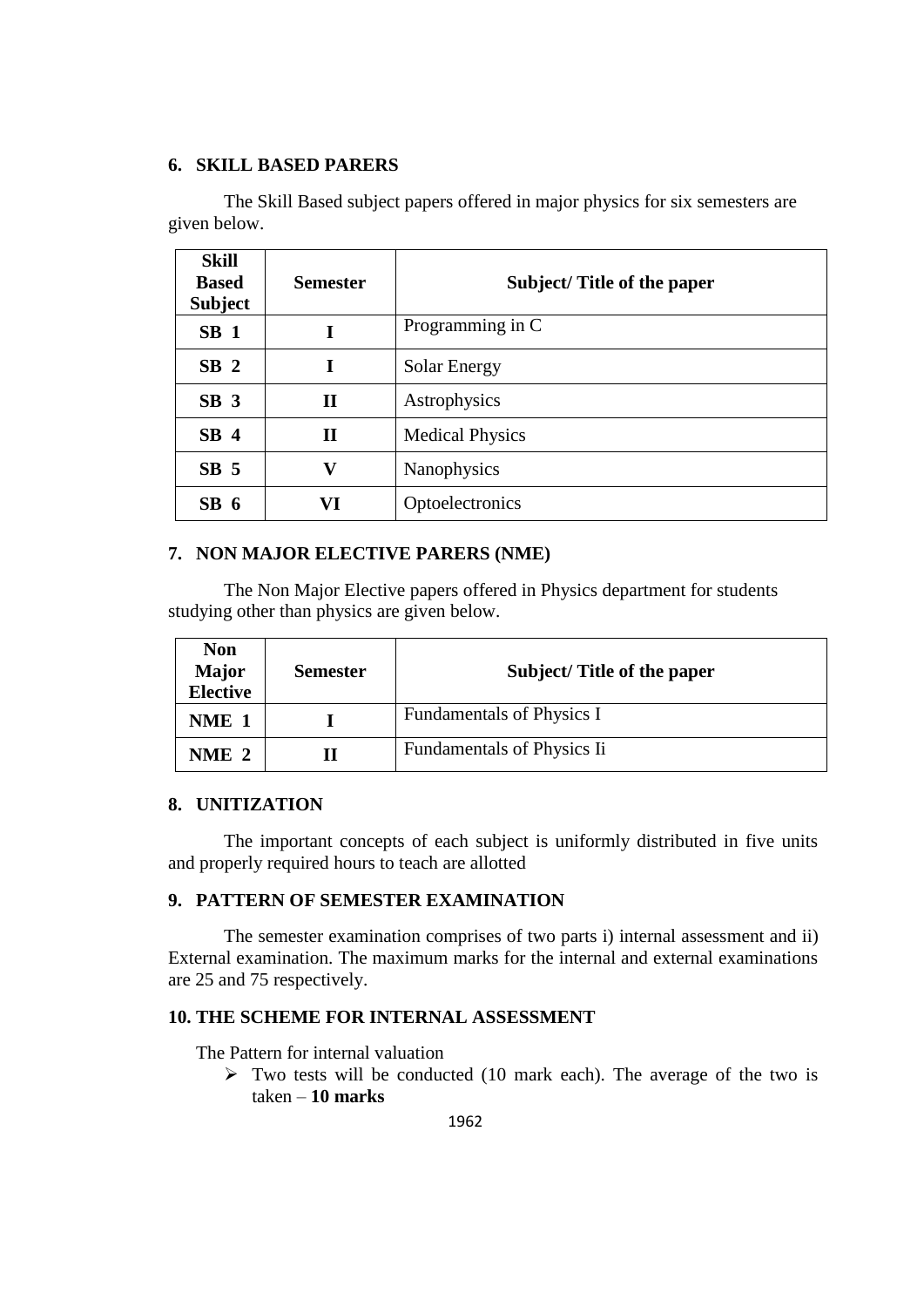- $\geq 3^{rd}$  test may be allowed for absentees of any one of the two tests.
- Group Discussion / Seminar / Quiz **5 marks.**
- $\triangleright$  For Quiz, 2 Quiz should be conducted.
- 2 Assignments : 5 mark each ; average **5 marks**
- Peer team teaching and Peer group learning **– 5 marks** (Students should be grouped into 5 or 6 members. 10% of each subject shall be taught through peer team teaching and learning method and appropriate hours should be allotted.

#### **11. EXTERNAL EXAMINATION**

Student should appear for the external examination at the end of each semester. The University semester examinations will be conducted in the month of November and April for odd and even semesters respectively. He /she must satisfy the minimum attendance as prescribed by the University.

## **12. QUESTION PAPER PATTERN**

The pattern of Question paper will be as follows.

#### **EXTERNAL Time : 3 hours Max.Marks:75**

**SECTION A** (10 X1 =10 Marks) **Question No. 1 to 10** (Multiple Choices)

- $\triangleright$  Two questions from each unit
- $\triangleright$  Four choices in each question
- $\triangleright$  No ' none of these ' choice.

#### **SECTION B :**  $(5 \times 7 = 35 \text{ marks})$

- $\triangleright$  Answer all questions choosing either (a) or (b)
- $\triangleright$  Answer not exceeding two pages. (One question from each unit)

#### **Question No : 11 – 15**

| 11 | (a) | or            | 11 | (b) |
|----|-----|---------------|----|-----|
| 12 | (a) | or            | 11 | (b) |
| 13 | (a) | <b>or</b>     | 11 | (b) |
| 14 | (a) | or            | 11 | (b) |
| 15 | (a) | <sub>or</sub> | 11 | (b) |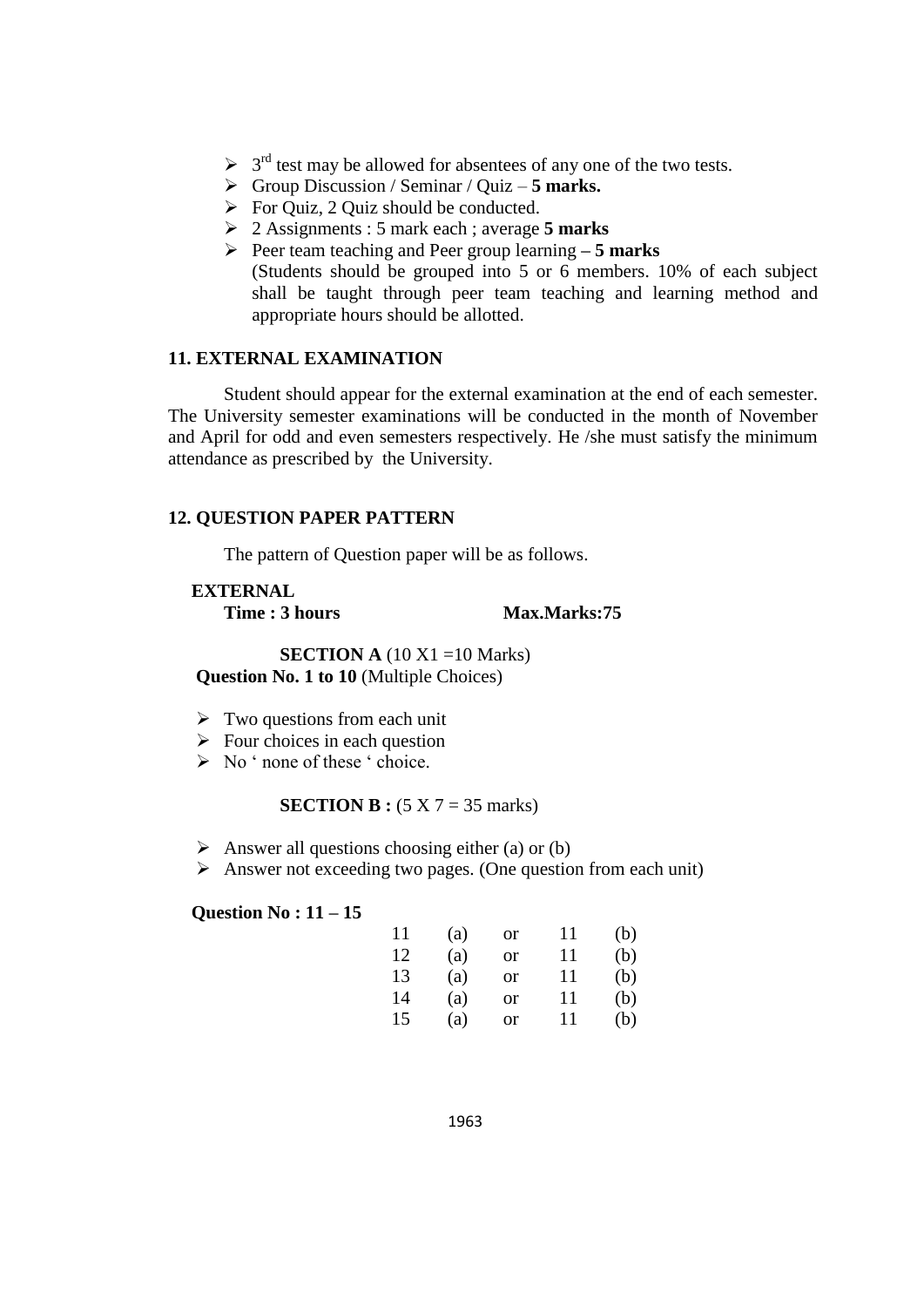## **SECTION C** (3 X 10 = 30 marks)

- $\triangleright$  Answer not exceeding four pages.
- $\triangleright$  Answer any three out of five ( 1 Question from each unit )

## **Questions 16 -20**

## **There must be at least one problem in section B and section C Blue Print of the Question Paper external – Core Subjects**

## **Maximum Marks: 75**

---------

| <b>Section</b>              | <b>Types of questions</b>                                                  | No. of<br>questions | No. of<br><b>Questions to</b><br>be<br>answered | <b>Marks</b><br><b>For</b><br>Each<br>question | <b>Total</b><br><b>Marks</b> |
|-----------------------------|----------------------------------------------------------------------------|---------------------|-------------------------------------------------|------------------------------------------------|------------------------------|
| A                           | Multiple Choice. Two<br>questions from each unit                           | 10                  |                                                 |                                                | 10                           |
| B                           | Not exceeding 2. Pages<br>$(either or type) - One from$<br>each unit *     | 5                   | 5                                               | 7                                              | 35                           |
| $\mathcal{C}_{\mathcal{C}}$ | Not exceeding 4 Pages<br>(any three out of five $-$ one<br>from each unit* | 5                   | 3                                               | 10                                             | 30                           |

 **\*** There must be at least one problem in Section B and Section C

## 6.**There will be Two Allied subjects to fulfill the course during three years.**

| <b>Subject</b>                     | <b>Maximum</b><br>marks | <b>Credit</b> | <b>Year of study</b> |
|------------------------------------|-------------------------|---------------|----------------------|
| <b>Mathematics</b>                 | 400                     |               | [ & II               |
| Chemistry / Applied<br>Electronics | 600                     |               | I & II               |

 The syllabus for the ancillary subjects can be got from the Ancillary Department of Mathematics, Chemistry / Applied electronics.

| $\triangleright$ Practical : Record Note Book / Internal | $10 + 30$ | $=$ | 40 |     |
|----------------------------------------------------------|-----------|-----|----|-----|
| Examination external                                     |           |     | 60 |     |
|                                                          |           |     |    |     |
|                                                          | Total     |     |    | 100 |

## **13. SCHEME OF EVALUATION :**

For the University theory examination the question paper setter should submit the scheme of valuation along with the question paper for each subject.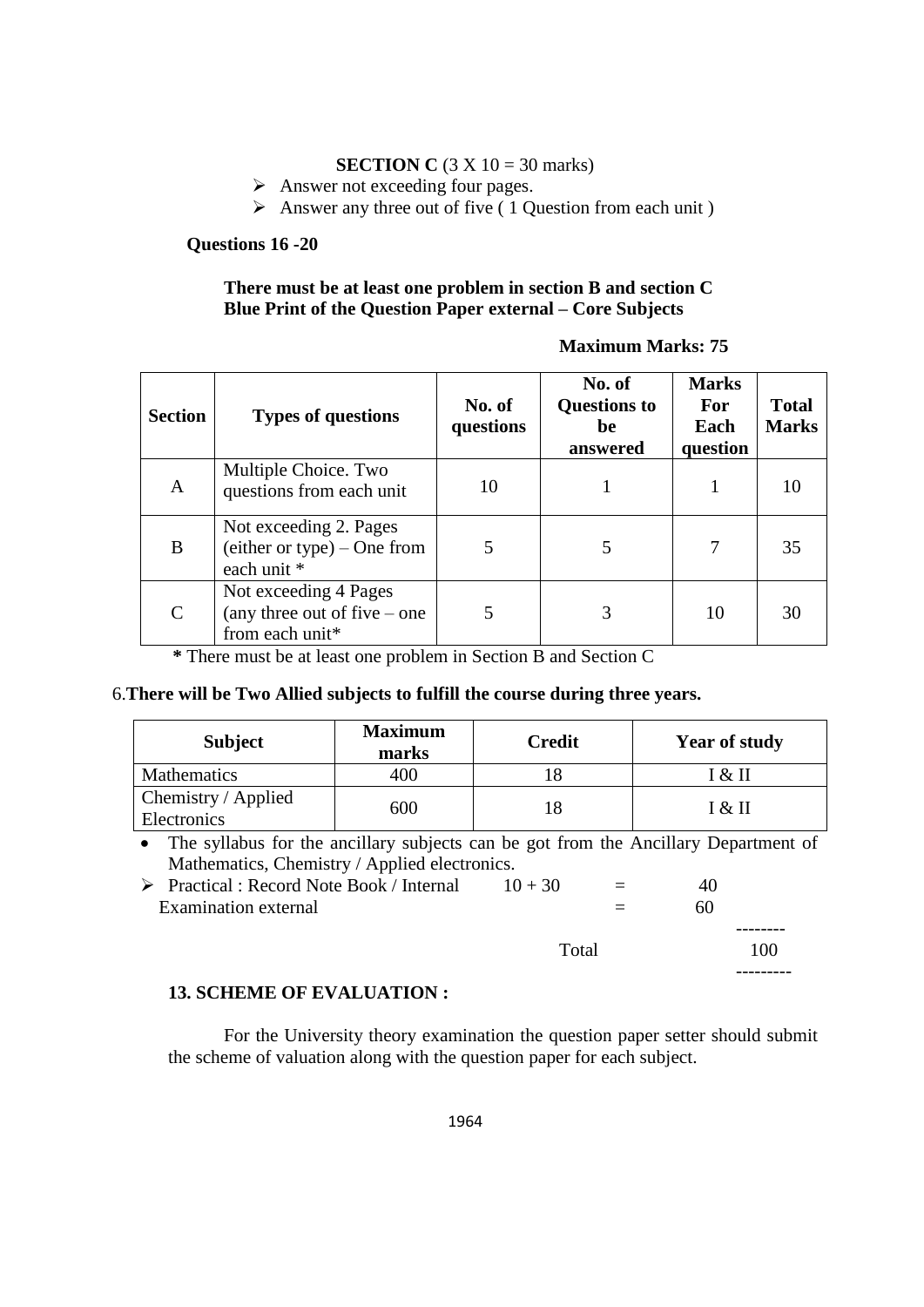#### **14. PASSING MINIMUM :**

i) A candidate will be eligible for the B.Sc., degree by completing three years (six semesters) and passing all the prescribed examinations.

ii) A candidate shall be declared as passed the course, if he/she scored a minimum of 40% marks in each paper of all the subjects. He/ She must score a minimum of 27 marks out of 75 in the external examination and a minimum of 40 (internal  $+$  external) out of 100.

#### **14.1. Classification**

| Sl. No | <b>Range of CCPA</b>    | <b>Class</b> |
|--------|-------------------------|--------------|
|        | 40 & above but below 50 | ш            |
|        | 50 & above but below 60 |              |
|        | 60 & Above              |              |

#### **15. MODEL QUESTIONS :**

Model question papers for a few core subject and skilled based papers of Physics are given below.

## **MODEL QUESTION PAPERS MECHANICS AND PROPERTIES OF MATTER**

(For those who joined in June 2018)

Time: Three hours **Maximum: 75 Marks** 

Section-A –  $(10x1=10 \text{ Marks})$ Answer all questions

Choose the correct answer:

- 1. In the case of elastic collision \_\_\_\_\_\_\_\_\_\_ energy of the particle is fully conserved. (a) Potential (b) Kinetic (c) Thermal (d) Electrical
- 2. According to Newton's law (a)  $F = \frac{u}{\hbar}$  (*mv*) *dt*  $\frac{d}{dx}$ (*mv*) (b)  $F = \frac{d}{dx}$ (*mp*) *dt*  $\frac{d}{dx}$ (*mp*)(c) *F*= *dt*  $\frac{dy}{dx}$  (d)  $F=0$
- 3. Moment of inertia of circular disc about an axis through it's centre and perpendicular to its plane

(a) 
$$
I = \frac{MR^2}{4}
$$
 (b)  $I = MR^2$  (c)  $I = \frac{MR^2}{2}$  (d)  $I = M^2R$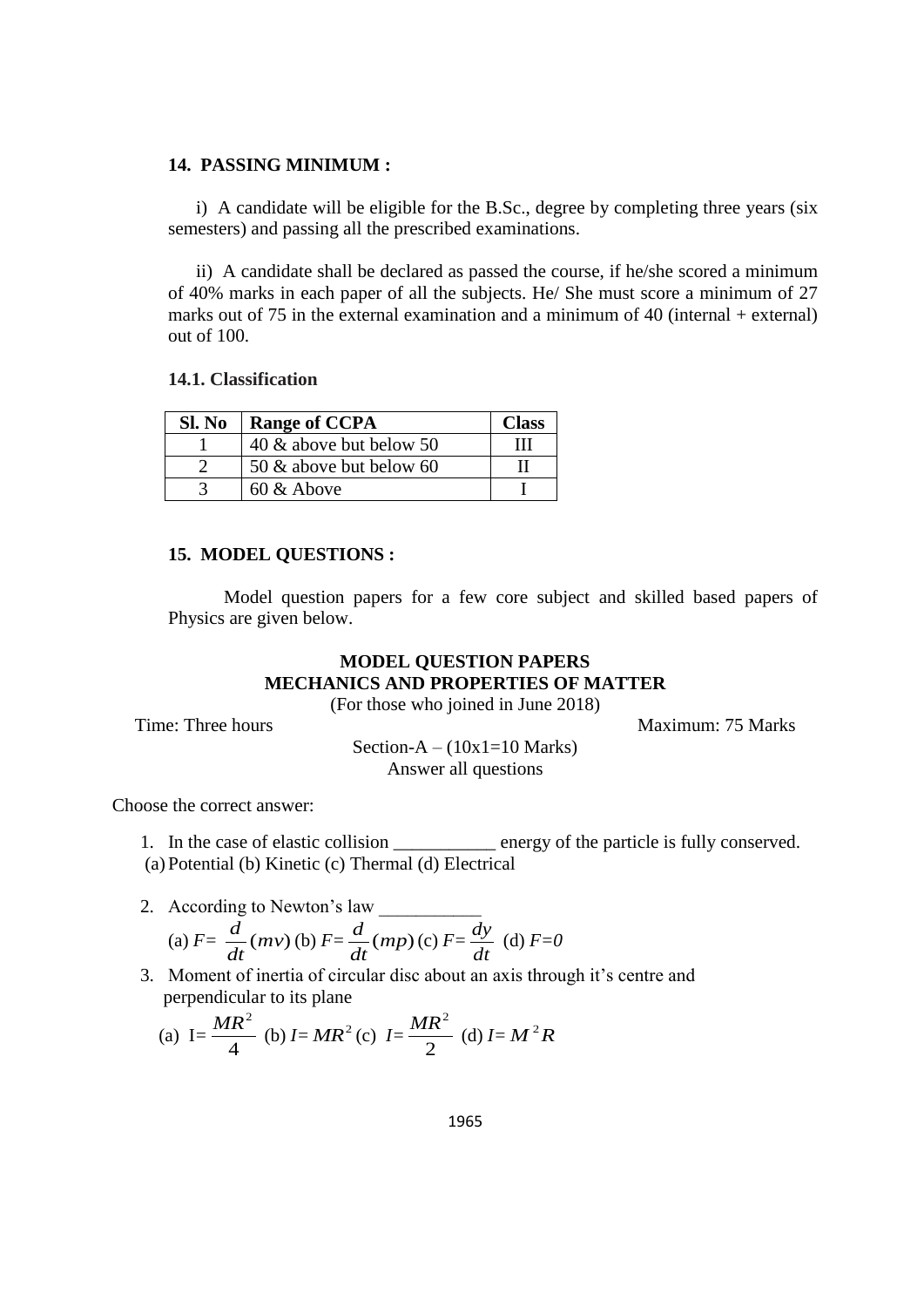| (a)MLT <sup>-2</sup> (b)ML <sup>2</sup> T <sup>-2</sup> (c)ML <sup>2</sup> T <sup>-3</sup> (a)ML <sup>2</sup> T <sup>-1</sup>                 |
|-----------------------------------------------------------------------------------------------------------------------------------------------|
| 5.<br>discovered the universal law of gravitation                                                                                             |
| (a) Newton (b) Planck (c) Curie (d) Kepler                                                                                                    |
| 6. Gravitational field is a                                                                                                                   |
| (a) Vector quantity (b) Scalar quantity (c) Zero at earth crust (d) Infinity at<br>earth crust                                                |
| 7. ________________ substances regain their original dimension after the removal of force                                                     |
| (a) Plastic (b) Elastic (c) Plasto elastic (d) Rigid                                                                                          |
| 8. Maximum stress upto which the body exhibits the property of elasticity is<br>limit                                                         |
| a) Elastic<br>(b) Plastic<br>(c) Tangent<br>(d) Infinite                                                                                      |
| 9. Excess of pressure in a cylindrical drop is _______                                                                                        |
| (d) σ/r<br>(a) $\sigma^r$<br>(b) $\sigma$ / 4r<br>$(c) \sigma r$                                                                              |
| 10. Bernoulli's theorem is applicable in                                                                                                      |
| (b) Filter pump (c) Wings of aero plane<br>(a) Bunsen burner                                                                                  |
|                                                                                                                                               |
| (d) All of these                                                                                                                              |
| Section-B $(5x7=35 \text{ Marks})$                                                                                                            |
| Answer ALL questions choosing either (a) or (b)                                                                                               |
| 11. (a) What is collision and explain its types?                                                                                              |
| (or)                                                                                                                                          |
| (b) Write short notes on Newton's law of motion and law of conservation of linear<br>momentum.                                                |
| 12. (a) Explain briefly about the torque                                                                                                      |
| (or)                                                                                                                                          |
|                                                                                                                                               |
| (b) Deduce an expression for moment of inertia of a circular disc.<br>13. (a). State Newton's gravitational law and discuss its applications. |
|                                                                                                                                               |
| (or)                                                                                                                                          |
| (b) How will you determine the mass of Earth?                                                                                                 |
| 14. (a). Calculate the $\eta = 8x10^{10}$ N/m <sup>2</sup> work done in twisting a steel wire of radius 10 <sup>-3</sup> m                    |
| and length 0.25m through an angle of $45^{\circ}$                                                                                             |
| (or)                                                                                                                                          |
| (b) Explain the term Poisson's ratio and discuss its limiting values.                                                                         |

15. (a) Discuss viscosity, Co-efficient of viscosity and streamlined and turbulent motion.

(or)

(b)What is a venturimeter? Explain about its operation.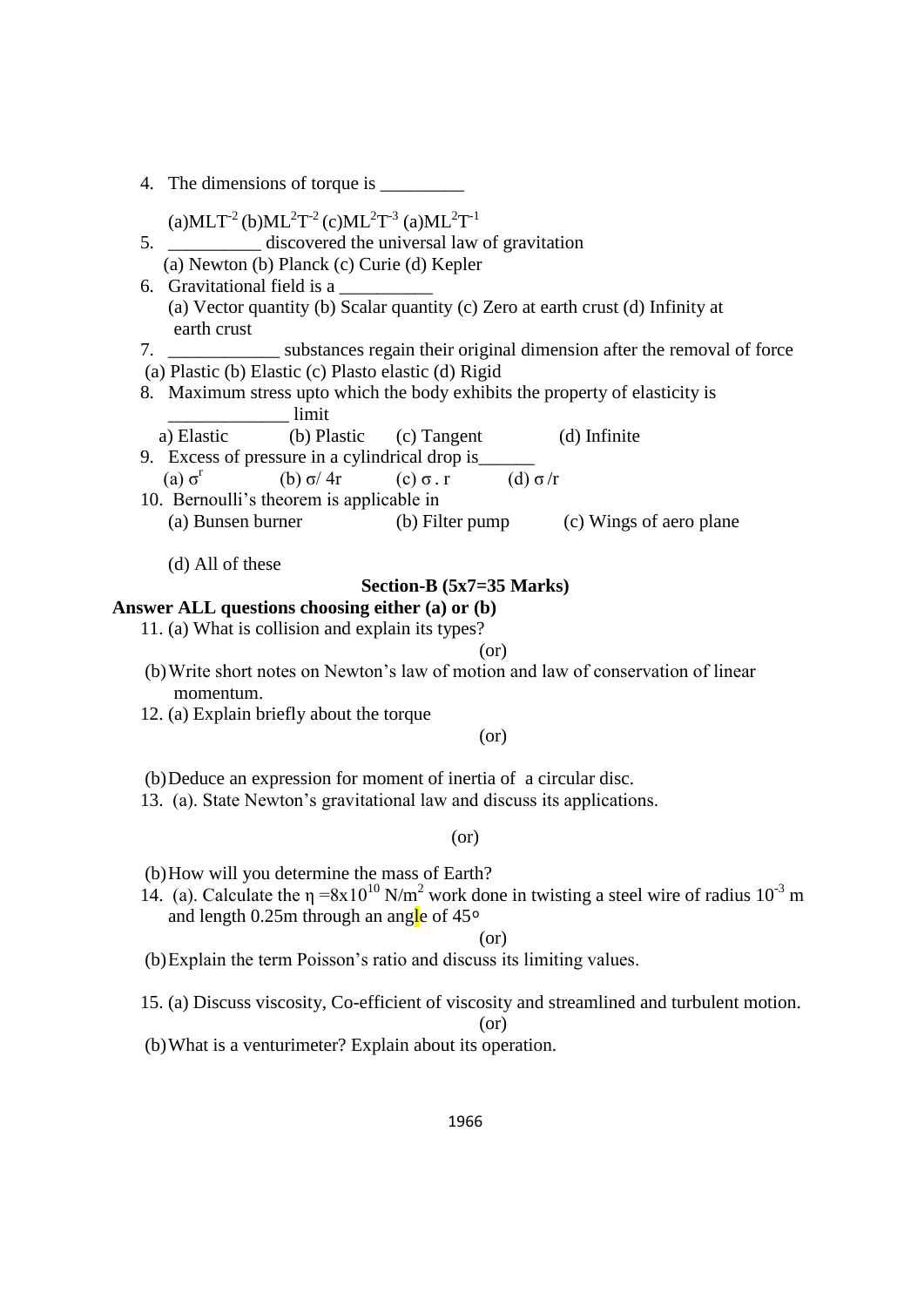#### **Section-C (3x10=30 Marks)**

#### **Answer any THREE questions**

- 16. When two smooth spheres undergo direct impact calculate the loss of energy involved?
- 17. (a) Deduce an expression for the moment of inertia of a solid sphere about the diameter. (5)
- (b) Derive the relation between angular momentum and torque. (5)
- 18. Calculate the gravitational potential at a point outside the spherical shell.
- 19. Describe the excess of pressure in a synclastic and anticlastic surface.
- 20. State and explain Bernoulli's theorem.

## **Model question paper Programming in C (For those who joined in June 2018)**

## **Time: Three hours maximum: 75 Marks**

## **Section-A – (10x1=10 Marks) Answer all questions**

#### **Choose the correct answer:**

| 1. | Which one of the following is not a key word in C? |  |  |  |
|----|----------------------------------------------------|--|--|--|
|    |                                                    |  |  |  |

- (c) print f (b) scan f (c) end (d) include
- 2. For integer data type \_\_\_\_\_\_\_\_ formal is used
- (a) % f (b) % s (c) % d (d) % 0 3. \_\_\_\_\_\_\_\_ is a conditional operator used in C
	- (a) = (b)? (c) ! (d) <
- 4. \_\_\_\_\_\_\_\_\_ is used to input a character

(a) putchar (b)get ch (c) getchar  $( ) (a)$  gets $( )$ 

- 5. Pick the odd one out
- (a) if (b) if else (c) for (d) continue
- 6. \_\_\_\_\_\_\_\_\_\_ is an unconditional control statement

(a) if (b) if else (c) break (d) go to

7. The calling of a function within the same function is called

(a) Summation (b) recursion (c) declaration (d) include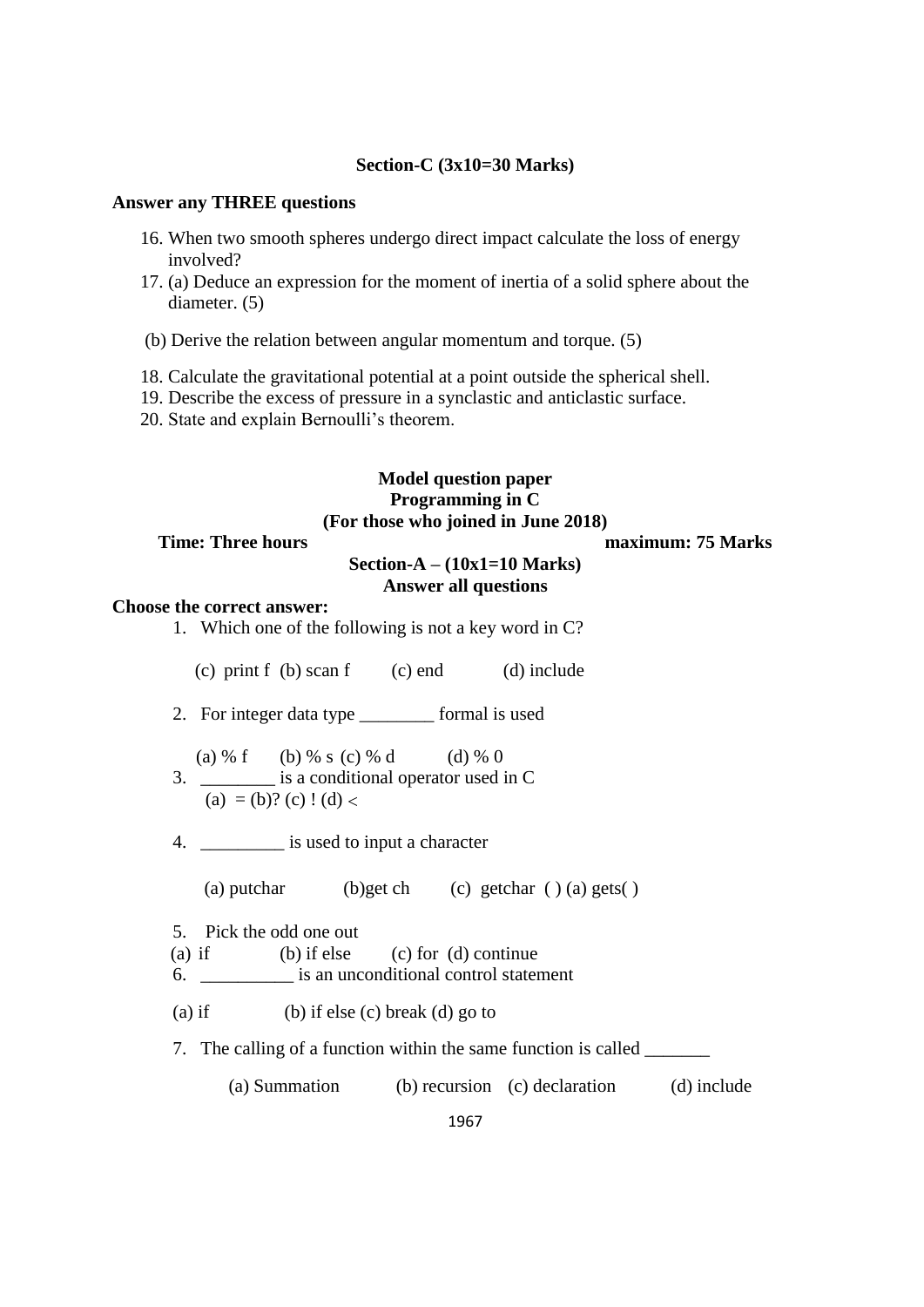|                                |  |                                                 | function    |
|--------------------------------|--|-------------------------------------------------|-------------|
|                                |  | a) library (b) string (c) user defined          | $(d)$ math  |
| 9. Array is a________ variable |  |                                                 |             |
|                                |  | (a) simple (b) structure (c) subscripted        | (d) pointer |
|                                |  |                                                 |             |
| $(a)$ one                      |  | (b) two $(c)$ three $(d)$ four                  |             |
|                                |  | <b>Section-B</b> $(5x7=35$ Marks)               |             |
|                                |  | Answer ALL questions choosing either (a) or (b) |             |

- 11. (a) Write the various keywords in C (or)
- (d) Explain the various types of constants in C.
- 12. (a) Write down the arithmetic and relational operators used in C. (or)
- (b) Explain the priority of operators in C.
- 13. (a) Explain if-else statement with example. (or)
	- (e) Write a program to find biggest of three numbers
- 14. (a) Explain various types of functions.

#### (or)

- (b)Write about various library functions used in C.
- 15. (a) Explain how the arrays are defined and processed with example. (or)
- (b)Write a C program to add two matrices.

## **Section-C (3x10=30 Marks) Answer any THREE questions**

- 16. Explain various data types.
- 17. Describe about input and output functions used in C with examples.
- 18. Write a C program to solve the quadratic equations.
- 19. Write a C program to sum the numbers from 1 to n using recursion.
- 20. Write a C program to multiply 2 matrices.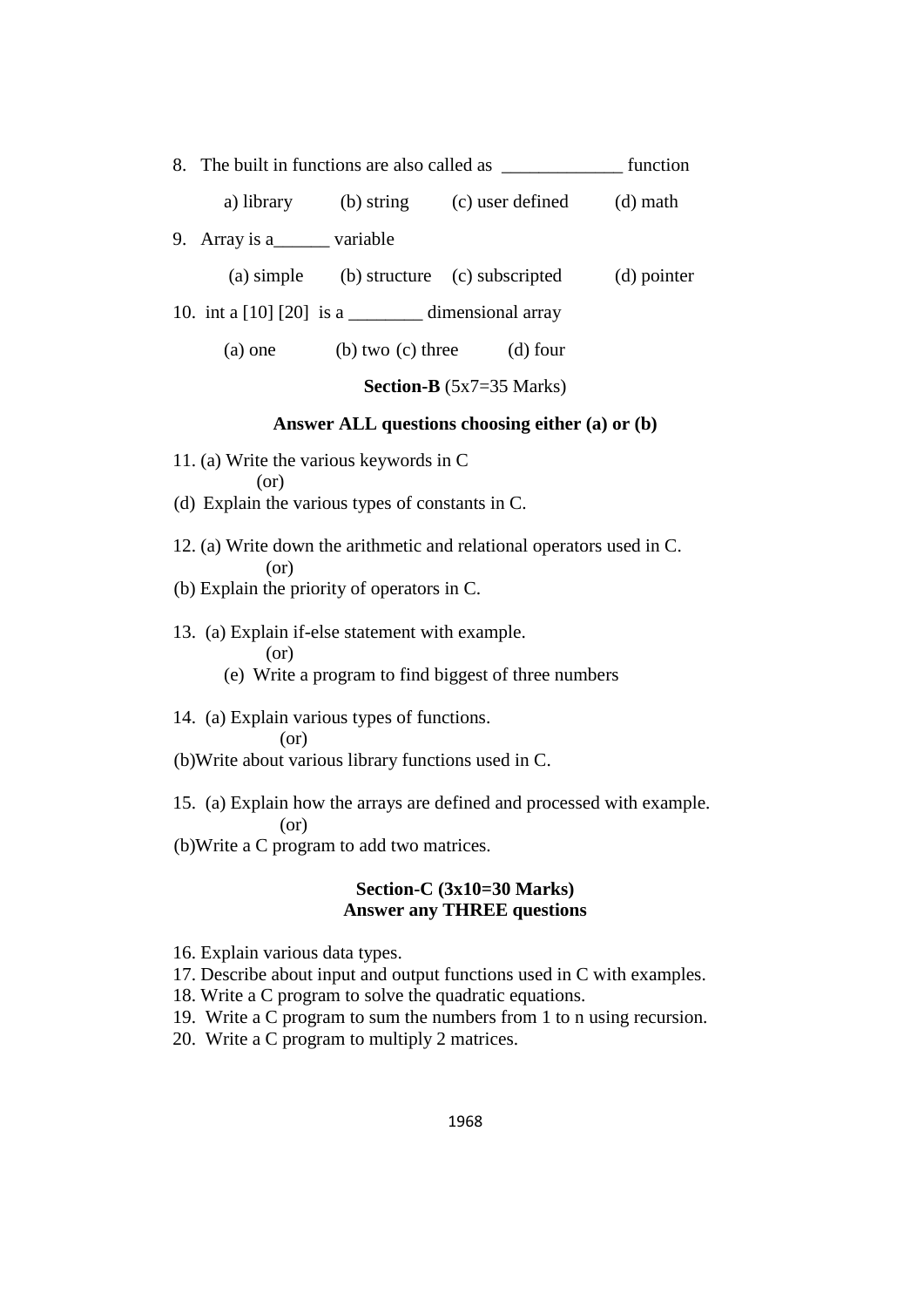## **Model Question Paper ASTROPHYSICS (For those who joined in June 2018)**

**Time: Three hours maximum: 75 Marks** 

# **Section-A** (10x1=10 Marks) **Answer all questions**

## **Choose the correct answer:**

|    | 1. Which of these planets orbit is farthest from earth's orbit?<br>(b) Jupiter (c) Uranus<br>(a) Mars<br>(d) Neptune                                                                                                                                                        |  |  |  |  |
|----|-----------------------------------------------------------------------------------------------------------------------------------------------------------------------------------------------------------------------------------------------------------------------------|--|--|--|--|
|    | 2. The length of an Earth day is determined by the time required for approximately one.<br>(a) Earth rotation<br>(b) Earth revolution<br>(c) Sun rotation<br>(d) Sun revolution.                                                                                            |  |  |  |  |
|    | 3. Which of the following wavelength regions cannot be studied with telescopes on<br>ground<br>(a) radio waves (b) ultraviolet (c) X rays<br>$(d)$ both a & b.                                                                                                              |  |  |  |  |
|    | 4. The point at which the light is brought to a focus and the image is formed is called<br>(b) focal length<br>(a) focal point<br>(c) focal ration<br>$(d)$ none.                                                                                                           |  |  |  |  |
|    | 5. The outer corona displays a continuous spectrum with many lines<br>(a) absorption (b) emission (c) scattering (d) All of the above.                                                                                                                                      |  |  |  |  |
| 6. | The proton-proton reaction is due to                                                                                                                                                                                                                                        |  |  |  |  |
|    | (a) Fusion of Hydrogen and helium<br>(b) fusion of deuterium with helium<br>(c) fusion of Tritium with helium<br>(d) Fusion of Helium and Oxygen                                                                                                                            |  |  |  |  |
|    | 7. As the mass of a white dwarf increases, its radius                                                                                                                                                                                                                       |  |  |  |  |
|    | (a) Increases (b) Decreases (c) Constant (d) either increases or decreases<br>8. In Hertzsprung-Russel diagram the average stars like sun are located in the _____ of<br>the main-sequence band.<br>(a) Top $\left($ b) bottom $\left($ c) center $\left($ d) Both a and b. |  |  |  |  |
|    | 9. Mass of our galaxy is about ________ billion times that of the Sun.<br>(b) $250$ (c) $150$<br>(a) 200<br>$(d)$ 100.                                                                                                                                                      |  |  |  |  |
|    | 10. Pulsars are rapidly rotating____________ star.<br>a) proton<br>(b) electron (c) neutron<br>(d) white dwarf.                                                                                                                                                             |  |  |  |  |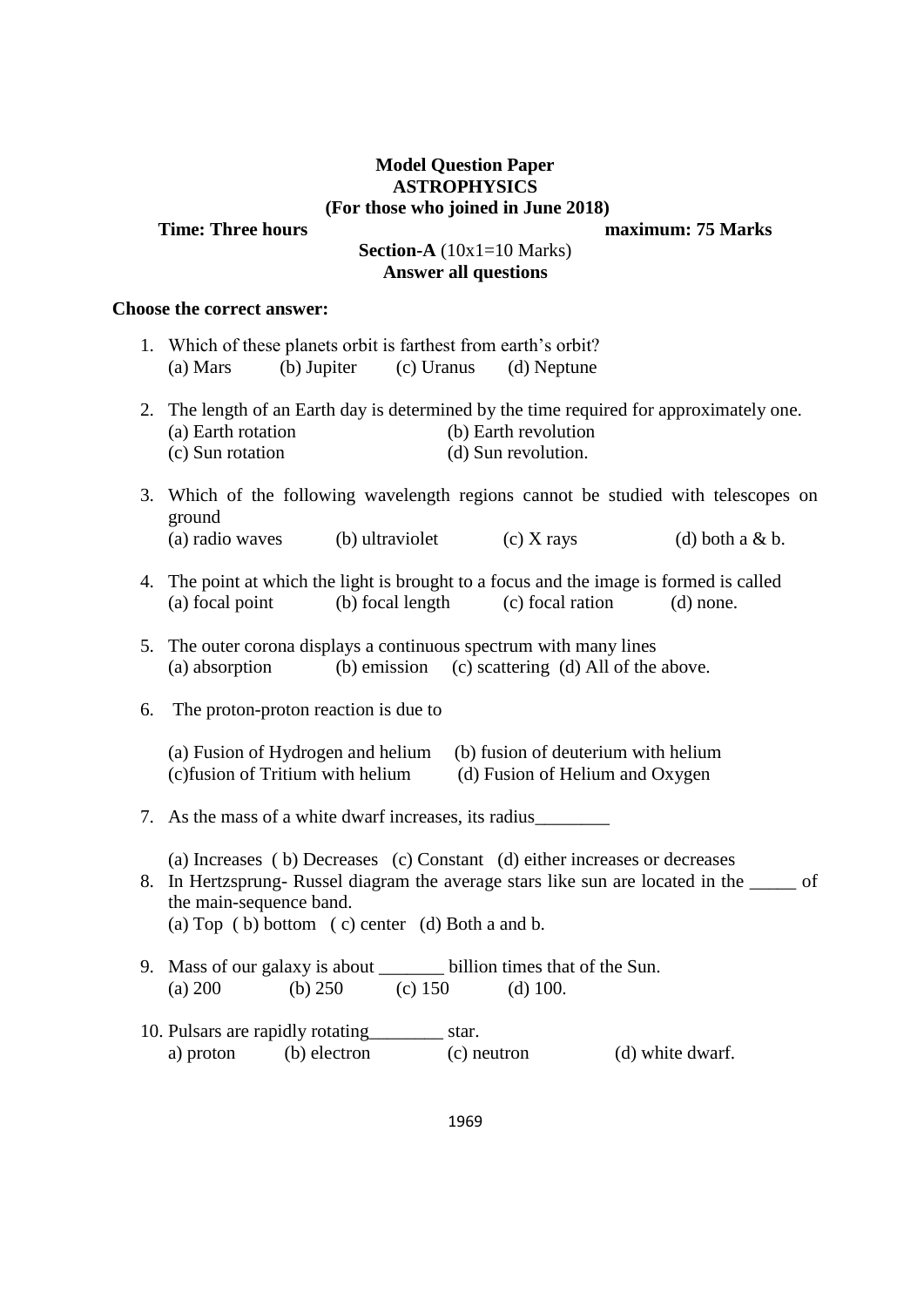#### **Section – B** (5 X 7 = 35)

Answer the following questions choosing either (a) or (b)

11. (a) Explain geo centric and helio centric theories.

 $Or$ 

- (b) Write short notes on Asteroids.
- 12. (a) Explain the orientation of earth in space.

Or

- (b) Write short notes on reflecting and refracting telescopes.
- 13. (a) Write short notes on Solar wind

Or

- (b) Explain sunspot cycle with neat diagram.
- 14. (a) Explain the formation of neutron stars.

Or

- (b) What are black holes? Explain. Explain its physical significance.
- 15. (a) Write short notes on Galactic clusters.

Or

(b) Explain star clusters in detail.

## **Section – C** (3 X 10 =30)

- 16. Explain the following in detail (i) Terrestrial and Jovian Planets (ii) Comets
- 17. Explain Spectrograph and its limitations.
- 18. Explain the two types of nuclear reactions take place in the sun and obtain the equation for them.
- 19. Explain the classification of stars- using Harvard classification system.

20. Draw and explain the Hubble's famous tuning fork diagram for classification of galaxies.

## **16. TEACHING METHODOLOGY:**

Usual chalk and talk method may be followed. Apart from this seminar, Group Discussion, Peer Team Teaching and Peer Group Learning are practiced in the class room.

Teaching aids like Charts are also used in the classroom, Nowadays Computer Aided Technology, E-learning, Smart Class Room Practices with Power Point Presentations are also followed.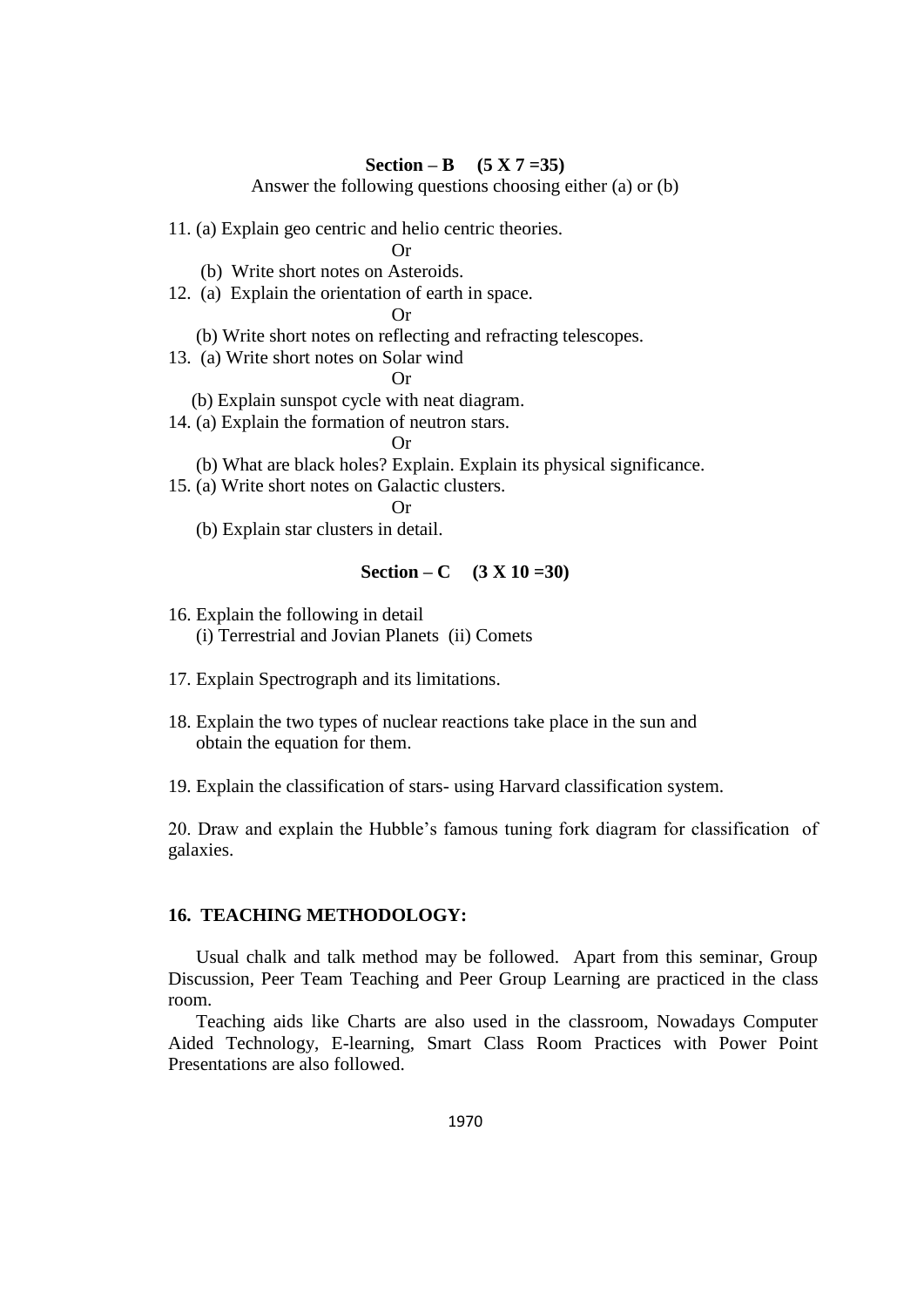## **17. TEXT BOOKS**

The list of text books prescribed for each subject is given under the syllabus of concerned subject.

## **18. REFERENCE BOOKS**

The list of text books prescribed for each subject is given under the syllabus of concerned subject.

#### **19. RE-TOTALING AND REVALUATION PROVISION**

Students may apply for re-totaling and revaluation after declaration of result within 15 days

## **20. TRANSITORY PROVISION 3 + 3**

The UG Physics syllabus will be revised once in three years and afterwards three years is allowed as transitory provision. i.e., the students joined before 2018 will be allowed to complete their degree within three years after the completion under old syllabus. Afterwards they have to appear the examination with the new syllabus.

## **21. SUBJECT AND PAPER RELATED WEBSITES:**

Some of the free websites related to the subjects and papers are given below for the benefit of the student.

**1) <http://www.infocobuild.com/education/audio-video-courses/physics/physics.html>**

**(This provides a comprehensive collection audio – video course and lectures in physics from educational institutions around the world. The courses and lectures covers various subjects in physics, general physics, classical mechanics, modern physics, quantum mechanics, statistical mechanics, astronomy & cosmology, electricity & magnetism etc.,)**

- 2) [http://www.scottishschools.info/Websites/SchSecValeOfLeven/UserFiles/file/Learnin](http://www.scottishschools.info/Websites/SchSecValeOfLeven/UserFiles/file/Learning/Physics/Higher/Unit%201%20-%20Outcomes%20&%20Summary%20Notes.pdf) [g/Physics/Higher/Unit%201%20-%20Outcomes%20&%20Summary%20Notes.pdf](http://www.scottishschools.info/Websites/SchSecValeOfLeven/UserFiles/file/Learning/Physics/Higher/Unit%201%20-%20Outcomes%20&%20Summary%20Notes.pdf)
- 3) <http://www.physicsclassroom.com/class/thermalP>
- 4) [https://en.wikipedia.org/wiki/Solar\\_energy](https://en.wikipedia.org/wiki/Solar_energy)
- 5) <https://www.livescience.com/47814-classical-mechanics.html>
- 6) [https://www.forbes.com/sites/chadorzel/2015/07/08/six-things-everyone-should-know](https://www.forbes.com/sites/chadorzel/2015/07/08/six-things-everyone-should-know-about-quantum-physics/#541c9a1d7d46)[about-quantum-physics/#541c9a1d7d46](https://www.forbes.com/sites/chadorzel/2015/07/08/six-things-everyone-should-know-about-quantum-physics/#541c9a1d7d46)
- 7) <https://en.wikipedia.org/wiki/Astrophysics>
- 8) [https://en.wikipedia.org/wiki/Modern\\_physics](https://en.wikipedia.org/wiki/Modern_physics)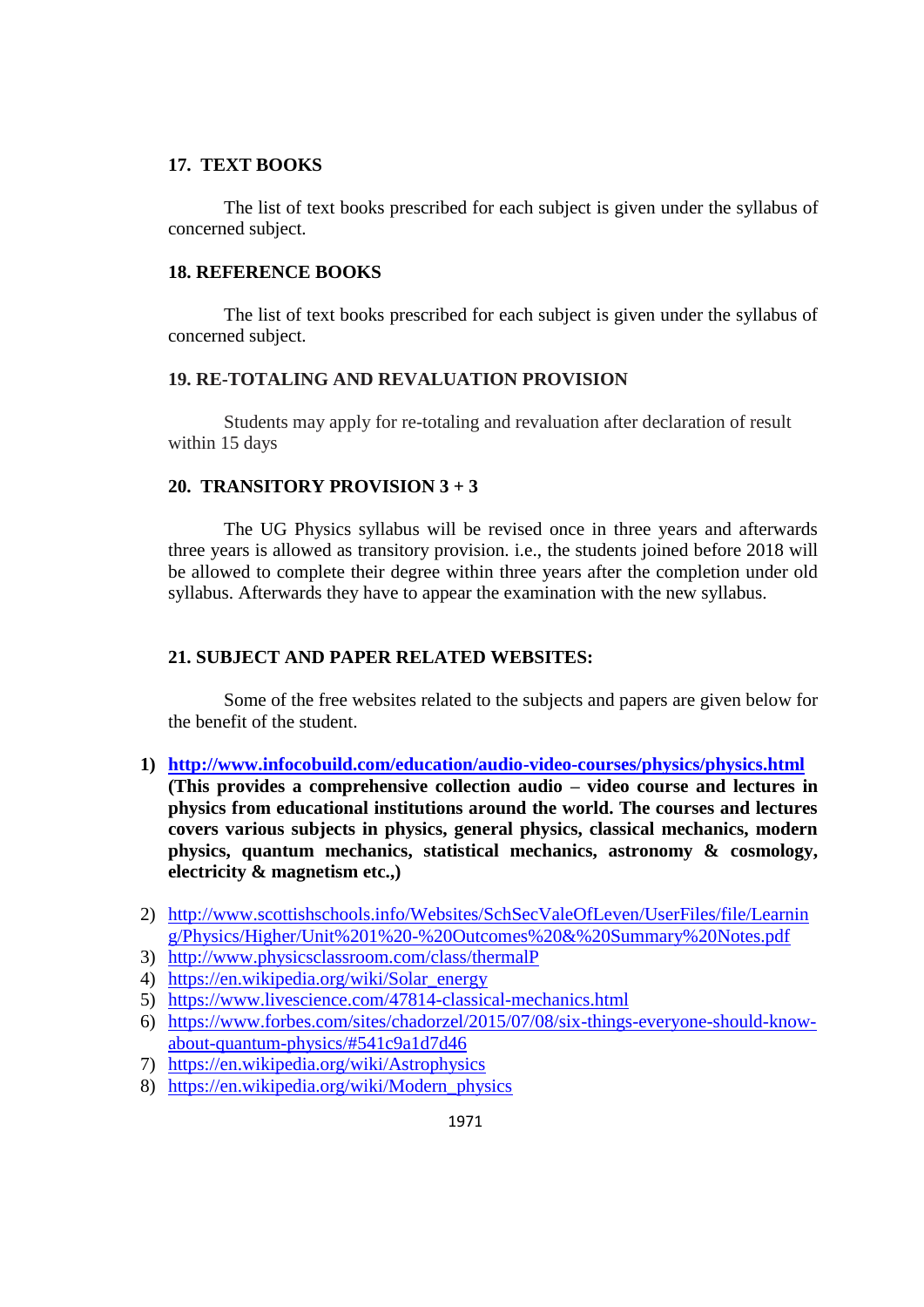# 9) <https://journals.aps.org/rmp/>

- 10) <https://learn.sparkfun.com/tutorials/analog-vs-digital/analog-and-digital-circuits> 11) [https://en.wikipedia.org/wiki/Analogue\\_electronics](https://en.wikipedia.org/wiki/Analogue_electronics)
	- 12) [https://www.sciencebuddies.org/science-fair-projects/references/electricity](https://www.sciencebuddies.org/science-fair-projects/references/electricity-magnetism-electromagnetism-tutorial)[magnetism-electromagnetism-tutorial](https://www.sciencebuddies.org/science-fair-projects/references/electricity-magnetism-electromagnetism-tutorial)

| Part         | <b>Study Component</b>  | <b>No. of Course</b> | <b>Credit</b> | <b>Hours</b> |
|--------------|-------------------------|----------------------|---------------|--------------|
|              | Tamil/other languages   |                      |               |              |
| п            | English                 |                      |               |              |
| Ш            | Core Subject -1         |                      |               | $4+2(P)$     |
|              | Allied Subject $-I - 1$ |                      |               |              |
| IV           | Skill Based Subject 1&2 |                      | $2 + 2$       | $2 + 2$      |
|              | Non Major Elective 1    |                      |               |              |
| <b>Total</b> |                         |                      | 20            | 30           |

#### **B.Sc., Semester – I**

## **B.Sc., Semester – II**

| Part         | <b>Study Component</b>  | <b>No. of Course</b> | <b>Credit</b> | <b>Hours</b> |  |  |  |
|--------------|-------------------------|----------------------|---------------|--------------|--|--|--|
|              | Tamil/other languages   |                      |               |              |  |  |  |
| П            | English                 | o                    |               |              |  |  |  |
| Ш            | Core Subject $-2$       |                      | $4 + 3*$      | $4+2(P)^*$   |  |  |  |
|              | Allied Subject -I - 2   |                      |               | o            |  |  |  |
| IV           | Skill Based Subject 3&4 |                      | $2 + 2$       | $2 + 2$      |  |  |  |
|              | Non Major Elective 2    |                      |               |              |  |  |  |
| <b>Total</b> |                         |                      |               | 30           |  |  |  |

**\*Major Practical - I**

#### **B.Sc., Semester – III**

| Part         | <b>Study Component</b>   | <b>No. of Course</b> | <b>Credit</b> | <b>Hours</b> |
|--------------|--------------------------|----------------------|---------------|--------------|
|              | Tamil/other languages    |                      |               |              |
|              | English                  |                      |               |              |
| Ш            | Core Subject $-3$        |                      |               | $4+2(P)$     |
|              | Allied Subject -I - 3    |                      |               |              |
|              | Allied Subject $-II - 1$ |                      |               | $4+2(P)$     |
| <b>Total</b> |                          |                      |               | 30           |

## **B.Sc., Semester – IV**

| Part | <b>Study Component</b> | <b>No. of Course</b> | <b>Credit</b> | <b>Hours</b> |
|------|------------------------|----------------------|---------------|--------------|
|      | Tamil/other languages  |                      |               |              |
|      | English                |                      |               |              |
|      | Core Subject $-4$      |                      | $4 + 3$       | $4+2(P)$     |
|      | Allied Subject -I - 3  |                      |               |              |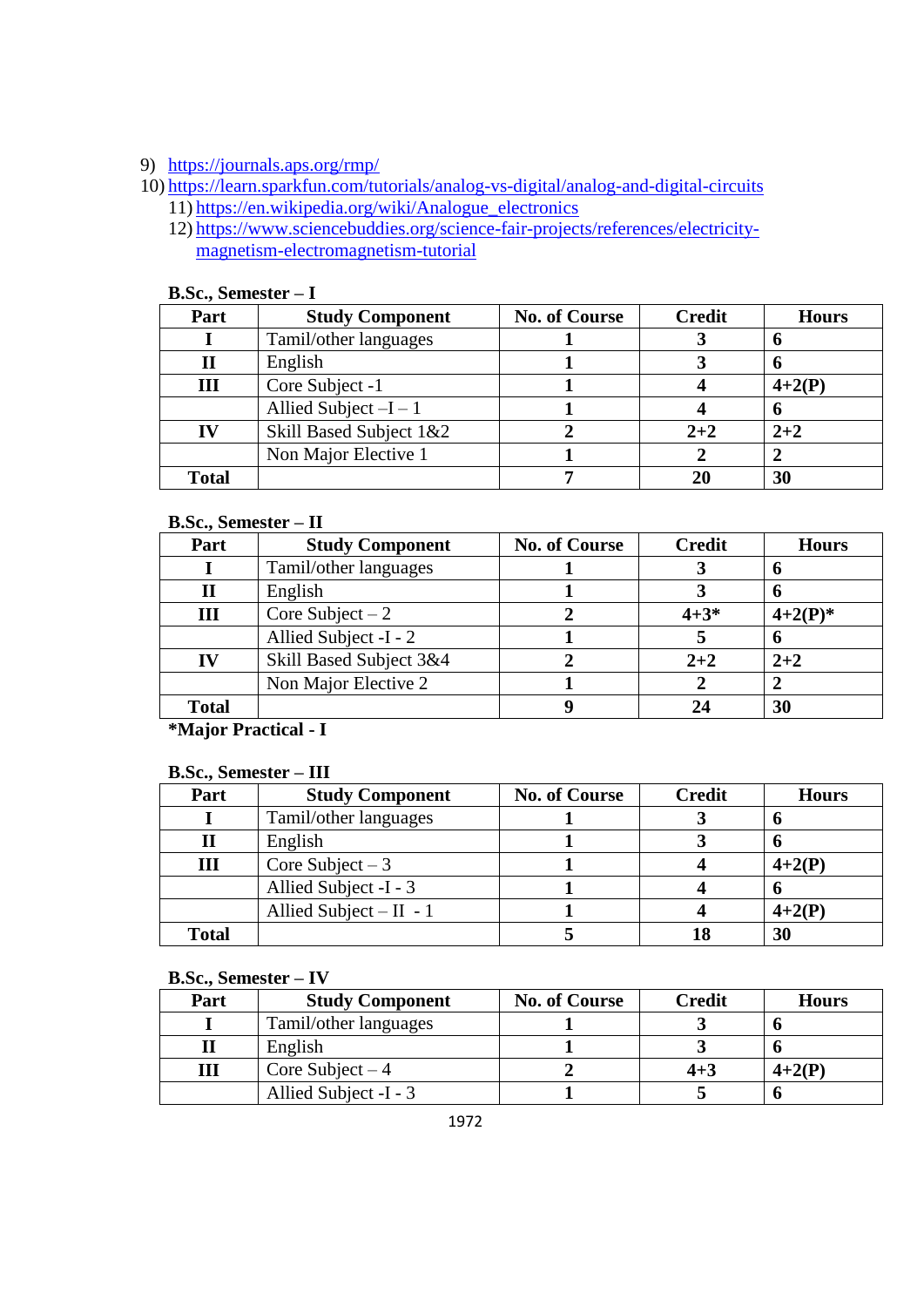|              | Allied Subject $-II -2$     | $4+$ . | $4+2(P)$ |
|--------------|-----------------------------|--------|----------|
|              | <b>Extension activities</b> |        |          |
| <b>Total</b> |                             |        | 30       |

# **\*Major Practical - II**

**\*Ancillary Practical – 2 - 1**

## **B.Sc., Semester – V**

| Part         | <b>Study Component</b>       | <b>No. of Course</b> | <b>Credit</b> | <b>Hours</b> |
|--------------|------------------------------|----------------------|---------------|--------------|
| Ш            | Core Subject $-5,6&7$        |                      | 12            | $12+8(P)$    |
|              | Allied Subject $- II - 3$    |                      |               | $4+2(P)$     |
| IV           | Skill Based Subject 5        |                      |               |              |
|              | <b>Environmental Studies</b> |                      |               |              |
| <b>Total</b> |                              |                      | 1 G           | 30           |

## **B.Sc., Semester – VI**

| Part         | <b>Study Component</b>   | <b>No. of Course</b> | <b>Credit</b> | <b>Hours</b> |
|--------------|--------------------------|----------------------|---------------|--------------|
| Ш            | Core Subject $-8,9&10$   |                      | $12 + 15*$    | $12+8(P)$    |
|              | Allied Subject- $II - 3$ |                      | $4 + 1$       | $4+2(P)$     |
| IV           | Skill Based Subject $-5$ |                      |               |              |
|              | <b>Value Education</b>   |                      |               |              |
| <b>Total</b> |                          |                      | 35            | 30           |

# **\*Major Practical – III, IV &V**

## **\*Ancillary Practical – 2 - 2**

**B.Sc., (Physics) Semester – 1**

| <b>S. No.</b> | Part | <b>Subject</b>                             | <b>Hours</b> | credit |
|---------------|------|--------------------------------------------|--------------|--------|
|               | Ш    | Mechanics and Properties of matter $-$ CS1 |              |        |
|               | Ш    | Physics Practical $-I$                     |              |        |
|               | III  | Allied Paper - Mathematics 1               |              |        |
|               | IV   | Programming in C<br>$-SB1$                 |              |        |
|               | ΙV   | $-SB2$<br>Solar Energy                     |              |        |
|               | ľ٧   | Non Major Elective<br>$-$ NME I*           |              |        |

**\*Fundamentals of Physics – I as NME for those who study other than Physics. B.Sc., (Physics) Semester – 2**

| S. No | Part | <b>Subject</b>                        | <b>Hours</b> | credit |
|-------|------|---------------------------------------|--------------|--------|
|       | Ш    | Thermal Physics and Acoustics $-$ CS2 |              |        |
|       | Ш    | Physics Practical $-I$                |              |        |
|       | Ш    | Allied Paper – Mathematics 2          |              |        |
|       | IV   | Astrophysics<br>$-SB3$                |              |        |
| ΗF    | IV   | <b>Medical Physics</b><br>$-SB4$      |              |        |
|       | IΜ   | Non Major Elective<br>$-$ NME II*     |              |        |

\*Fund**\* Fundamentals of Physics – II as NME II for those who study other than Physics.**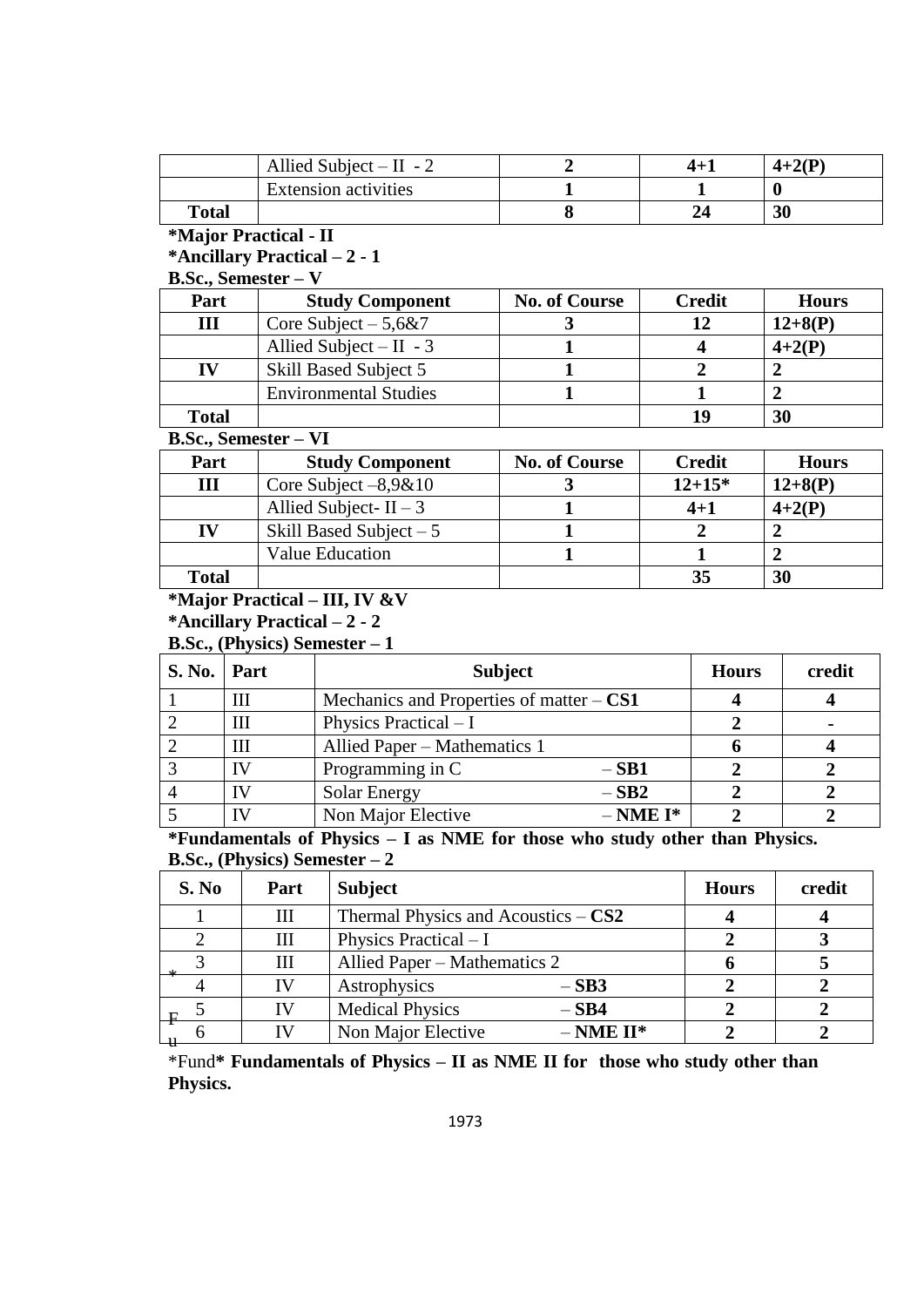| S.No. | Part | <b>Subject</b>                                                     | <b>Hours</b> | credit |
|-------|------|--------------------------------------------------------------------|--------------|--------|
|       | Ш    | Electricity and Electromagnetism $-$ CS3                           |              |        |
|       | Ш    | Physics Practical - II                                             |              |        |
|       | Ш    | Allied Paper – Mathematics 3                                       |              |        |
| 4     | Ш    | Allied Paper – Chemistry 1/<br><b>Applied Electronics 1</b>        |              |        |
|       | Ш    | Allied Paper – Chemistry 1/<br>Applied Electronics 1 Practical – I |              |        |
|       |      |                                                                    |              |        |

**B.Sc., (Physics) Semester – 3**

# **B.Sc., (Physics) Semester – 4**

| S. No | Part | <b>Subject</b>                                                     | <b>Hours</b> | <b>Credit</b> |
|-------|------|--------------------------------------------------------------------|--------------|---------------|
|       | Ш    | Optics and Spectroscopy $-$ CS4                                    |              |               |
|       | Ш    | Physics Practical $-$ II                                           |              |               |
|       | Ш    | Allied Paper – Mathematics 4                                       |              |               |
|       | Ш    | Allied Paper – Chemistry 1/<br><b>Applied Electronics 1</b>        |              |               |
|       | Ш    | Allied Paper – Chemistry 1/<br>Applied Electronics 1 Practical - I |              |               |

# **B.Sc., (Physics) Semester – 5**

| S. No       | Part | <b>Subject</b>                                                      | <b>Hours</b>          | <b>Credit</b>         |
|-------------|------|---------------------------------------------------------------------|-----------------------|-----------------------|
|             | Ш    | Modern Physics $-$ CS5                                              |                       |                       |
| 2           | Ш    | Nuclear Physics $-$ CS6                                             |                       |                       |
| 3           | Ш    | Analog Electronics - CS7                                            |                       |                       |
| 4           | Ш    | Physics Practical - III                                             |                       |                       |
| 5           | Ш    | Physics Practical - IV                                              | 3                     |                       |
| 6           | Ш    | Physics Practical - V                                               | 3                     |                       |
|             | Ш    | Allied Paper – Chemistry 1/<br><b>Applied Electronics 1</b>         |                       |                       |
| 8           | Ш    | Allied Paper – Chemistry 1 /<br>Applied Electronics 1 Practical - I | 7.                    |                       |
| $\mathbf Q$ | IV   | Nanophysics $-$ SB5                                                 | $\mathcal{D}_{\cdot}$ |                       |
| 10          | IV   | <b>Environmental Studies</b>                                        | $\mathcal{D}_{\cdot}$ | $\mathcal{D}_{\cdot}$ |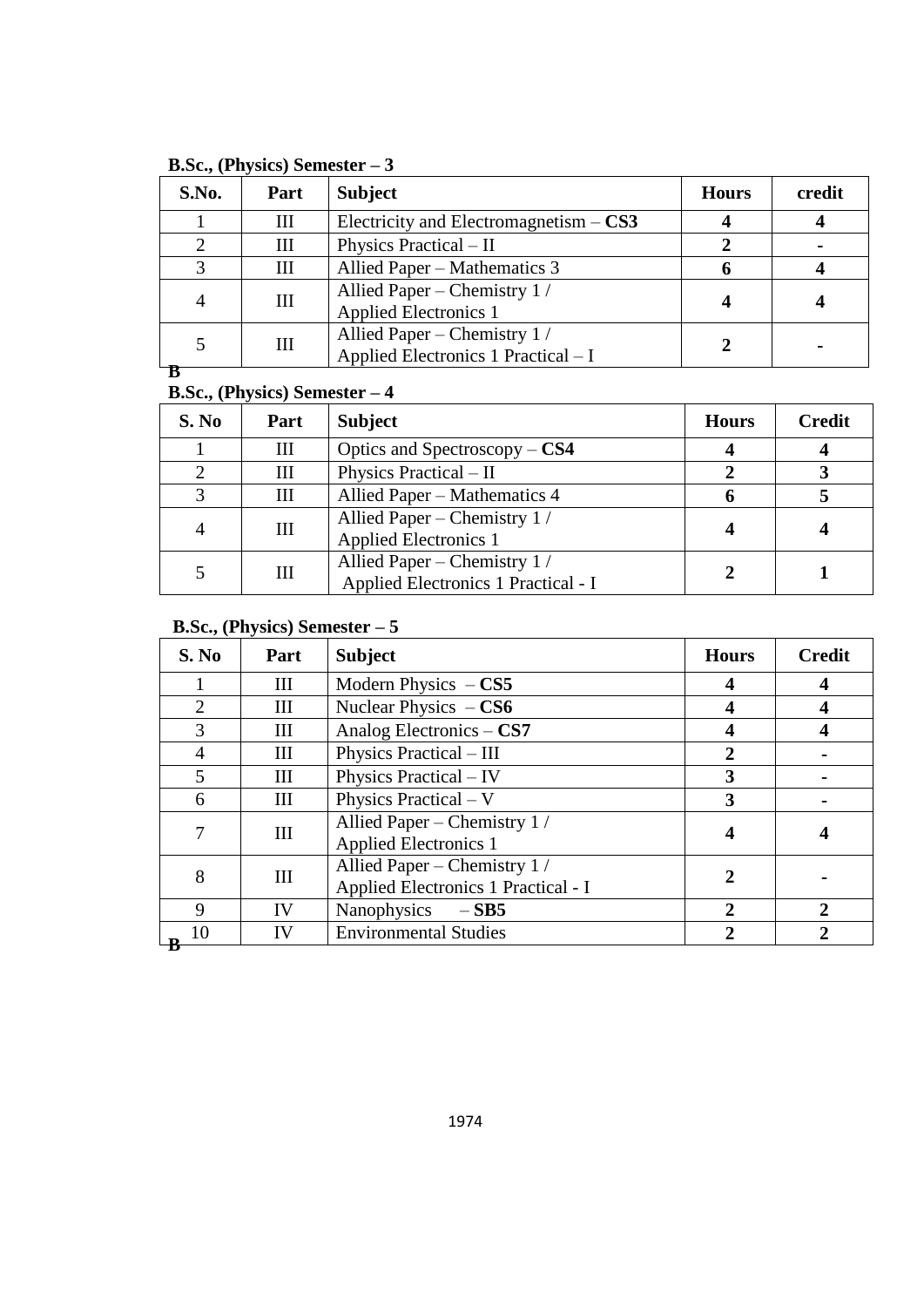| S.No.          | Part | Subject                                                             | <b>Hours</b> | <b>Credit</b> |
|----------------|------|---------------------------------------------------------------------|--------------|---------------|
|                | Ш    | Classical and Statistical Mechanics–CS8                             |              |               |
| 2              | Ш    | Solid State Physics – CS9                                           |              |               |
| 3              | Ш    | Digital Electronics $-CS10$                                         | 4            |               |
| $\overline{4}$ | Ш    | Physics Practical - III                                             | $\mathbf{2}$ | 5             |
| 5              | Ш    | Physics Practical – IV                                              | 3            | 5             |
| 6              | Ш    | Physics Practical $-V$                                              | 3            | 5             |
| 7              | III  | Allied Paper – Chemistry 1 / Applied<br>Electronics 1               |              |               |
| 8              | Ш    | Allied Paper – Chemistry 1 / Applied<br>Electronics 1 Practical - I | 2            |               |
| 9              | IV   | Optoelectronics $-SB6$                                              | $\mathbf{2}$ | 2             |
| 10             |      | <b>Value Education</b>                                              |              |               |

#### **B.Sc., (Physics) Semester – 6**

#### **SEMESTER – 1 CORE SUBJECT 1 CREDIT – 4**

#### **MECHANICS AND PROPERTIES OF MATTER**

#### **Objective:**

- $\triangleright$  To study the motion of objects, understand the laws of motion and laws of gravitation. To know the principle of conservation of momentum, energy and their consequences.
- $\triangleright$  To identify the characteristics of solids and fluids in terms of their properties

#### **Unit I: Laws of motion**

Newton's laws of motion – Force- Impulse of a force - law of conservation of linear momentum –Collision – Elastic and in elastic collision – (Fundamental laws of impact) – Newton's law of impact – coefficient of restitution – Impact of a smooth sphere on a fixed plane – Direct impact between two smooth spheres – Oblique impact between two smooth spheres – Calculation of final velocities of the spheres – Loss of K.E due to impact.

## **Unit II Dynamics of rigid body**

Moment of inertia – Theorems of perpendicular and parallel axex – M.I of a circular ring, disc, solid sphere, hollow sphere and cylinder about all axes – angular velocity, angular momentum and K.E of rotation – Torque and angular acceleration – Relation between then – Expression for a acceleration of a body rolling down an inclined body without slipping.

## **Unit III Gravitation**

Newton's law of gravitation – G by Boy's method – Mass and density of earth – Acceleration due to gravity – Variation of g with altitude , depth and rotation of earth - Value of g at poles and equator.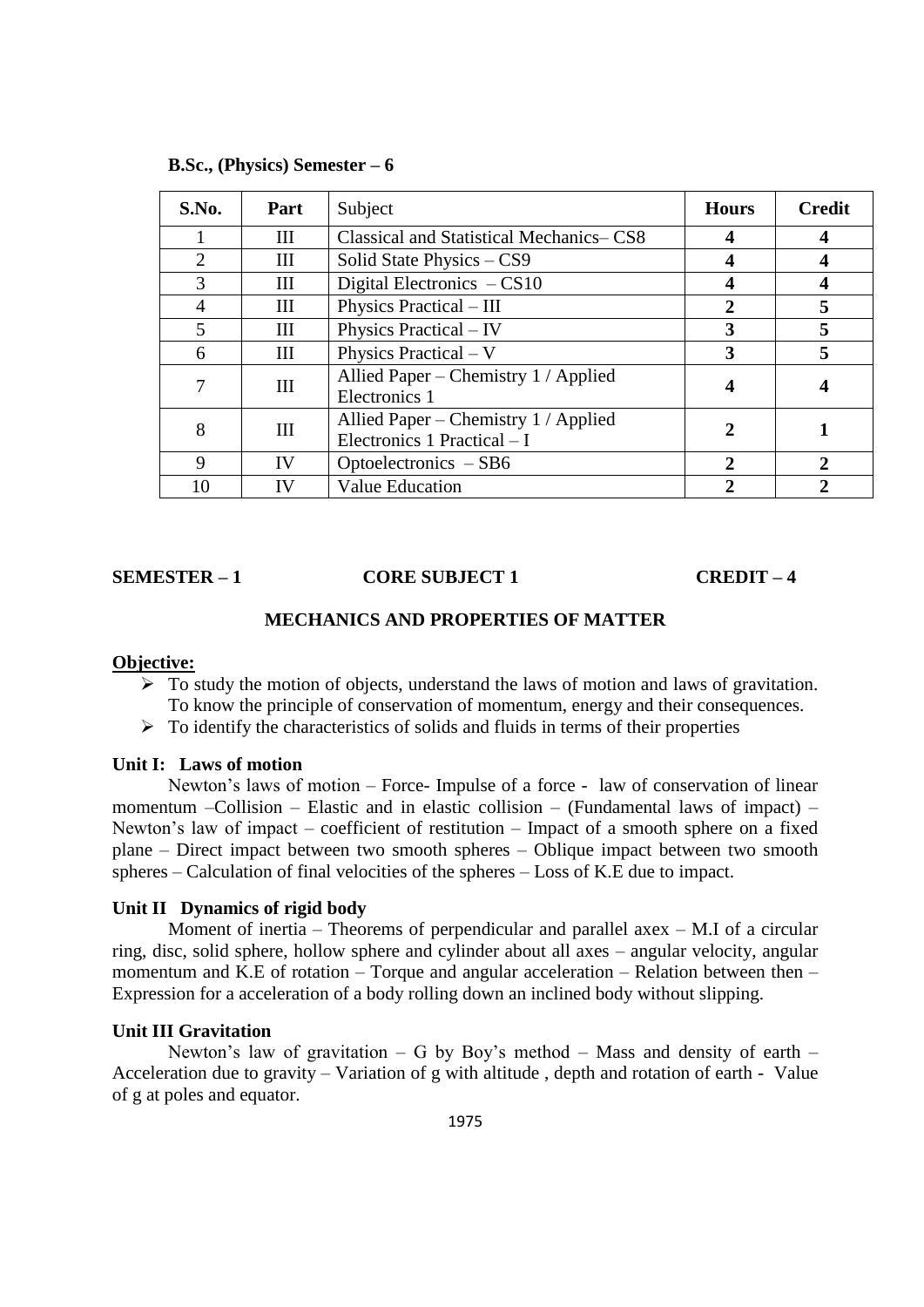Gravitational field – Gravitational potential – Gravitational potential due to spherical shell – Gravitational potential due to a solid sphere (inside and outside)

#### **Unit IV Elasticity**

Elasticity – Stress, Strain - Hooke's law – Elastic moduli – Poisson's ratio – Beams – bending of beams – Expression for bending moment – Theory of uniform and non – uniform bending - Determination of young 's modulus by uniform and non- uniform bending methods – Torsion of a body – Expression for couple per unit twist – Work done in twisting a wire – Torsional oscillations of a body - Rigidity modulus by dynamic torsion method (Torsional pendulum)

## **Unit V Surface Tension and Viscosity**

Surface tension – definition – Molecular forces – Explanation of surface tension on kinetic theory – Surface energy – work done in increasing the area of a surface – Excess pressure inside a curved liquid surface – Excess pressure inside a liquid drop and soap bubble.

Viscosity – Co efficient of viscosity – Streamlined and turbulent motion – critical velocity – Bernoulli's theorem – Proof – Applications – Venturimeter – Pitot tube

## **Text Book**

- 1. Mechanics: D.S. Mathur S. Chand & Co, Edition 2002.
- 2. Elements of properties of matter  $-$  D.S. Mathur  $-$  S. Chand & Co., 2004.
- 3. Properties of matter R. Murugesan S. Chand & Co., 2004.

#### **Reference Books**

- 1. Mechanics Part I and Part II, Narayanamoorthy National Publishing Company, 2001.
- 2. Fundamental of Physics, D. Hallidary, Resnick and J Walker,  $6<sup>th</sup>$  Edition, Wiley, New York 2001.
- 4. Properties of matter Brijlal and Subramanian S. Chand & Co., 2006.

#### **SEMESTER I SKILL BASED -1 CREDIT -2**

## **PROGRAMMING IN – C**

**Objective:** The purpose of this course is to introduce students about the key features and implementation of C , which is a powerful general purpose programming language available in all platforms and provide an in depth knowledge and skill in it.

#### **Unit I: Introduction to C**

Basic structure of C programs –Character set – C tokens –keyword and identifiers – Constants – Variables – Data types – Declaring variables – Initializing variables – type conversions.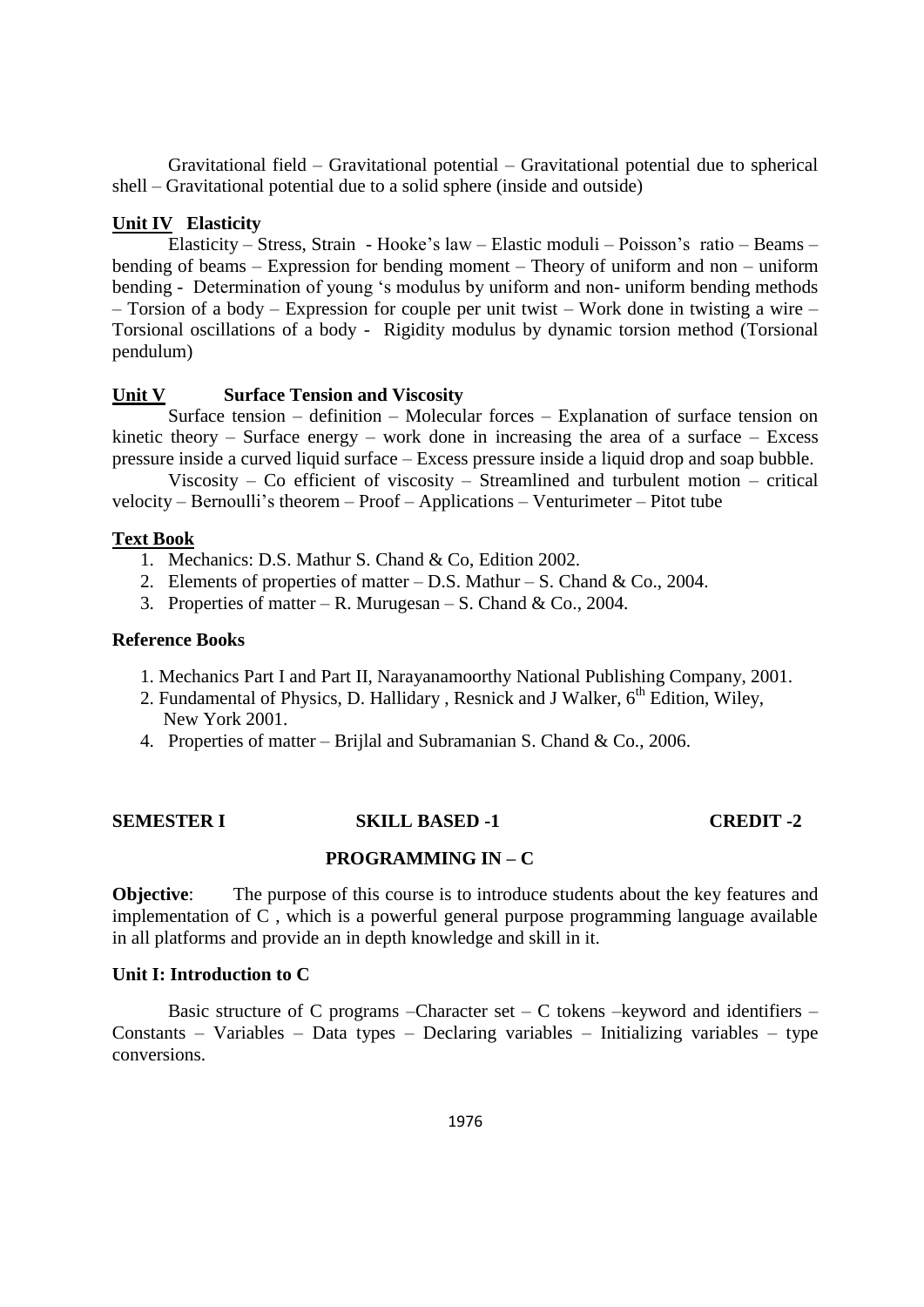#### **Unit II: Operators, Expressions & I/O functions**

Types of operators – Arithmetic operators - Relational, logical, and assignment operators - Increment and decrement operators – Conditional operators – Bit wise and special operators – arithmetic expressions – Mathematical functions – priority of operators- Data input and output – getchar( ), putchar( ) , gets( ) , puts( ) - scanf( ), printf( ) - escape sequence

#### **Unit III: Control Statements**

Simple IF statement – Simple IF- ELSE statement – Block IF Statement – Block IF-ELSE statement – looping operation using while statement – for statement – Break statement – continue statement - Switch statement – Goto statement – Simple programs. (To find the solution of quadratic equation - Fibonacci series – To find the biggest of three nos, factorial of a no, odd or even.)

## **Unit IV: Functions**

Defining a function – Accessing a function – Category of function – Passing arguments to function –Recursion- Library function. Programs using functions – Binomial coefficient, Sin series, summing the numbers 1 to n using recursion

#### **Unit V: Arrays**

Defining an Array – Processing an array – one, two dimensional arrays – Simple programs using arrays: - (addition of two matrices - subtraction of two matrices – Multiplication of two matrices- ascending and descending order.)

## **Text Book**

- 1. Theory and problems of programming with C By Byron Gottfried Second edition Tata Megraw Hill, 2004.
- 2. Programming in C Pradip Dey and Manas Ghosh, Oxford University Press, Second Edition.

#### **Reference Books**

- 1. Programming in C By E. Balagurusamy Third Edition Tata Megraw Hill, 2004.
- 2. Programming in C by S. Ramasamy and P. Radhaganesan, Scitech Publications (India) Private Limited, Chennai and Hyderabad, 2006.

## **SEMESTER – I** SKILL BASED -2 **CREDIT -2**

## **SOLAR ENERGY**

**Objective**: To make the students to understand the present day crisis and need for conserving energy alternatives are provided.

#### **Unit I**

Various forms of energy – renewable and non renewable energy system – Coal, oil and natural gas – availability – Merits and demerits.

#### **Unit II**

Solar energy– Nature of solar radiation– Components– Solar heaters– Crop dryers– space cooling.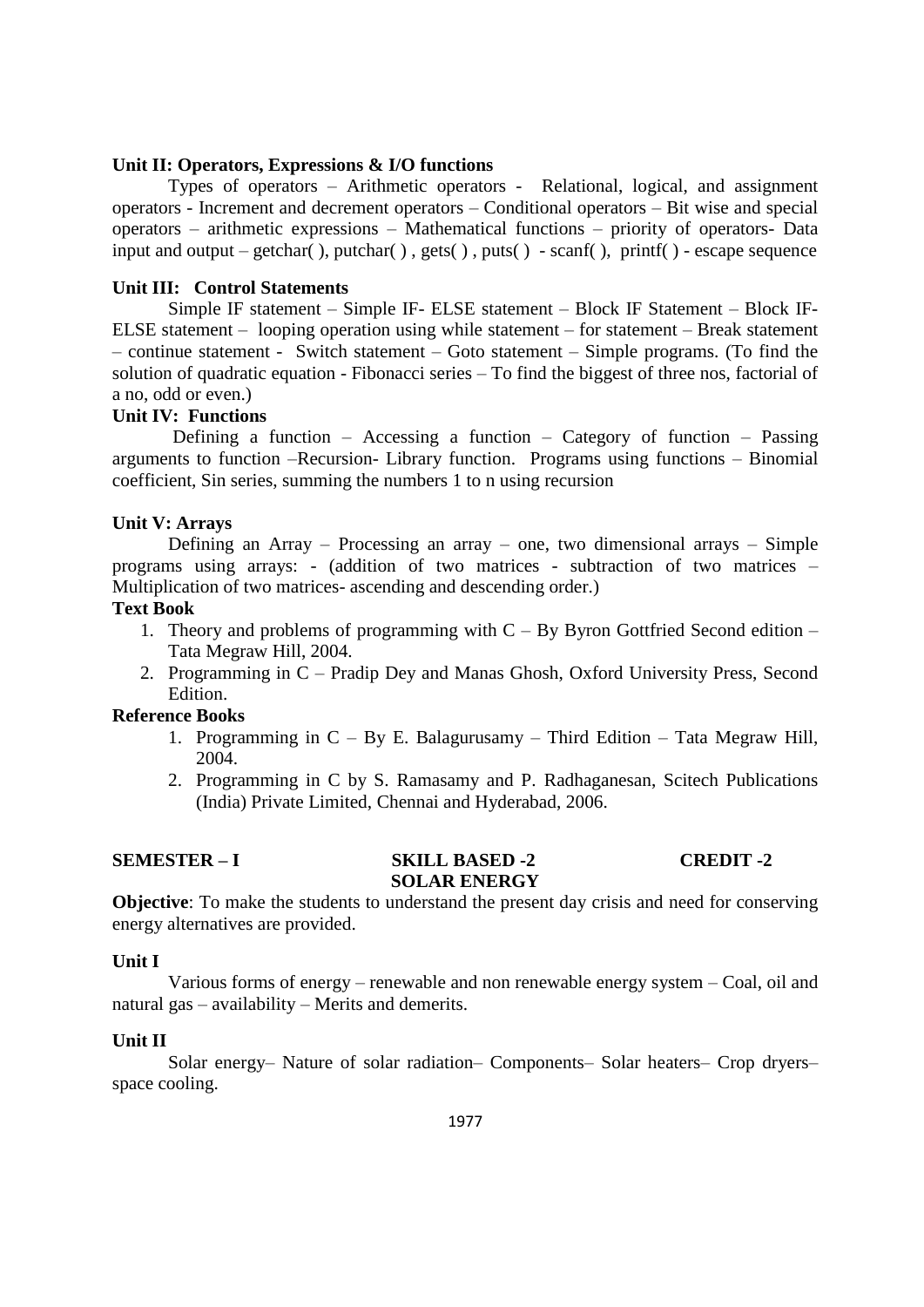## **Unit III**

Solar ponds – Solar cooker – Water desalination – Photo voltaic basics – Merits and demerits.

## **Unit IV**

Geothermal energy– Wind energy– Ocean thermal energy conversion (OTEC)– Energy from waves and tides– (Basic ideas, nature, application, merits & demerits. **Unit V**

Biomass energy– classification– photo synthesis– Bio mass conversion– Gobar gas plants– ethanol from wood.

## **Text Book**

1. Non – conventional energy resources B. Khan – Tata McGraw Hill – 2000. **Reference Books:**

- 1. G.D. Rai solar energy utilization Edn 1995.
- 2. S.P. Sukhetme Solar Enegy Tata McGraw Edn II 1995
- 3. Godfrey Byle Renewable Energy Power for a sustainable nature: Alden Oess limited oxford 1996.

## **SEMESTER –I NON MAJOR ELECTIVE – 1 CREDIT – 2**

#### **FUNDAMENTALS OF PHYSICS –I**

**Objective:** To introduce some basic concept of Physics like measurement of physical quantities, states of matter, kinds of energies and energy sources to students studying other than Physics.

#### **Unit 1**

S.I. Units – measurements of length, mass, time and other physical quantities – Dimensional formula for area, volume, density and force – Uses of dimension.

#### **Unit II**

Matter – Solid, Liquid, Gas and Plasma – Application of Plasma – change of state – specific heat capacity – specific latent heat of ice and steam.

#### **Unit III**

Kinds of energy – Mechanical energy, Thermal energy, Optical energy, Sound energy, Electrical energy, Atomic and Nuclear energy, (Examples) – Conservation of energy.

### **Unit IV**

Renewable and non – renewable energy – Fossil fuel – coal Oil – Solar – Wind – Biomass – OTEC.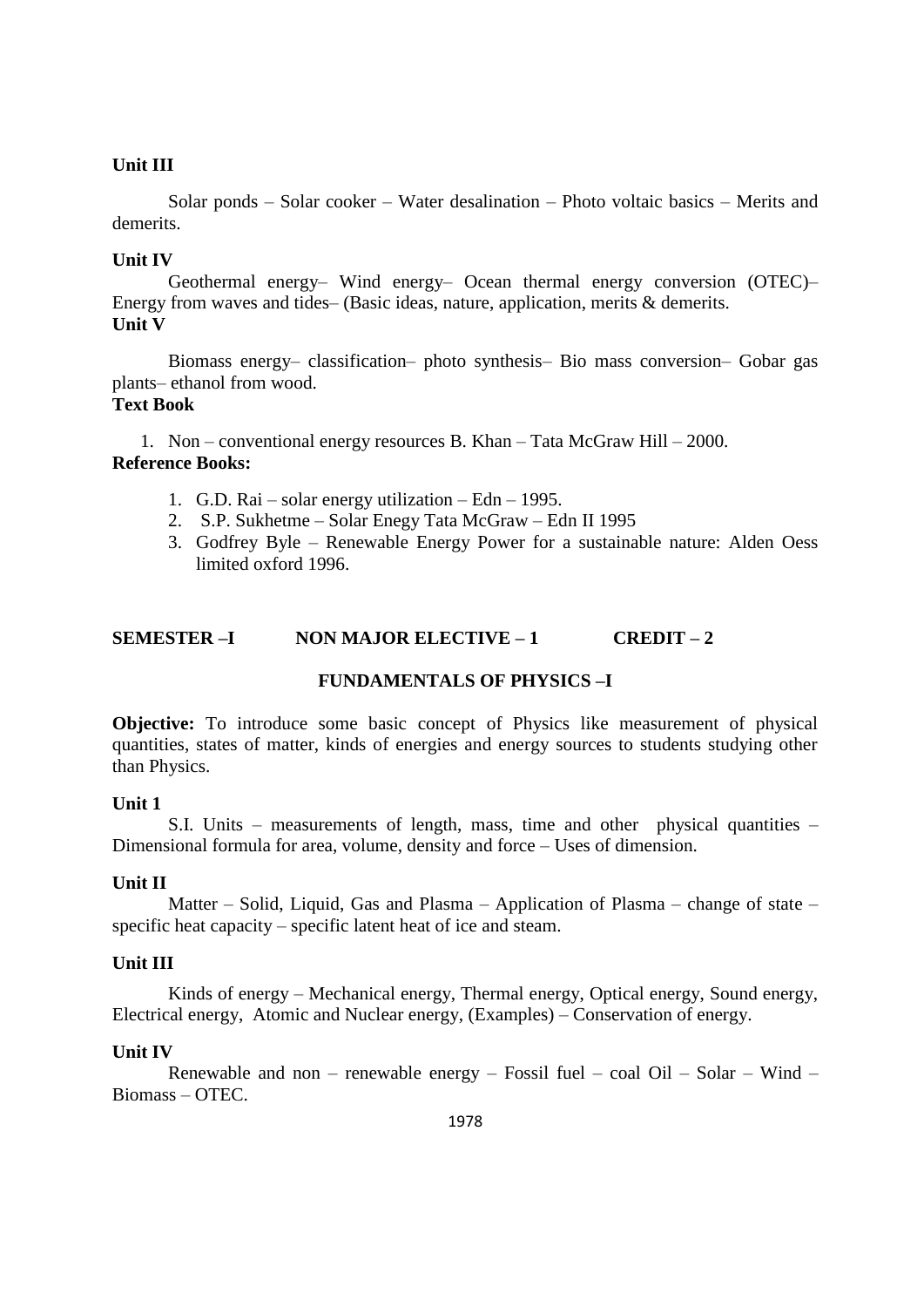#### **Unit V**

Mirror – Laws of reflection – Image formation (Concave and Convex mirror) Lens – Law's of refraction – Image formation (Concave and Convex lens) – Defects of eye and rectification.

#### **Book for Study**

**1.** First Year B. Sc Physics – B.V. Narayan Rao, New Age International (P) Lt, 1998.

#### **Reference Books**

- 1. Mechanics D.S. Mathur S.Chand & Co., 2002.
- 2. Properties of matter D.S. Mathur S. Chand & Co., 2002.
- 3. Properties of matter Brijlal Subramanian S. Chand & Co., 2006.

#### **SEMESTER II CORE SUBJECT – 2 CREDITS -4**

#### **THERMAL PHYSICS AND ACOUSTICS**

**Objective:** To understand the phenomena connected with heat capacities, conduction, convection and radiation, the process of making use of heat energy to do mechanical work.

#### **Unit I: Calorimetry**

Isothermal and adiabatic change- derivation of equations for both-  $C_v$  and  $C_p$  of a gas-Relation between them-Experimental determination of  $C_v$  by Jolly's method- determination of Cp by Regnault's method- Specific heat of a gas by Calendar and Barnes method.

#### **Unit II: Transmission of heat**

Conduction- Coefficient of thermal conductivity- Lees disc method of determination of thermal conductivity of bad conductor- Convection current in atmosphere- lapse ratestability of atmosphere- green house effect- atmospheric pollution- Radiation- Stefan's law of radiation- experimental determination of Stefan's constant- derivation of Newton's law from Stefan's law- solar constant- temperature of sun- Angstrom's Pyrheliometer.

#### **Unit III: Kinetic theory of gases**

Postulates of kinetic theory of gases- mean free path- Transport Phenomena- diffusion, viscosity and thermal conductivity of gases- derivation of ideal gas equation- degrees of freedom- Boltzmann's law of equipartition of energy- Maxwell's law of distribution of molecular speed- Atomicity of gases- ratio of specific heat capacity of gases- calculation for monoatomic and diatomic gases.

#### **Unit IV: Thermodynamics**

Zeroth law of Thermodynamics - First law of thermodynamics - Heat engines-Reversible and irreversible process – Carnot's Theorem- Second law of thermodynamics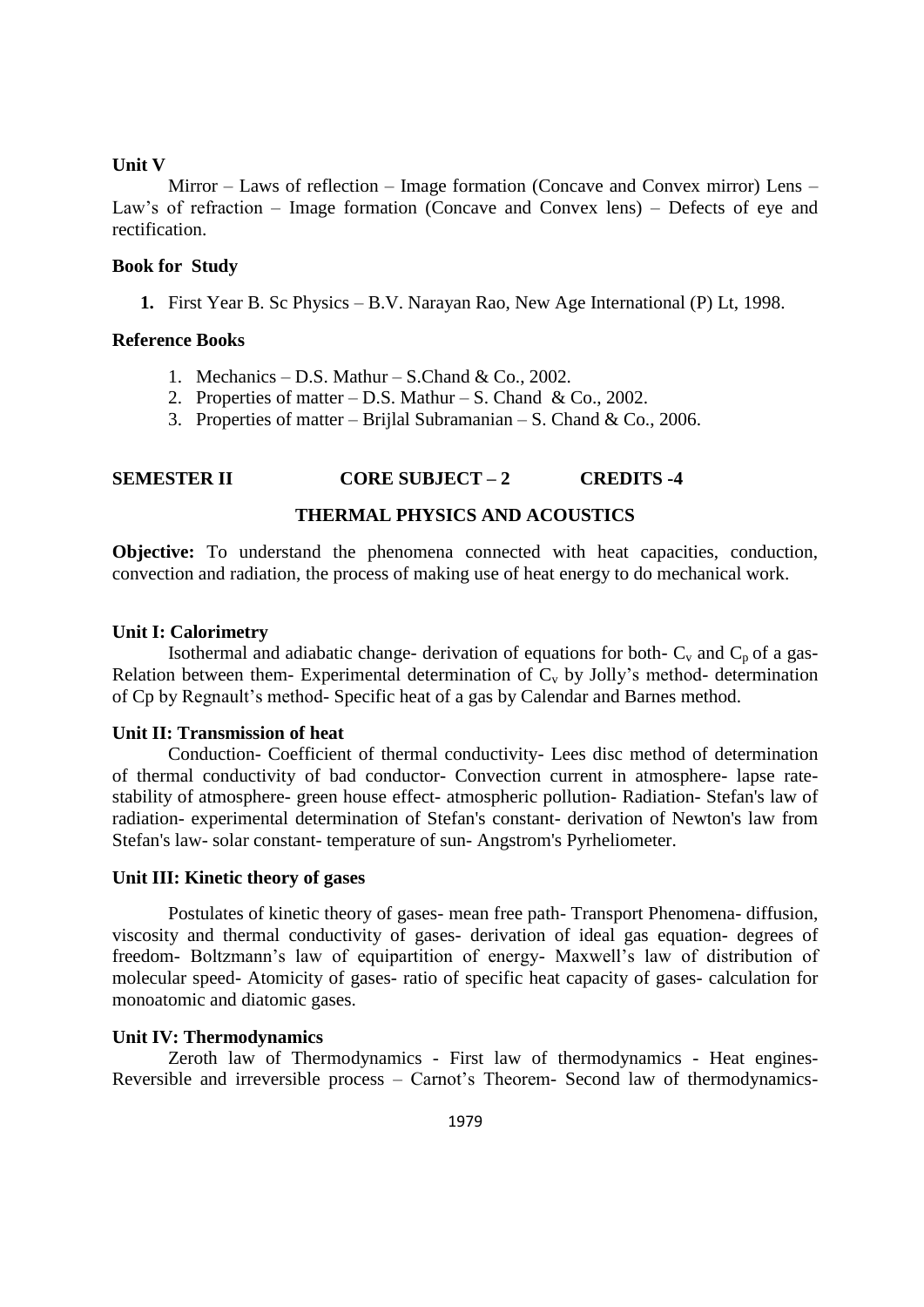Entropy- change of entropy in reversible and irreversible process-change of entropy in converting ice to steam- Maxwell's thermodynamical relations- Clausius – Clapeyron latent heat equation.

## **Unit V: Acoustics**

Expression for velocity of sound in fluid medium- Newton's formula- Laplace correction- effect of temperature, pressure, humidity, density of medium and wind- velocity of longitudinal wave in a rod- Kundt's tube experiment- Laws of transverse vibration in a stringsonometer- Melde's string.

Reverberation- Sabine's Reverberation formula (No derivation) - Acoustics of building- factors affecting acoustics of building- sound distribution in an auditorium-Requisites for good acoustics.

## **Text Book:**

|  | 1. Heat and Thermodynamics : Brijlal & Subramanyam, Chand & co. |  |
|--|-----------------------------------------------------------------|--|
|  |                                                                 |  |

2. Heat and thermodynamics  $\therefore$  R. Murugesan, S.Chand & co

## **Reference Book:**

|                         | 1. Heat and Thermodynamics : D.S Mathur, Chand & co |
|-------------------------|-----------------------------------------------------|
| 2. A text book of Sound | : Brijlal & Subramanyam, Chand & co.                |

## **SEMESTER – II SKILL BASED – 3 CREDIT – 2**

## **ASTROPHYSICS**

#### **Unit I**

Birth of Modern Astronomy – Geocentric and Heliocentric –– Celestial sphere – Kepler's laws of planetary motion – Newtonian gravitation- Planets-Terrestrial and Jovian planets (Planets individual description is not required in detail) - Asteroids- Meteoroids-Comets.

#### **Unit II**

The orientation of Earth in space- Arc and time units- local time-Standard time Elements of the telescope-Properties of images - Kinds of Optical telescopes- Refracting and Reflecting telescopes- Radio telescope- Spectrograph – limitations.

## **Unit III**

Sun- physical properties- composition- Core- Nuclear reactions- Photosphere- Chromo sphere- Corona- Sunspots- Sunspot cycle-Solar wind- Auroras.

## **Unit IV**

Classification of Stars-The Harvard Classification system-Hertzprung-Russel Diagram-Luminosity of a Star-Stellar Evolution-White Dwarfs-Neutron stars-Black holes-Physics of Black Holes.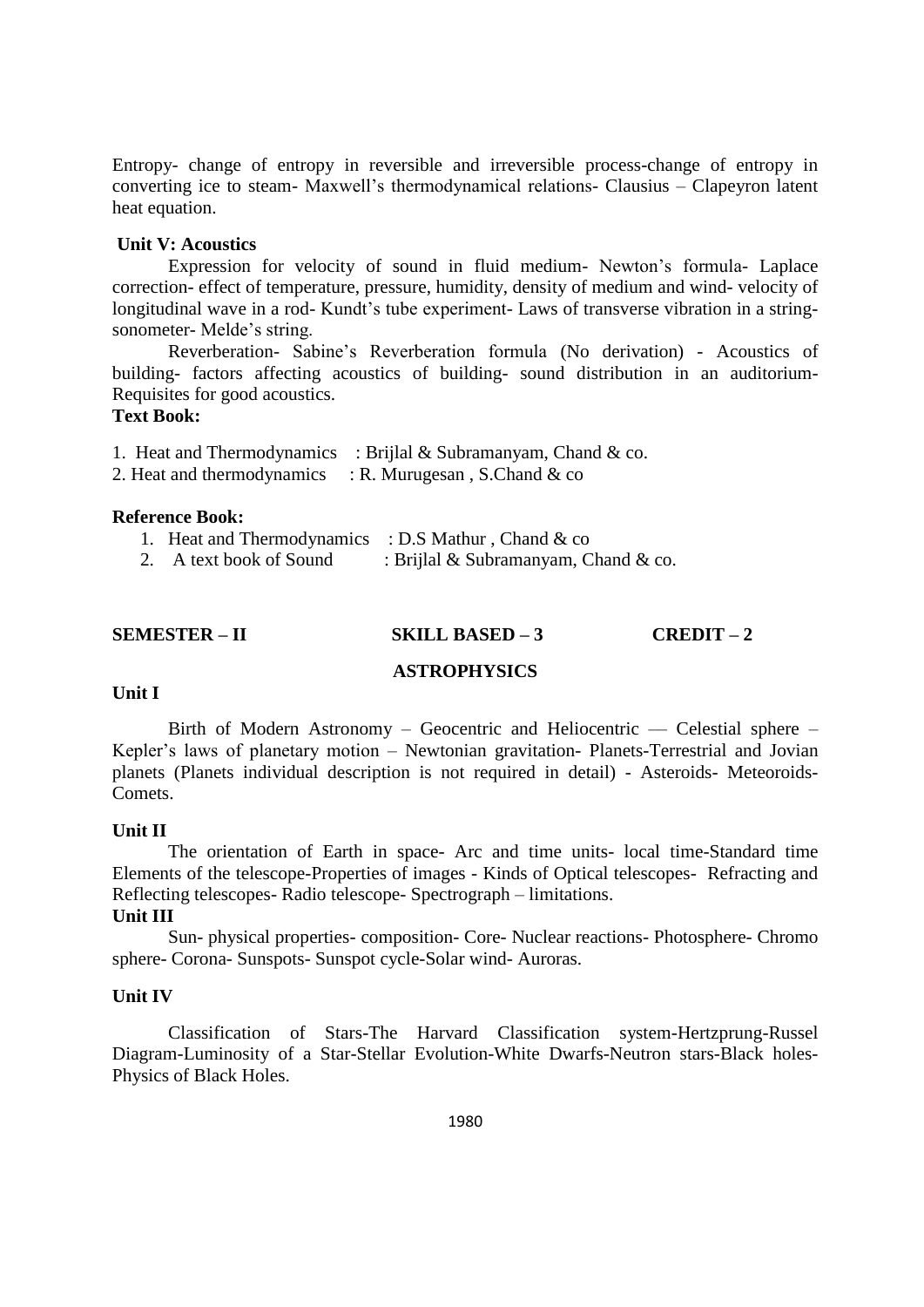## **Unit V**

Galaxy nomenclature-Types of Galaxies-Spiral-Elliptical-irregular galaxies- Milky Way and its structure- Star clusters-Galactic clusters-Pulsars.

## **TEXT BOOKS:**

- 1. Niclolas. A. Pananides and Thomas Arny, 1979, Introductory Astronomy, Addison Wesley Publ. Co.
- 2. A. Mujiber Rahman, Introduction to Astrophysics, KAMS Publications, Uthamapalayam.

## **REFERENCES:**

- 1. Abell, Morrison and Wolf, 1987, Exploration of the Universe,  $5<sup>th</sup>$  ed., Saunders College Publ.
- 2. Carrol and Ostlie, 2007, Introduction to Modern Astrophysics, 2<sup>nd</sup> ed., Pearson International.
- 3. William J. Kaufmann, III, 1977, Macmillan Publishing company, London.
- 4. Abhyankar, K.D., Universities Press.

## **SEMESTER – II SKILL BASED – 4 CREDIT – 2 MEDICAL PHYSICS**

**Objective:** To understand the basics about the biological systems in our body, their behavior, and the diagnostic devices.

#### **Unit I**

Basic Anatomical Terminology- Modeling and Measurement – Forces on and in the Body – Physics of the Skeleton – Heat and Cold in Medicine- Energy work and Power of the Body

#### **Unit II**

Pressure system of the body- Physics of Cardiovascular system- Electricity within the Body – Applications of Electricity and Magnetism in Medicine.

## **Unit III**

Sound in medicine- Physics of the Ear and Hearing- Light in medicine- Physics of eyes and vision.

#### **Unit IV**

X-rays- Production of X-rays- X-ray spectra- continues spectra and characteristic spectra- Coolidge tube- Electro Cardio Graph (ECG) - Block diagram- ECG Leads- Unipolar and bipolar-ECG recording set up.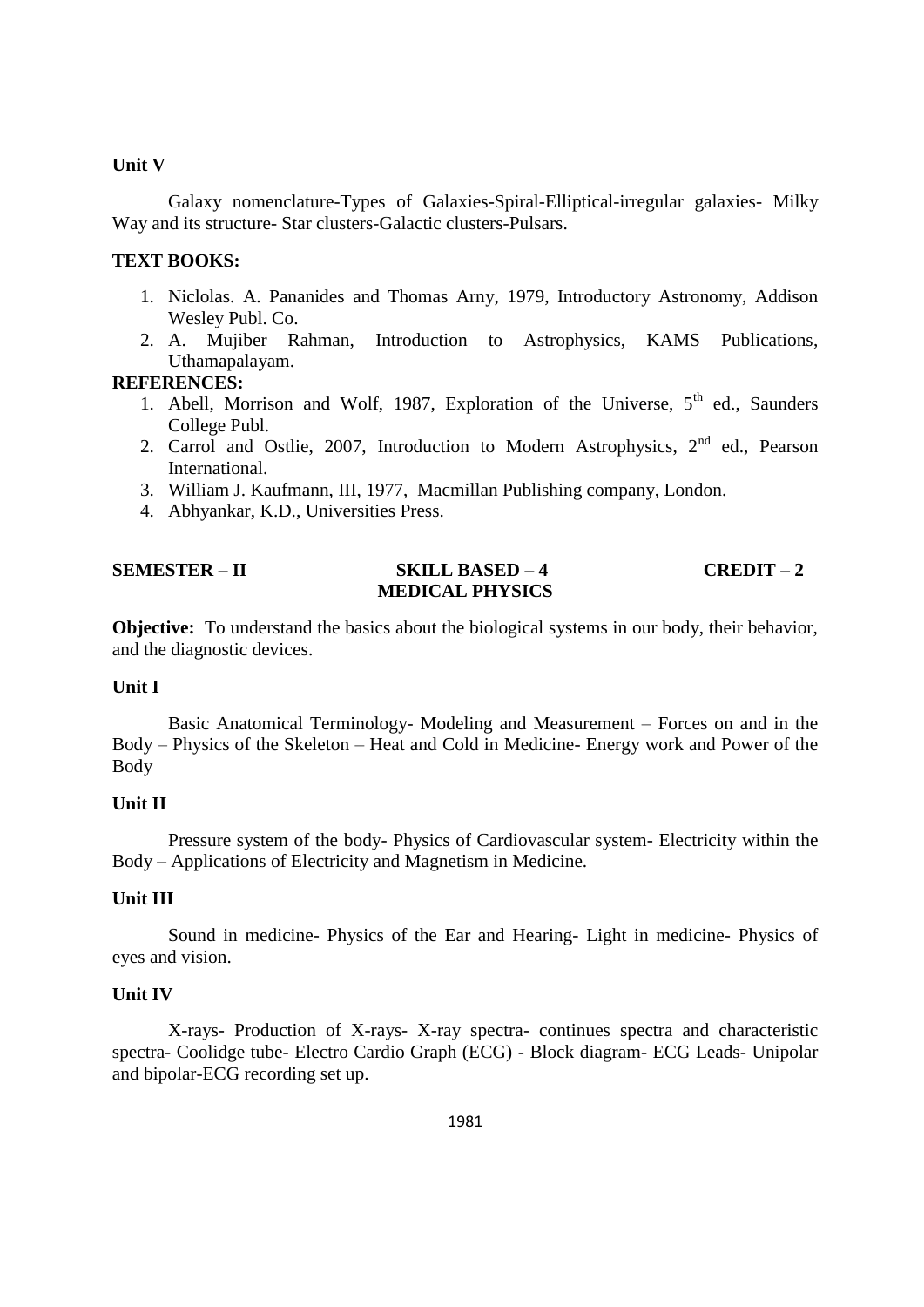### **Unit V**

Electro Encephalo Graph (EEG) - origin- Block diagram- Electro Myogragh (EMG) – Block diagram- EMG recorder- Computer Tomography (CT) principle- Block diagram of CT scanner.

## **Text Books**

- 1. Medical Physics –John R. Cameron and James G.Skofronick, 1978, John Willy & Sons.
- 2. Bio medical instrumentation E D II, Dr M. Arumugam, Anuradha Agencies 1997.

## **SEMESTER –II NON MAJOR ELECTIVE- II CREDIT – 2**

## **FUNDAMENTALS OF PHYSICS –II**

#### **Unit – I**

 Electric current- voltage and resistance- Ohm's law- Kirchhoff's law- Resistances in series and in parallel.

#### **Unit – II**

 DC Source – Primary cells – Leclanche and Daniel cell – Secondary cells – Lead Acid Accumulator – DC generator.

## **Unit – III**

 Alternating current generation by hydro, thermal and atomic power stations– RMS value – Peak value (Quantitative) – AC generator – no derivation.

### **Unit – IV**

 Measurement of Electric power by Wattmeter- simple calculations- Induction coil-Wattless current- Power factor.

## **Unit – V**

 Simple electrical circuits – resistor, capacitor and inductor connected to AC source (independently) – Relationship between emf and current in each case. Diode – Bridge Rectifier.

#### **Reference Books**

1. Electricity and Magnetism – R. Murugesan – S. Chand & Co 2004.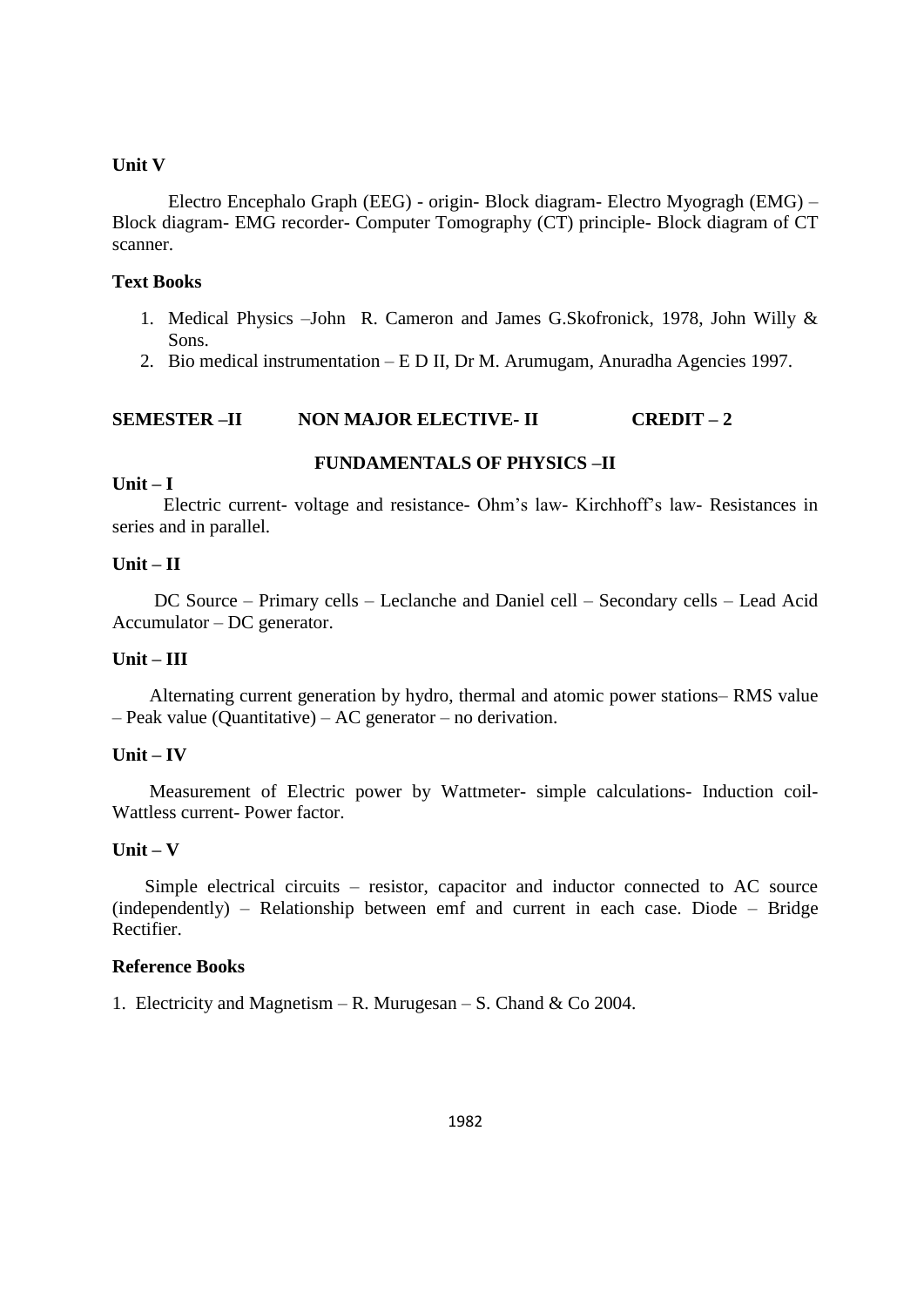**SEMESTER – III CORE SUBJECT- 3 CREDIT – 4** 

## **ELECTRICITY AND ELECTROMAGNETISM**

#### **Unit I**

Coulomb's law- Electric field- Electric field due to a point charge- Electric flux- Gauss law- its proof- Applications of Gauss law- Electric field due to a charged sphere- Electric field due to a plane sheet of charge- Coulomb's theorem- Mechanical force on the surface of a charged conductor- Electric potential- Relation between electric field and electric potential-Potential due to a charged spherical conductor.

#### **Unit –II**

Capacitance- Principle of capacitor- Expressions for the capacitance of i) spherical capacitor ii) cylindrical capacitor and iii) parallel plate capacitor with and without partly filled dielectrics- Energy of a capacitor- Loss of energy when two charged conductors share the charges- Types of capacitors- fixed capacitor, variable capacitor, electrolytic capacitor and sliding capacitor.

## **Unit – III**

Kirchhoff's laws- Application of Kirchhoff's laws to Wheatstone's bridgesensitiveness of the bridge- Carey Foster's bridge- Determination of the resistance of the given wire with the necessary theory.

Potentiometer- principle of potentiometer- comparison of emfs of two cells using potentiometer- Determination of internal resistance of the cell using potentiometer-Calibration of voltmeter(low range and high range)- Calibration of ammeter.

#### **Unit IV**

Faraday's laws of Electromagnetic induction, - Lenz's law – self inductance – energy stored in an inductance – Experiment to determine self inductance by Rayleigh method with theory – Mutual inductance – Determination of Mutual inductance using B.G. (with theory) Coefficient of Coupling – Eddy Currents.

#### **Unit V**

Mean value of alternating emf – RMS value of the alternating current/voltage-Alternating current applied to LR, Cr and LCR circuits – Series Resonance Circuit – Parallel Resonance Circuit – Power in an A.C. Circuit – Wattless Current – Power factor – Q factor – choke – skin effect – A.C. bridges – Maxwell's bridge – Anderson's bridge and owen's bridge.

#### **Text Book**

1. Electricity and Magnetism by Sehgal, Chopra & Sehgal Sultan, Chand & Sons. 1998.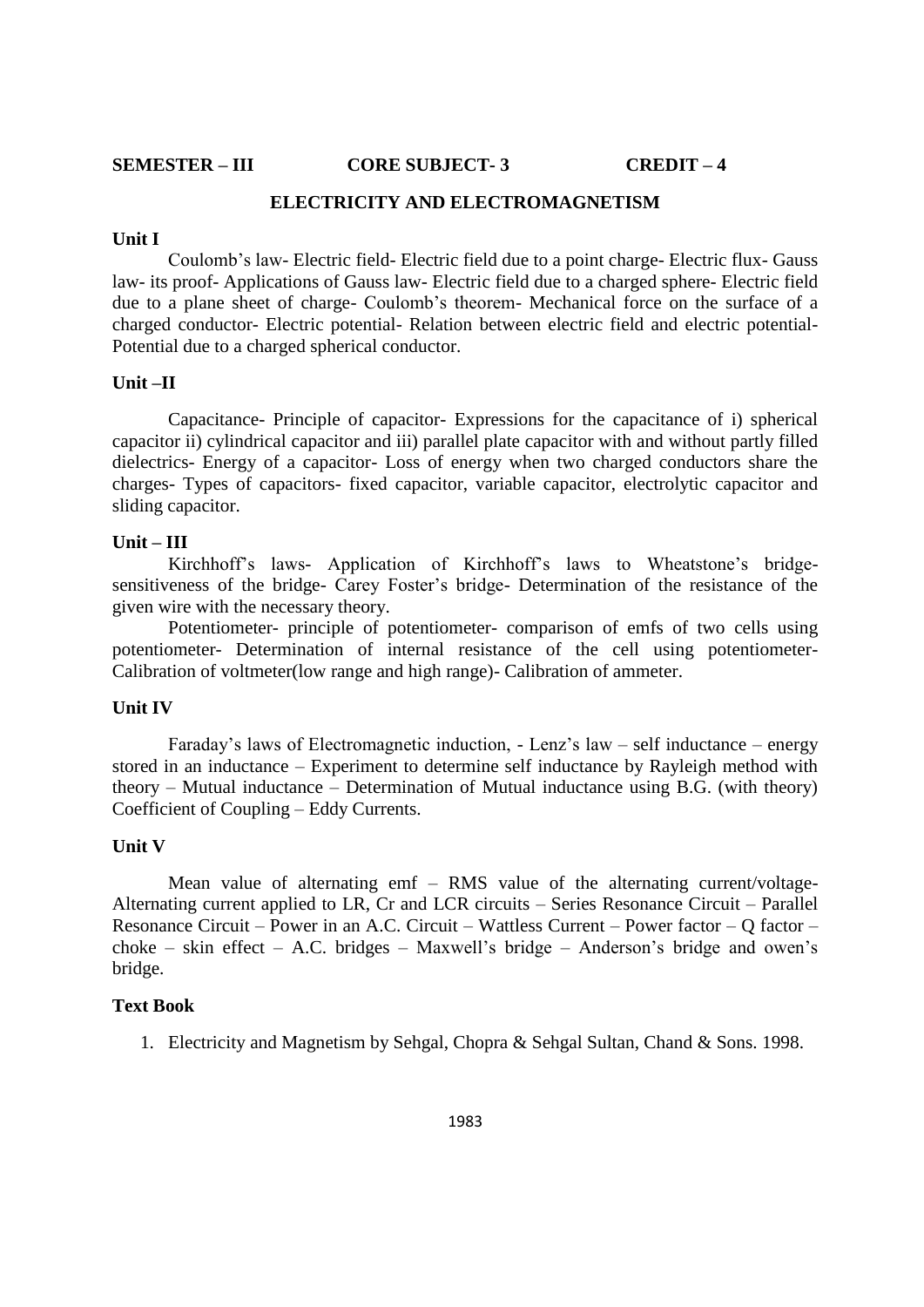#### **Reference Books**

- 1. Electricity and Magnetism  $20<sup>th</sup>$  revised edition Brijlal & Subramaniyam, Ravi Offset Printers & Publishers Pvt., Ltd., 1997.
- 2. Electricity & Electromagnetism R. Murugesan
- 3. Electricity and Magnetism  $2<sup>nd</sup>$  revised edition Narayanamoorthy & Nagarathinam , National Publishing & Co. 1997.
- 4. Electricity & Magnetism A. Ambrose and T. Vincent Devaraj

## **SEMESTER – IV CORE SUBJECT- 4 CREDIT – 4**

## **OPTICS AND SPECTROSCOPY**

#### **Objective:**

 $\triangleright$  To familiarize the fundamental laws concerning reflection and refraction.

- $\triangleright$  To understand the phenomena like, interference, diffraction, and polarization.
- $\triangleright$  To perceive the basic concept of spectroscopy.

#### **Unit I:**

Snell's law of reflection and refraction- reflection and refraction at spherical surfaces-Deviation produced by thin lenses- focal length of two thin lenses in and out of contact-Cardinal points- Refraction through a thin prism- Dispersion- deviation without dispersiondispersion without deviation- Aberration- chromatic aberration in lenses- achromatic combination of two lenses- Spherical aberration and its removal- Aplanatic lenses- Oil immersion objective.

## **Unit II**

Interference- Coherent sources- interference in thin films- Air wedge- Newton's rings-Michelson's interferometer and its application- Fabry- Perot interferometer- sharpness of fringes- Resolution- Holography- Construction and reconstruction of a hologram.

## **Unit III**

Diffraction- Theory of plane diffraction grating(normal incidence only)- Experiment to determine wave length- Zonal plate- Theory- Comparison with convex lens- Fresnel's diffraction- Diffraction at a straight edge- circular aperture- rectangular aperture- Fraunhofer diffraction at a single slit- double slit- Cornu's spiral- Resolving power of optical instruments-Telescope and grating.

#### **Unit IV**

Polarization- Polaroid and its application- Double refraction- Nicol Prism- Nicol prism as Polarizer and Analyzer- Huygens explanation of double refraction- QWP and HWPproduction and analysis of plane, circularly and elliptically polarized light- Optical activity-Fresnel's explanation- Specific rotation- Lorentz half shade polarimeter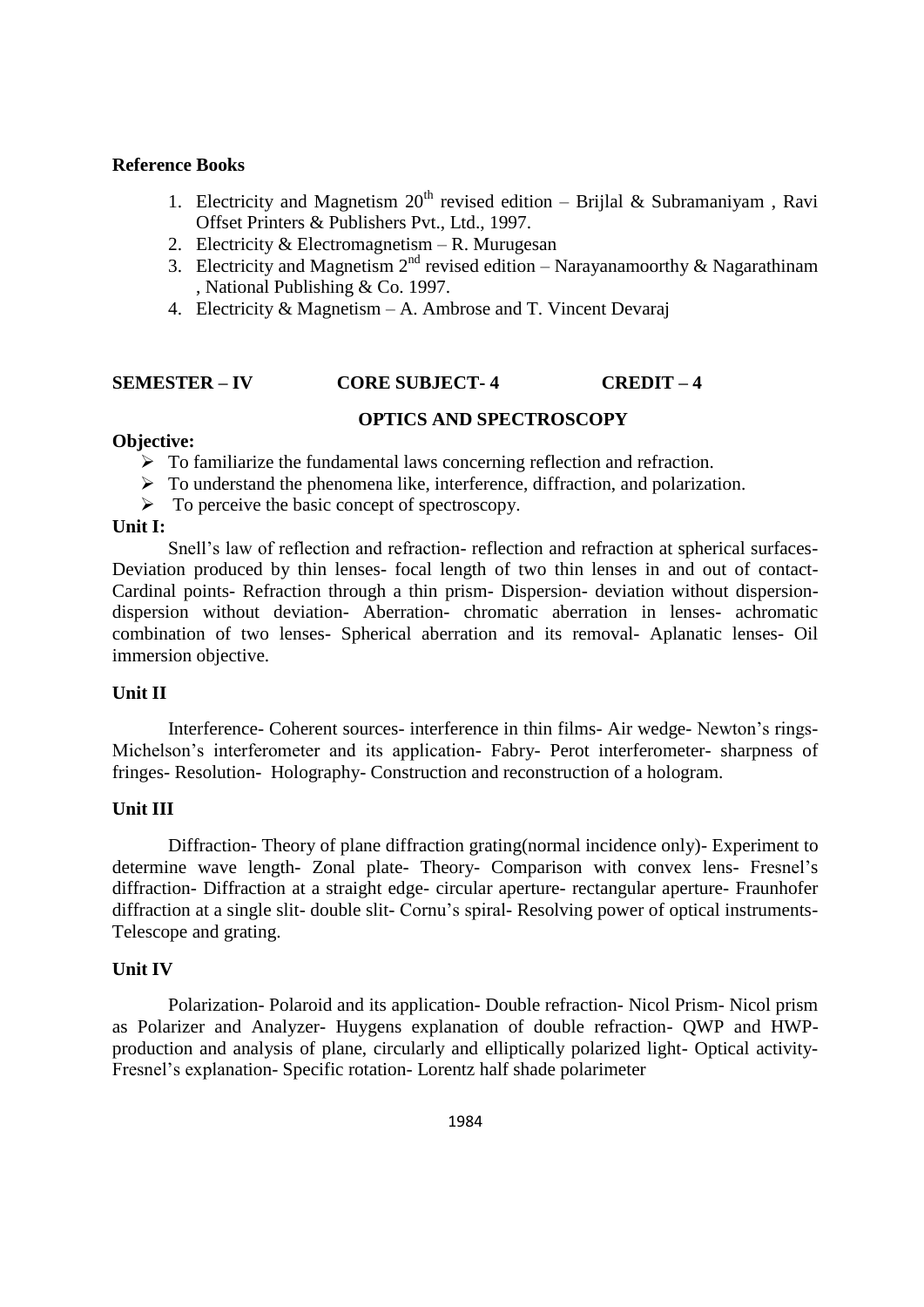### **Unit V**

Spectroscopy- Introduction – Electromagnetic spectrum – IR radiations – properties, production, detection and uses – UV radiations – properties, production, detection and uses – Raman effect – Theory and experimental study – Applications.Electromagnetic spectrum- IR radiations- properties, production, detection and uses- UV radiations- properties, production, detection and uses – Raman effect – Theory and experimental study- Applications- Raman Effect- theory, experiment, characteristics of Raman lines- Applications- Doppler effect in optics and its application.

## **Text Book:**

- 1. Optics and Spectroscopy Kakani and Bhandari Sultan Chand & sons New Delhi.
- 2. Spectroscopy B. K. Sharma, Goel Publising House, Meerut 2006

#### **Reference Books:**

- 1. Optics Subramanium & Brijlal S. Chand & Co 2002
- 2. Optics and Spectroscopy R. Murugesan, Vivekananda Press, Madurai.

## **SEMESTER – V CORE SUBJECT- 5 CREDIT – 4**

## **MODERN PHYSICS**

## **Objectives:**

- $\triangleright$  To give an introductory account of the basic principles of atomic physics.
- $\triangleright$  To impart knowledge on the theory of Relativity
- $\triangleright$  To introduce the origin of Quantum theory

#### **Unit I**

Bohr atom model –Bohr's theory of Hydrogen atom- Bohr - Sommerfeld theory – Somerfield's relativistic atom model – Critical potentials- Experimental determination Davis and Goucher's experiment- Explanation for the fine structure of  $H<sub>a</sub>$  line- Relativistic variation of atomic mass– Vector atom model– Quantum numbers – coupling schemes – Pauli's exclusion principle – Arrangement of electrons in atoms- Magnetic dipole moment due to orbital motion of the electron – magnetic dipole moment due to electron spin - Stern and Gerlach experiment.

#### **Unit II**

Optical spectra – spectral terms and notations – selection rules -Fine structure of sodium D lines –Zeeman effect – theory and experiment – quantum theory of Zeeman effect – Anomalous Zeeman effect – Stark effect.

X – Ray spectra- Duane and Hunt law- Moseley's law- Bragg's law- Bragg's X-ray spectrometer- measurement of wave length- Compton effect- theory and experimental verification.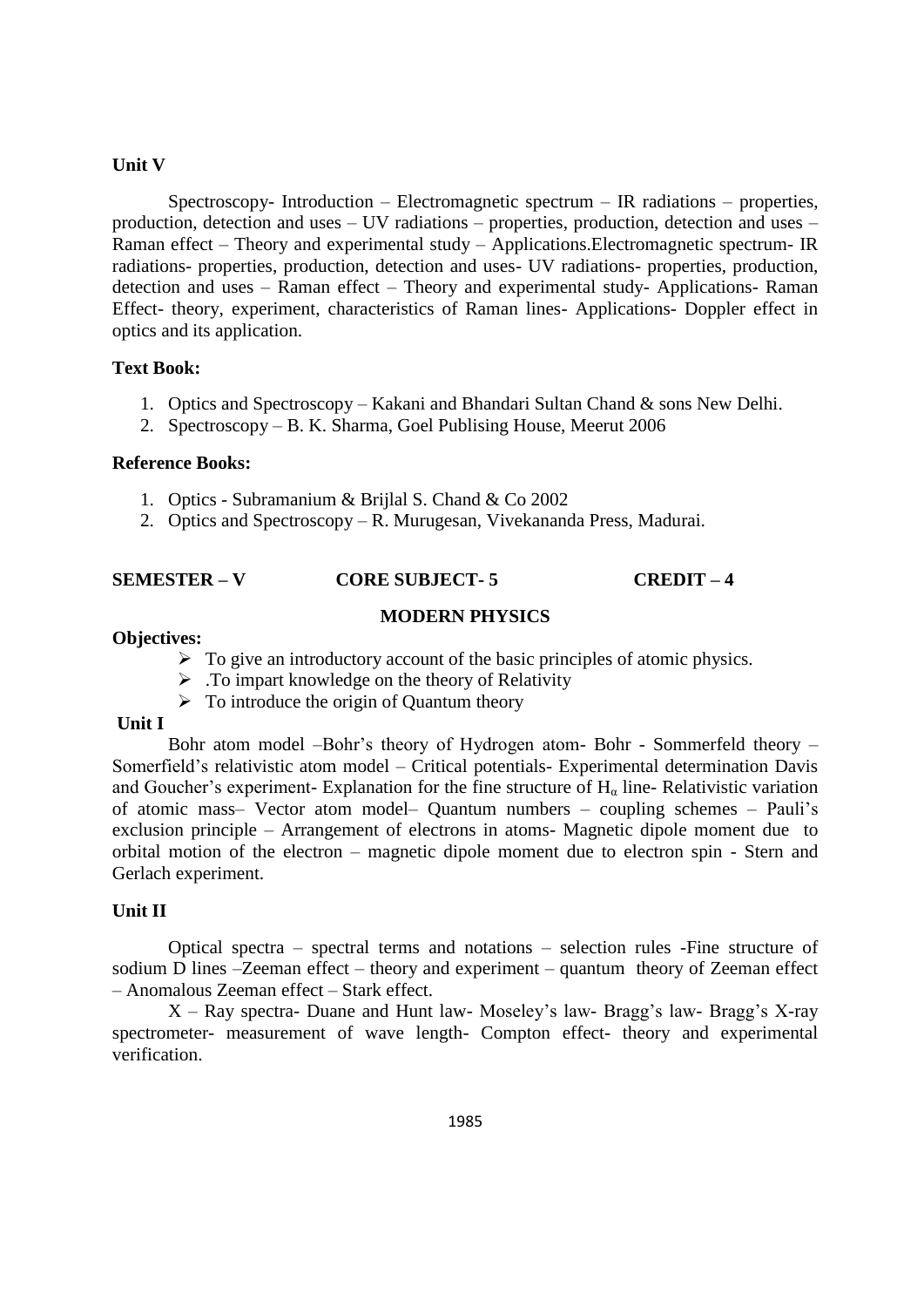## **Unit III**

Frames of reference- inertial frames of reference- Galilean transformation- Newtonian relativity- Michelson Morley experiment- Postulates of special theory of relativity- Lorentz transformation- Lorentz- Fitzgerald contraction- time dilation- relativistic addition of velocities- variation of mass with velocity- Mass-energy equivalence- Relation between total energy, rest mass energy and momentum

#### **Unit IV**

Planck's quantum theory of radiation – Dual nature of matter and radiation – De-Broglie's hypothesis of matter waves – Expression for wavelength – Davisson's and Germer experiment – G. P. Thomson experiment with relativistic correction- Concept of wave packet– Group velocity, wave velocity and their relation – Heisenberg's Uncertainty principle – Experimental illustration.

#### **Unit V**

Basic postulates of wave mechanics – Derivation of time dependent and time independent Schrodinger's wave equations– wave function - Physical significance of wave function– Eigen functions and Eigen values.

Schrodinger equation for a free particle in one dimensional potential well- Its Eigen function and Eigen value- Applications of Schrodinger wave equation- Particle in one dimensional Box –Barrier penetration problem - Linear harmonic oscillator – The rigid rotator.

#### **Text Book:**

Modern Physics (sixth revised edition 1998 – R. Murugesan, S. Chand & Company Ltd**.)** 

#### **Reference Books:**

- 1. Modern Physics: Seighal Chopra and Seighal
- 2. Quantum Mechanics : Sathyaprakash, Ratan Prakasan Mandir 1994

## **SEMESTER – V CORE SUBJECT- 6 CREDIT – 4**

#### **NUCLEAR PHYSICS**

#### **Objective:** The student must be able to

- $\triangleright$  Understand the basic properties of nuclei and the atomic nucleus
- $\triangleright$  Describe radioactivity and related phenomena
- $\triangleright$  Explain the various interactions of nuclear radiation with matter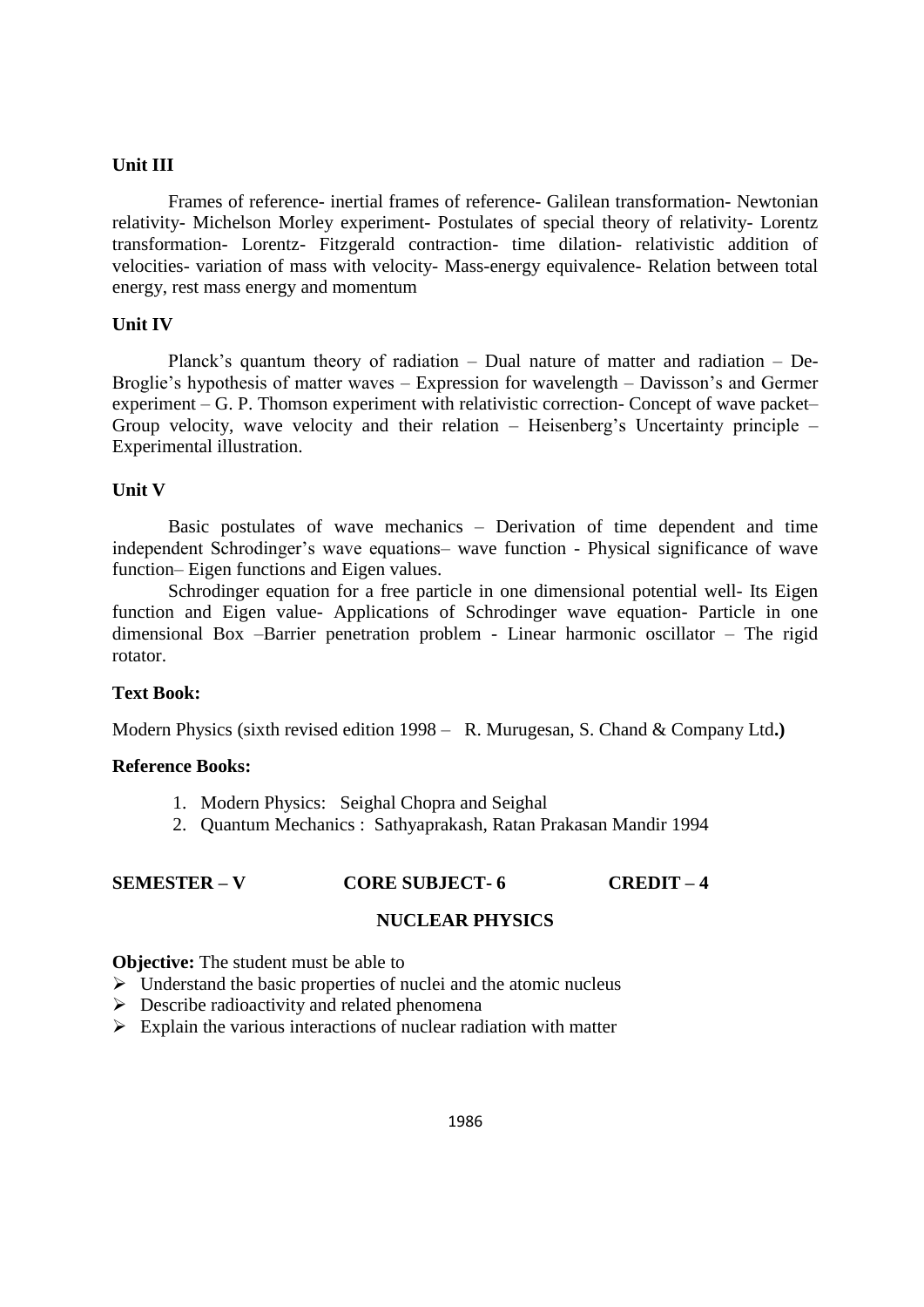## **Unit I**

Isotopes – Isotones – Isobars – Atomic mass unit – Properties of the nucleus – Nuclear Binding Energy – Nuclear forces – Yukawa's theory (no derivations) – theories of nuclear composition – proton – electron hypothesis – Model of nuclear structure - the liquid droop model – Binding energy formula – Shell model – Collective model.

## **Unit II**

Particle Accelerators – Synchro – cyclotron – Betatron – proton synchrotron – electron synchrotron – detectors – Wilson cloud chamber – bubble chamber – photographic emulsion technique – fundamental particles – particles and antiparticles – particles instability – conservation laws.

## **Unit III**

Laws of radio activity – Half life period – Mean life – Radio Carbon dating –  $\alpha$  rays – Geiger Nuttal law – experimental determination by Geiger- Nuttal law – a disintegration energy – theory of  $\alpha$  decay,  $\beta$  decay – electron capture,  $\gamma$  rays – determination of wavelength by diamond crystal spectrometer – origin of rays – internal conversion.

## **Unit IV**

Nuclear transmutations by  $\alpha$  particles, protons, duetrons, neutrons and electrons – Photo disintegration – nuclear fission – energy release. Explanation –  $(C.N$  Cycle and P.P Cycle) Nuclear fusion – Thermo nuclear reaction – Controlled thermo nuclear reaction – Cosmic rays – origin – primary – secondary – Azimuthal effect – East-West effect pair production  $\&$ annihilation - Van Allen Belt.

## **Unit V**

Utilisation of nuclear energy - principle and action of atom bomb & Hydrogen Bomb – production of electricity from energy – Nuclear reactors – General features of nuclear reactors – Different types of nuclear reactors – Pressurized water reactors – Boiling water reactors – Fast Breeder reactors – Radio isotopes and their application.

## **Text Book:**

- 1. Modern Physics R. Murugesan, S.Chand & Co., 1998.
- 2. Modern Physics by Seghal, Choptra and Seghal, Sultan Chand 1998.
- 3. Nuclear Physics by Keplan.I Marosa Publishing House, 1995.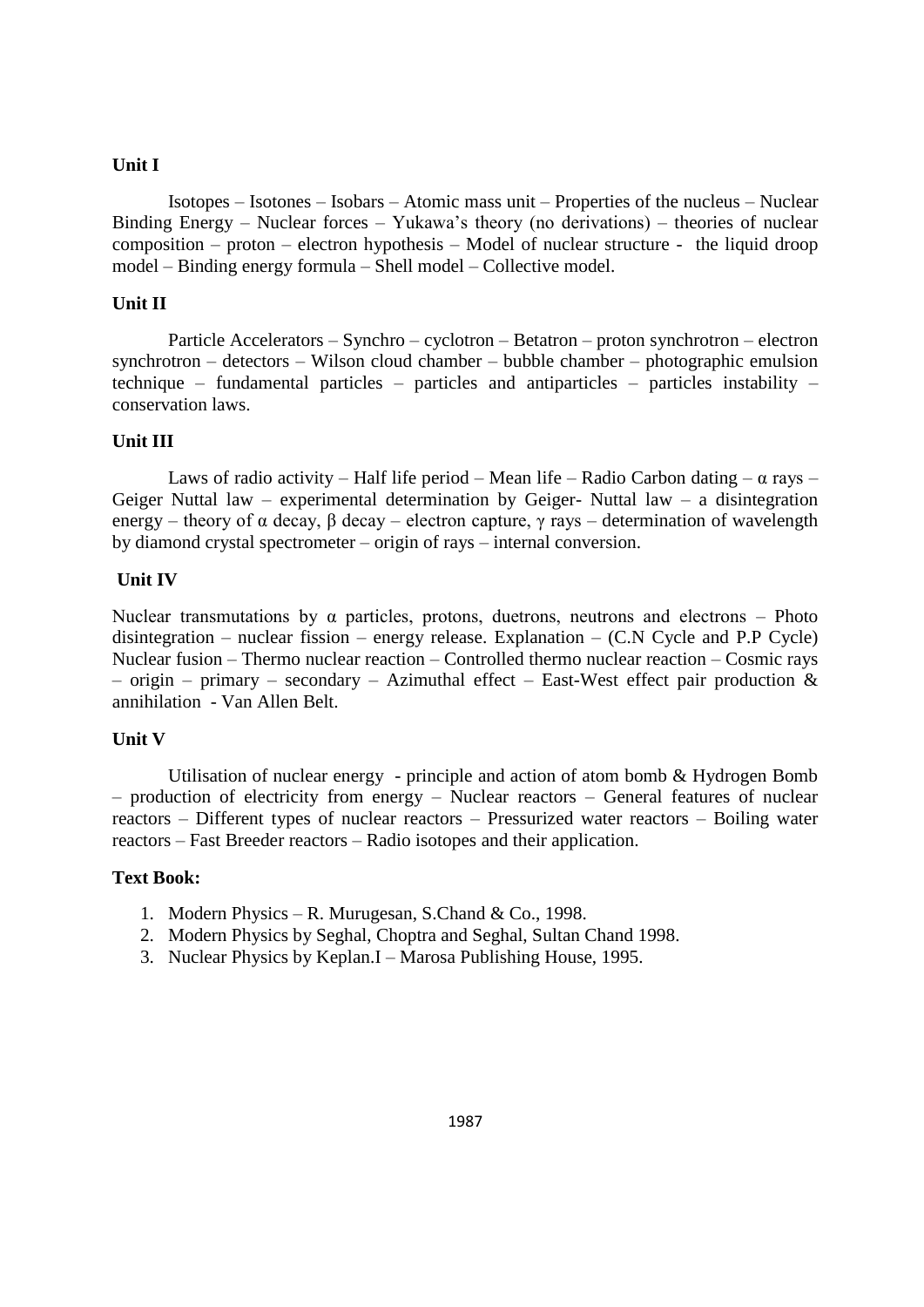## **SEMESTER – I CORE SUBJECT- 7 CREDIT – 4**

### **ANALOG ELECTRONICS**

**Objective:** To enable the students to understand the aspects of analog electronics in a lucid and comprehensive manner.

### **UNIT I:**

Semiconductors- n type and p type- PN junction diode- characteristics- Zener diode characteristics- Full wave rectifiers- Bridge rectifier- Filter circuits- General theory- low pass, high pass, band pass and band elimination filters.

#### **UNIT II**

Transistors- three types of configuration- relation between α, β and γ - Biasing circuits-Field Effect Transistor (FET)- construction – n channel, p channel – FET polarities- working-FET characteristics- MOSFET- characteristics.

#### **UNIT III**

Amplification - small signal CE amplifier- input impedance, output impedance, current gain, voltage gain and power gain- single stage amplifier- frequency response - push-pull amplifier- Op-amp characteristics- application as adder, subtractor, integrator and differentiator.

#### **UNIT IV**

Feedback-positive & negative feedback- Barkhausen criteria- transistor oscillators-Hartley, Colpitt's, Phase shift oscillators with mathematical analysis.

#### **UNIT V**

Modulation-Types of modulation- Modulation Factor-Amplitude modulation-power in AM wave-block diagram of AM transmitters and receivers-Frequency modulation-block diagram of FM transmitters and receivers-Digital modulation(qualitative)-Pulse amplitude modulation-Pulse time modulation.

### **Text Book:**

- 1. Principles of electronics V.K.Mehta ; S.Chand &co
- 2. A textbook of applied electronics -R.S.Sedha ;S.Chand & co

## **Reference Books:**

- 1. Basic electronics -B.L. Theraja; S.Chand & co
- 2. Electronic devices and circuits: Salivahanan, Sureshkumar Tata McGraw Hill
- 3. Electronic communication system George Kennedy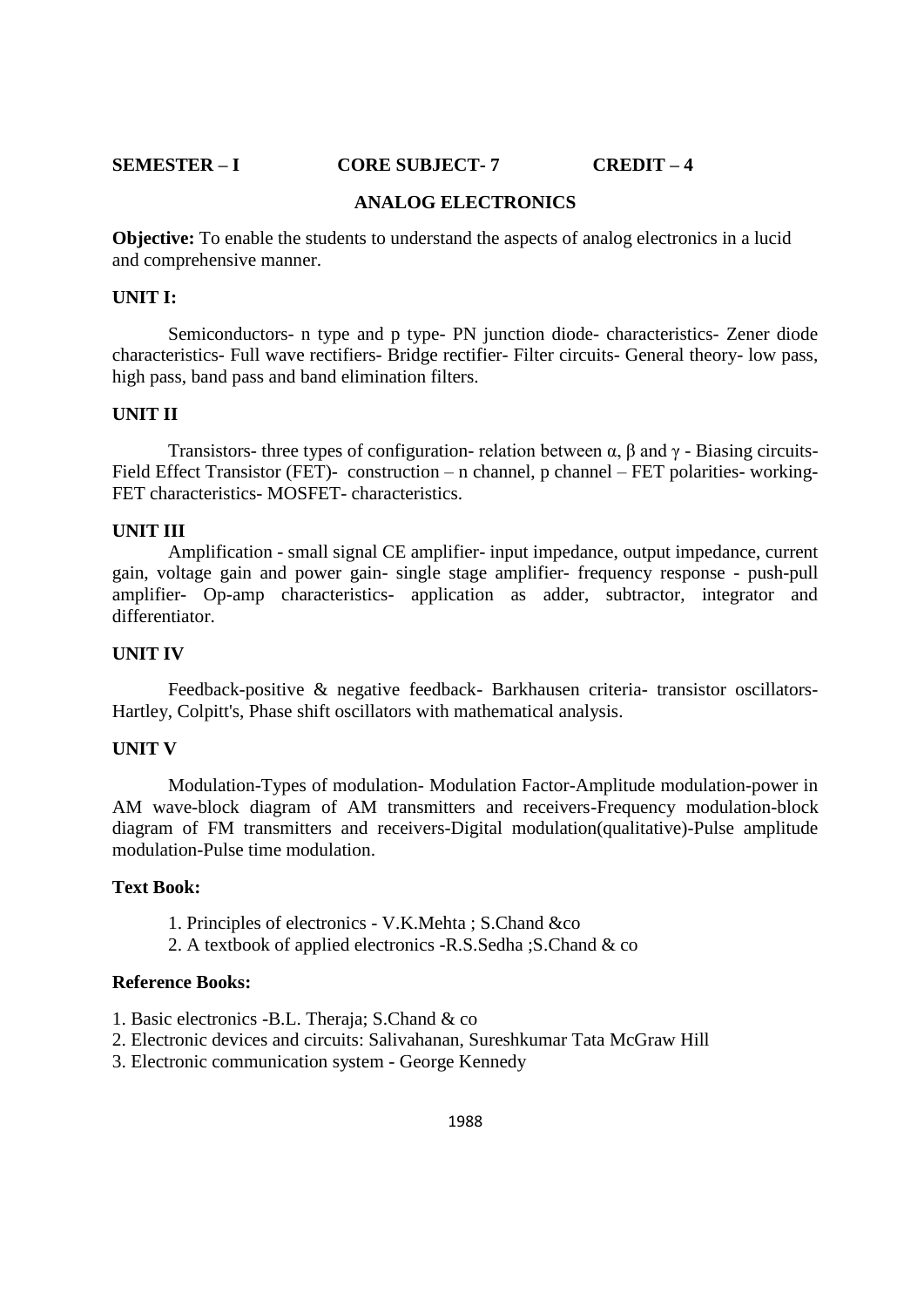## **SEMESTER – V SKILL BASED - 5 CREDIT – 2 NANOPHYSICS**

#### **OBJECTIVES**

- $\triangleright$  To create the basic knowledge in nano materials.
- $\triangleright$  To understand the scientific perspective of nanomaterials.
- $\triangleright$  To identify the techniques suitable for nanomaterial synthesis.
- $\triangleright$  To know the significance of nanomaterials.

## **Unit I Nanomaterials**

History of Nanotechnology- Nanostructures- synthesis of oxide nano particles-Synthesis of semiconductor nano particles- Synthesis of metallic nano particles

#### **Unit II Quantum Heterostructure**

Super lattice- preparation of Quantum nanostructure- Quantum well laser- Quantum cascade laser-Quantum wire- Quantum dot- Application of Quantum dots

#### **Unit III Carbon Nanotubes**

Discovery of Nanotubes- Carbon Allotropes- Types of carbon Nanotubes- Graphene sheet to a single walled nanotube- Electronic structure of Carbon Nanotubes- Synthesis of Carbon Nanotube

#### **Unit IV**

Nanocrystalline soft material- Permanent magnet material- Theoretical background-Super paramagnetism- Coulomb blockade-Quantum cellular Automata

## **Unit V Application of nanotechnology**

Chemistry and Environment – Energy applications of nanotechnology- Information and Communication- Heavy industry-Consumer goods- Nanomedicine - Medical application of Nanotechnology

#### **Text Book:**

- 1) Text book of Nanoscience and Nanotechnology B. S. Moorthy, P. Sankar, Baldev Raj, B. B. Rath and James Murdy University Press – IIM
- 2) Nanophysics, Sr. Geradin Jayam, Holy Cross College, Nagercoil (2010)

#### **Reference:**

- 1) 'Nanoscience and Nanotechnology: Fundamentals to Frontiers' M.S. Ramachandra Rao, Shubra Singh, Wiley India pvt. Ltd., New Delhi. (2013).
- 2) 'Nano the Essentials' T. Pradeep, Tata Mc.Graw Hill company Ltd (2007)
- 3) '*The Chemistry of Nano materials : Synthesis, Properties and Applications*', Volume 1 C. N. R. Rao, A. Mu¨ller, A. K. Cheetham, , Germany (2004).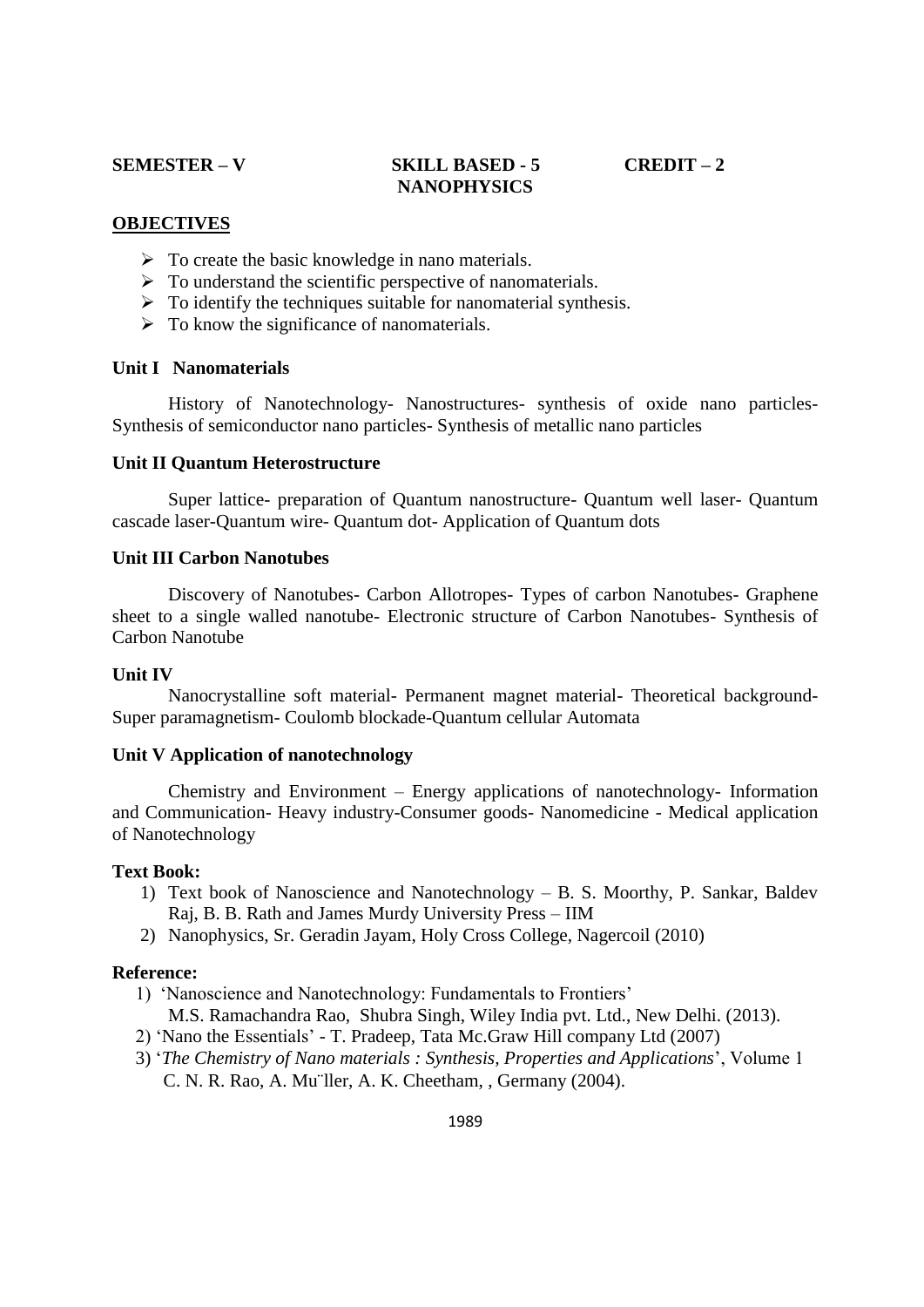## **SEMESTER – VI CORE SUBJECT- 8 CREDIT – 4 CLASSICAL AND STATISTICAL MECHANICS**

#### **Objective:**

- $\triangleright$  To understand the mechanics of systems of particles and their equations of motion.
- $\triangleright$  To study the concept of statistics of molecules.

#### **Unit I**

External and Internal force, Centre of Mass – Conservation of Linear momentum-Conservation of Angular momentum –Conservation of Energy (K.E., P.E.) – Work-energy theorem- Conservative forces- examples- constrains- Types of Constraints- Examples-Degrees of freedom under constraints- Generalized Coordinates (Transformation Equations) – generalized velocities- generalized momentum.

#### **Unit II**

Principle of Virtual Work – D'Alembert's principle- Lagrangian Equations from D'Alembert's Principle (Derivation) – Simple applications- Newton's equation of motion, simple pendulum, Atwood's machine, compound pendulum- Hamilton's principle- deduction of Hamilton's principle from D'Alembert's principle- Lagrangian equation from Hamilton's principle- Deduction of Lagrangian equation of motion from variation principle- simple application- simple pendulum, Atwood's machine, compound pendulum.

#### **Unit III**

Hamiltonian Function H- conservation of energy(Jacobi's Integral) – Physical significance- Hamilton's Equations (Derivation) – variation principle- Hamilton's Equation of motion from variation principle- Applications- Harmonic oscillator, motion of a particle in central force field, Charged particle moving in an electromagnetic field, compound Pendulum, Two Dimensional Harmonic Oscillator

#### **Unit IV**

Classical statistics- microscopic and macroscopic systems- ensembles- Basic postulates of statistical mechanics- Probability- Thermodynamic probability- Boltzmann theorem on entropy and probability- Maxwell-Boltzmann statistics- Maxwell-Boltzmann energy distribution law- - Maxwell Boltzmann velocity distribution Law.

### **Unit V**

Quantum statistics- introduction- phase space- Planck's law of black body radiation (derivation) - Deduction of Wien's and Rayleigh Jean's law- Bose-Einstein statistics- Bose-Einstein distribution law- Photon gas- Fermi-Dirac Distribution Law- Electron gas-Comparison of the three Statistics.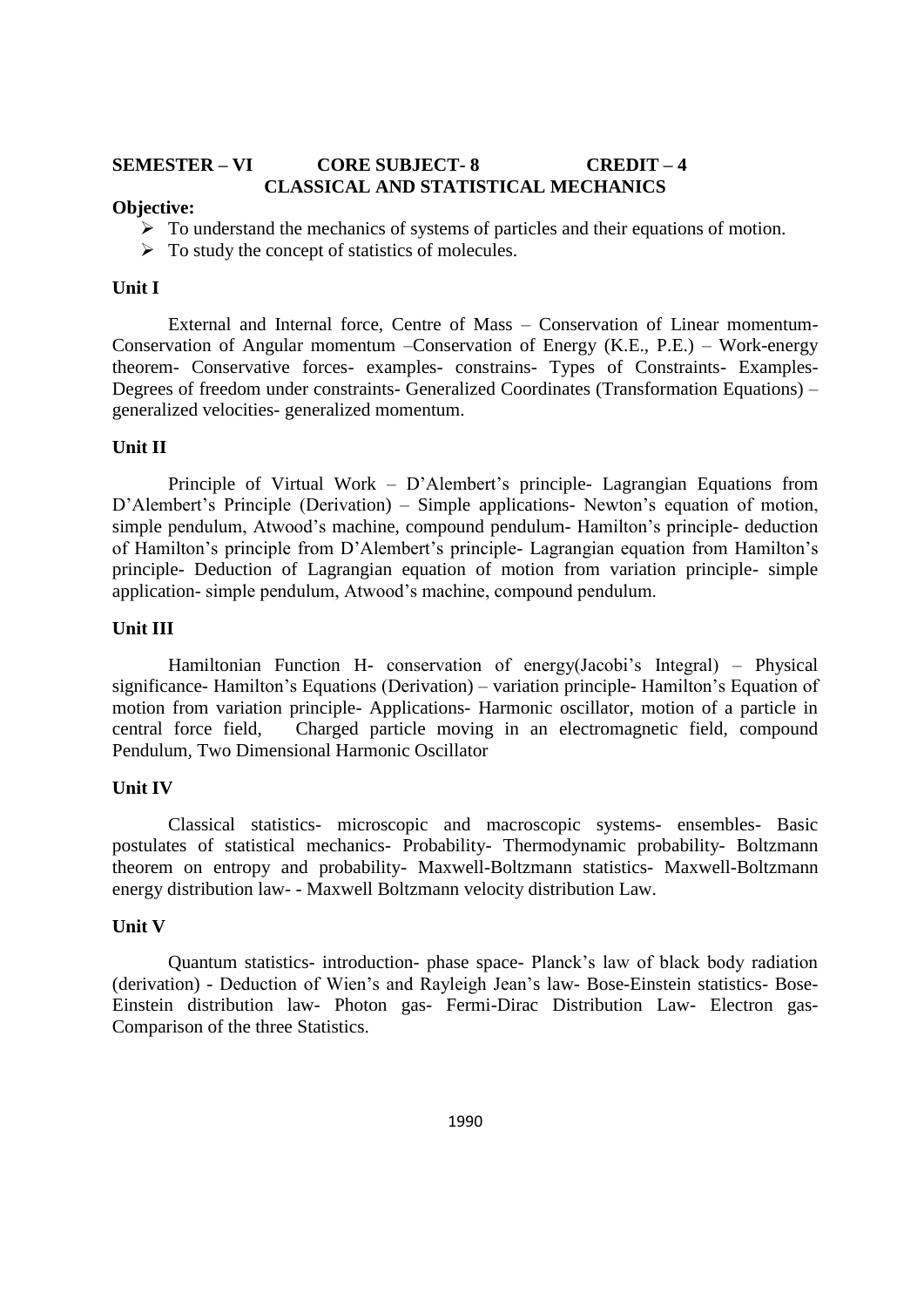## **TEXT BOOKS:**

1. J.C. Upadhyaya, July 2005, **Classical Mechanics**, Published by Himalya Publishing House, Mumbai

2. Brijlal & Subramaniam, Reprint 1998, **Heat & Thermodynamics**, S. Chand & Company Ltd

3. Agarwal, **'Statistical Physics'** S.Chand & co New Delhi 1996

## **REFERENCES:**

- 1. Gupta,B.D., Satyaprakash, 1991, **Classical Mechanics**, 9th ed., Kadernath Ramnath Publ., Meerut
- 2. Gupta, Kumar, Sharma, 2005, **Classical Mechanics**, PragatiPrakashan Publ., Meerut.
- 3. Murray R.Spiegal, 1981, Theoretical Mechanics, Schaum's outline series, Mc Graw Hill Publ. Co., New Delhi.

## **SEMESTER – VI CORE SUBJECT- 9 CREDIT – 4 SOLID STATE PHYSICS**

## **Objective:**

- $\triangleright$  To understand the different types of bonding in solid substances,
- $\triangleright$  To understand the magnetic and dielectric properties of crystalline structures.

## **UNIT I:**

Bonding in Solids – Types of bonding in solids – ionic, covalent, metallic, molecular and hydrogen bonds – Crystal Structure – Crystal lattice and crystal structure – unit cell – Bravi's lattice, classification of crystals – Miller indices – structure of diamond and zinc blende – Thermal Properties – Concept of phonon – Heat capacity of solids – Limitations of Einstein's theory, Debye's theory of lattice specific heat; thermal expansion of solids (qualitative).

## **UNIT II:**

Free electron theory of metals; Electron drift, mobility, mean free path, relaxation time, Electrical ant Thermal conductivities of metals – Wiedmann Franz law; Sources of resistivity of metals – Metthiessen's rule; Super conductivity – applications, BCS theory.

#### **UNIT III:**

Different types of magnetism – dia, para, ferro, antiferro and fermagnetism: a. Langevin's theory of dia  $\&$  para magnetism 2. Wie's theory of ferromagnetism – Magnetic materials – Properties and application – hard and soft magnetic materials, magnetostriction materials, ferrites and concepts of domains and hysteresis.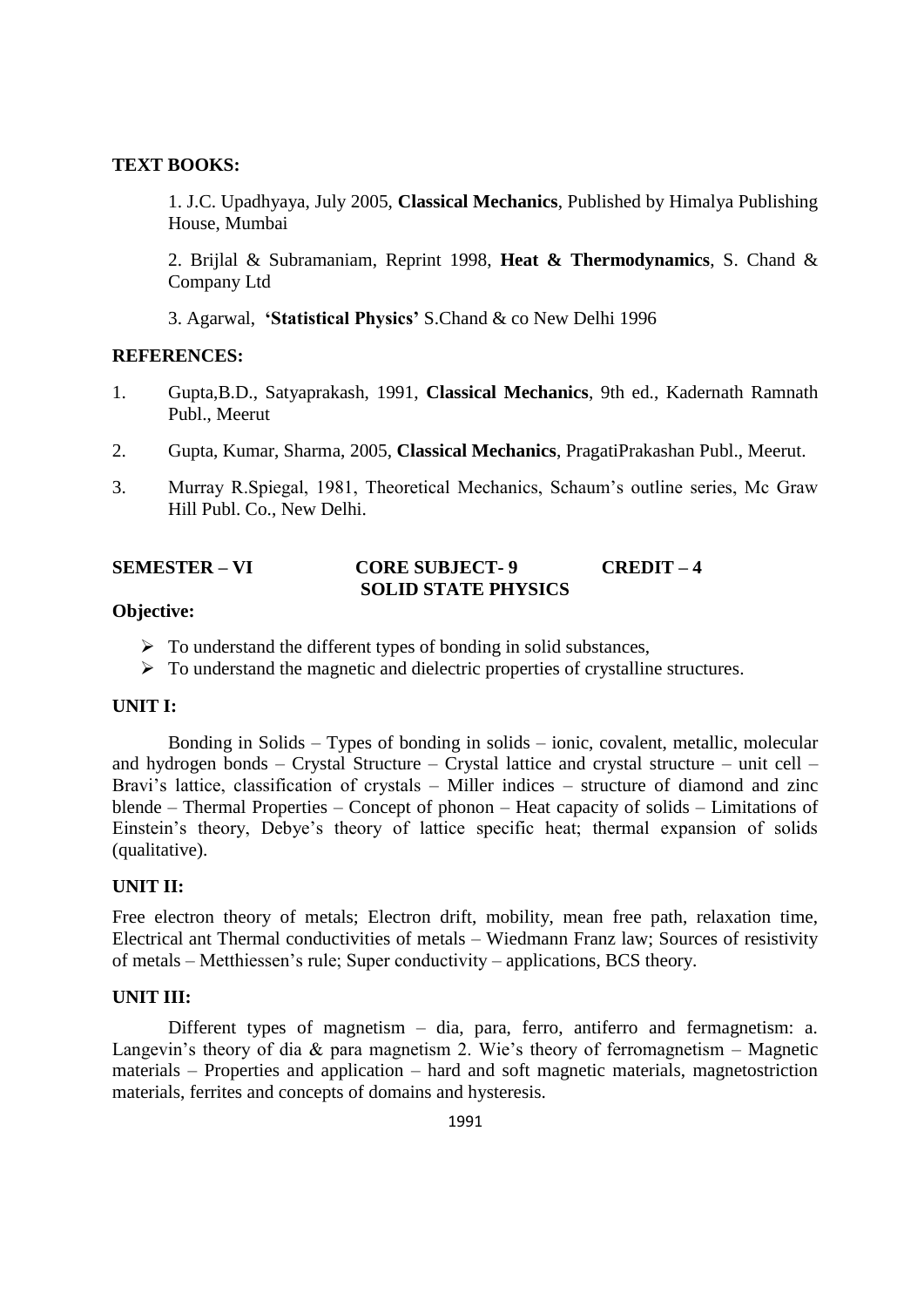## **UNIT IV:**

Dielectrics, polarization, polar and non-polar dielectrics – dielectric constant, Polarisability Clausius Mossotti relation – Different types of Polarization – electronic, ionic, orientational, space charge – Dependence of polarization on frequency and temperature; Dielectric loss sources; Dielectric strength and break-down – contributing.

#### **UNIT V:**

Laser materials – Instrumentation of radiation with matter (quantitative) – Emission and absorption of light spontaneous and stimulated emission; Laser Principle – Properties – applications; construction, working and characteristics of Ruby laser, He-Ne laser. Semiconductor laser.

#### **Text Book:**

- 1. Fundamentals of solid state physics by Saxena, Gupta Saxena Pragati Prakashan X Revised Edition 1991.
- 2. Introduction to Solids by Azaraoff TMH, Reprint 1978.

## **SEMESTER – VI CORE SUBJECT- 10 CREDIT – 4**

## **DIGITAL ELECTRONICS**

**Objective:** To enable the students to understand the aspects of Digital electronics in a lucid and comprehensive manner.

#### **UNIT I: Number System**

Number system-Binary, decimal, octal, hexadecimal (conversion from one to another) binary addition- binary subtraction- binary subtraction by 1's and 2's complement method-Basic laws of Boolean Algebra-properties-Principle of duality- De-Morgan's theorem-proof.

#### **UNIT II: Logic Gates**

Positive and negative logic-logic gates-OR, AND, NOT, NAND and EX-OR gates-DRL-OR gate, AND gate-RTL NOT gate-DTL NOR gate- DTL NAND gate- NAND as universal gate- NOR as universal gate--Sum of products(SOP)- Karnaugh's map-2 variable,3 variable and 4 variable-simplification using k-map.

## **UNIT III: Arithmetic circuits**

Half adder- full adder- 4 bit binary adder- half subtractor- full subtractor- 4 bit binary subtractor- Multiplexer(MUX)- 4 to 1 MUX- Demultiplexer (DMUX)- 1 to 4 DMUX-Encoder- 8 to 3 encoder- decimal to BCD encoder- decoder- 3 to 8 decoder- BCD to decimal decoder-BCD to seven segment decoder.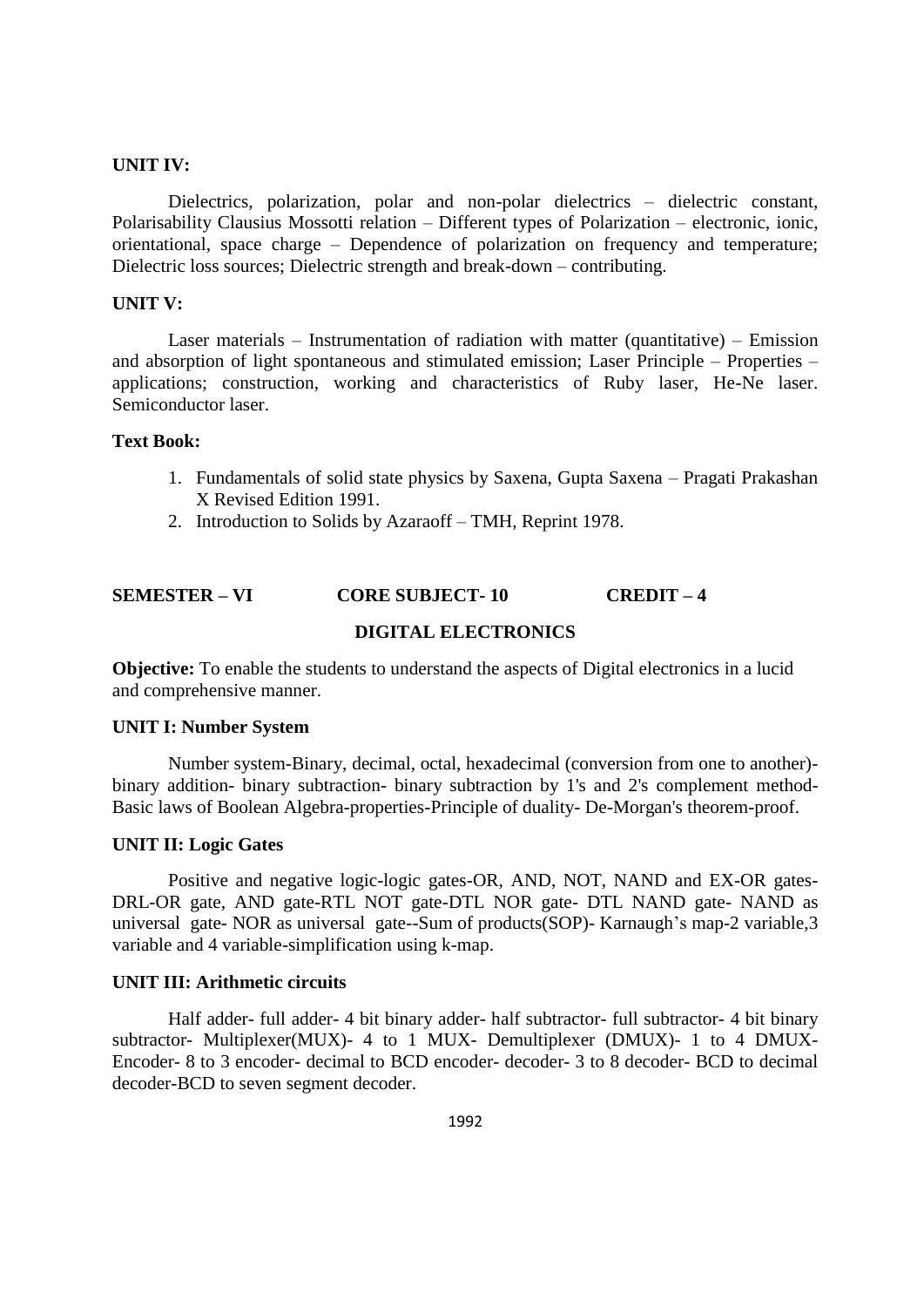#### **UNIT IV: Timers, Flip-flops and registers**

Timer- IC 555 monostable and astable multivibrators- flip flops- RS flip flops (using NAND and NOR)- edge triggered RS flip flop- JK flip flop- JK master slave flip flop- D flip flop- register- serial in serial out shift register.

#### **UNIT V: Counters, memories and data converters**

Counters- Ring counter- decade counter-semiconductor memories- ROM-PROMapplications- RAM- Dynamic RAM (DRAM)-Digital to analog converter(D/A)- binary ladder type-analog to decimal converter(A/D)- parallel A/D converter.

### **Text Book:**

- 1. Digital principles and applications : Albert Paul Malvino , Donald P. Leach , Tata McGraw Hill
- 2. Digital logic circuits : P. Raja (second ed), Scitech Publications Pvt. Ltd.
- **3.** Digital electronics and logic design :JaydeepChakravorty , University Press.

## **SEMESTER – V SKILL BASED - 6 CREDIT – 2**

## **OPTO ELECTRONICS**

#### **Objective:**

- $\triangleright$  To give an introductory account of the basic principles of Optoelectronic devices
- $\triangleright$  To understand the principle and working of LASER
- $\triangleright$  To gain information about fibre optic communication

#### **Unit I**

Introduction – PN junction as a Light Source (LED) – LED materials – Advantages – LCD Characteristics and action of LCD – Advantages.

### **Unit II**

Laser- Introduction– characteristics of Laser– Spontaneous and stimulated emission– Einstein coefficients- condition for population inversion– three level scheme– semi conductor.

## **Unit III**

Photo detector- characteristics of photo detectors– PN junction photo detector– PIN photo diode- Avalanche photo diode- Photo transistor.

#### **Unit IV**

Introduction – principle of optical fibre – light transmission in a optical fibre – Acceptance angle – Numerical aperture.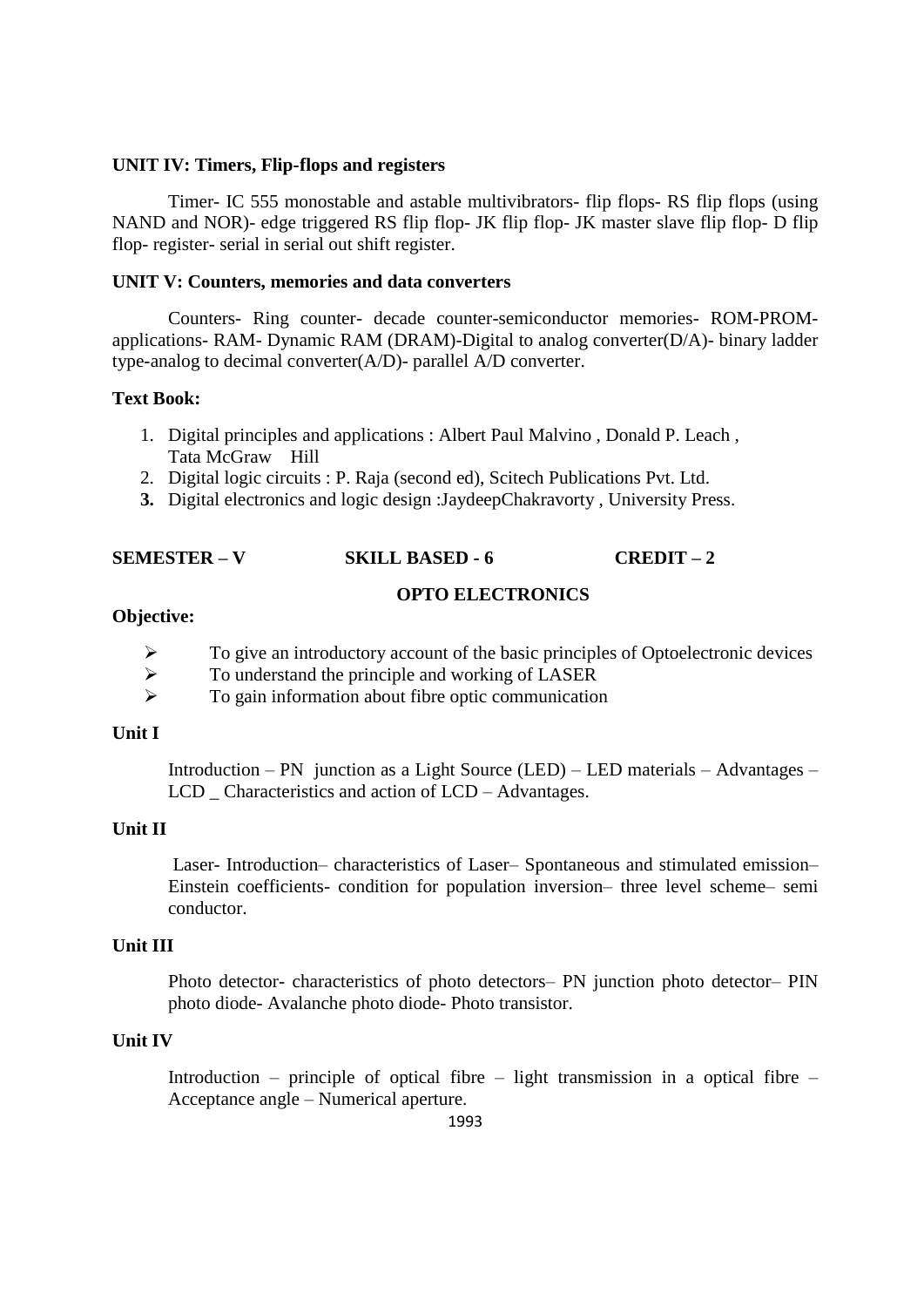## **Unit V**

Fibre index profiles – Step index, graded fibre (transmission of signals) – Advantages of fibre optic communications, optical switching – Logic gates.

#### **Text Book:**

- 1. Semiconductor physics and Optoelectronics P. K. Palanisamy, SCITECH Publication, Chennai 2002.
- 2. Optical fibres and Fibre Optic Communication Sabir Kumar Sarkar IV Revised Edition 2003.

#### **Reference Books:**

1. Opto Electronics – Wilson & Hawker, Prentice Hall of India 2004.

## **LIST OF EXPERIMENTS**

## **SEMESTER I & II PHYSICSPRACTICAL-I CREDIT - 3**

ANY FOURTEEN

| 1. Young's Modulus |  | Uniform bending $-$ Pin & Microscope |  |
|--------------------|--|--------------------------------------|--|
|--------------------|--|--------------------------------------|--|

- 2. Young's Modulus Non-Uniform bending Scale and Telescope
- 3. Young's Modulus Cantilever Pin & Microscope
- 4. Young's Modulus Cantilever Dynamic method
- 5. Rigidity Modulus Static Torsion Searle's method
- 6. Rigidity Modulus Torsion Pendulum
- 7. Moment of Inertia Torsion Pendulum
- 8. A.C. Frequency Sonometer
- 9. Verification of laws Sonometer
- 10. Frequency of tuning fork Sonometer
	-
- 11. Frequency of vibrator Melde's Apparatus
- 12. Velocity of sound Kundt's tube
- 13. Compound Pendulum ''g''
- 14. Thermal conductivity of bad conductor Lee's Disc
- 15. Viscosity of liquid Stoke's method
- 16. Viscosity of liquid Burette method
- 17. Surface Tension Capillary Rise
- 18. Surface Tension Drop weight method

- ANY FOURTEEN
- 
- 
- 
- 
- 
- -
	-

## **SEMESTER III & IV PHYSICSPRACTICAL–II CREDIT - 3**

- 1. Refractive Index : Spectrometer A and D
- 2. Grating : Spectrometer N and  $\lambda$
- 3. Air Wedge : Thickness of wire
- 4. Newton's Rings : Radius and Wavelength measurements
- 5. Carey Foster Bridge : Resistance and specific resistance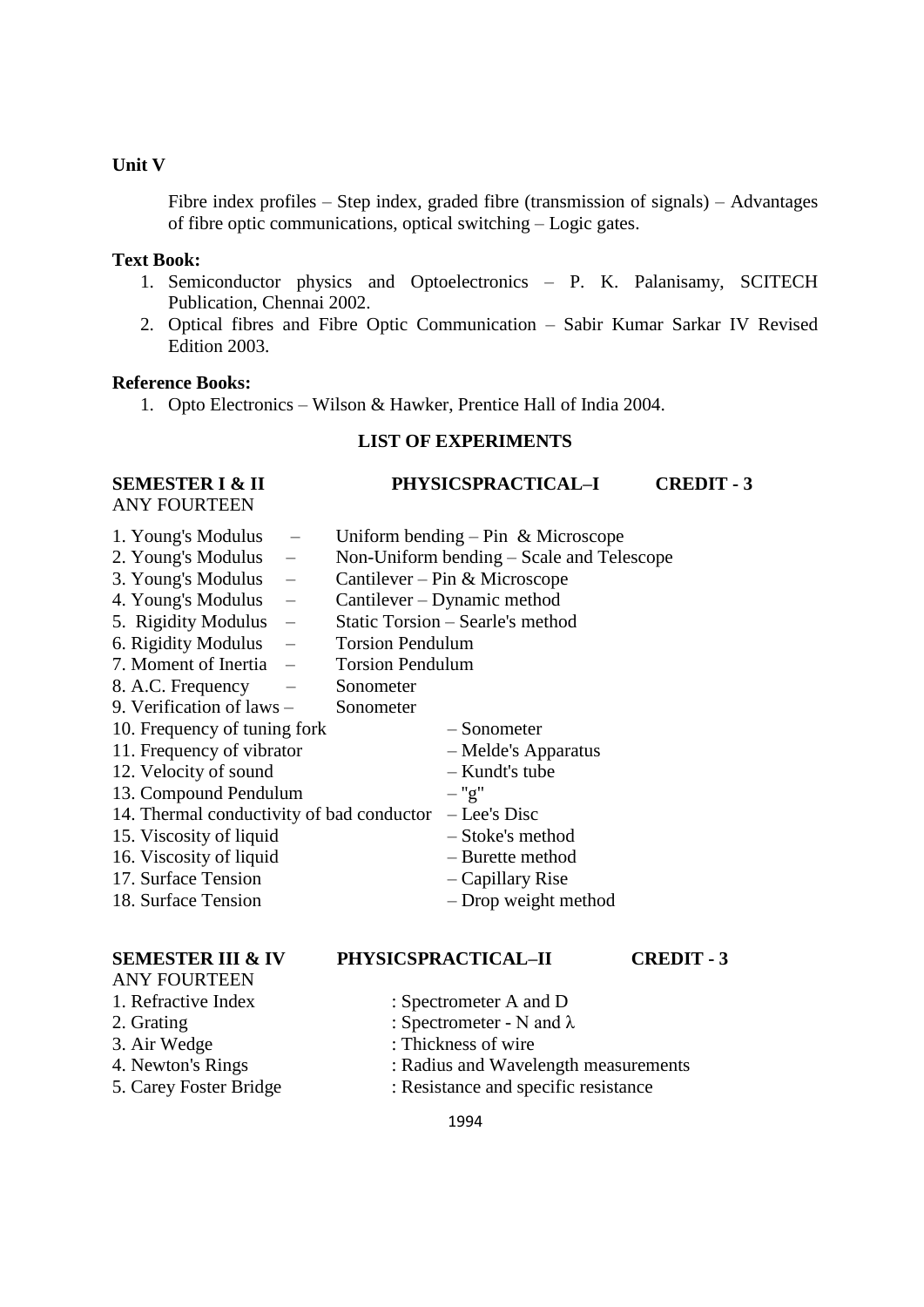- 6. Carey Foster Bridge : Temperature coefficient<br>
7. Potentiometer : Calibration of low range 8. Potentiometer : Calibration of ammeter 9. Potentiometer : Comparison of EMF's 10. Determination of  $B_H$  : Axial coil 11. Determination of M : Axial coil 12. Determination of M and  $B_H$  : Tan C method<br>13. Spot Galvanometer : Figure of Merit 13. Spot Galvanometer 14. Spot Galvanometer : Charge sensitivity 15. Spot Galvanometer : Comparison of EMF's 16. Spot Galvanometer : Comparison of capacities 17. Owen's Bridge  $\cdot$  C1/C2 18. De Sauty's Bridge : C1/C2
- 

#### **SEMESTER V & VI PHYSICSPRACTICAL–III CREDIT - 5**

ANY FOURTEEN

- 
- 1. LCR : Series Resonance circuit- L and Q

: Calibration of low range voltmeter

- 2. LCR : Parallel Resonance circuit- L and O
- 3. Spot Galvanometer : Determination of mutual inductance
- 4.Spot Galvanometer : Comparison of mutual inductance
- 5.Spot Galvanometer : High Resistance by leakage
- 6. Spot Galvanometer : Internal Resistance of a cell
- 7. Anderson's Bridge : Self Inductance
- 8. Rayleigh's Bridge : Self Inductance
- 9. Maxwell's Bridge : Self Inductance
- 10. Small angled prism : Refractive Index
- 11. Spectrometer : i d curve
- 12. Spectrometer : i i' curve
- 13. Grating : Minimum deviation
- 14.Spectrometer : Cauchy's constant
- 15. Spectrometer : Hartmann's Interpolation Formula
- 16. Spectrometer : Small angled prism refractive index
- 17. Impedance and power factor : LR circuit
- 18. Impedance and power factor : CR circuit

#### **SEMESTER V & VI PHYSICSPRACTICAL–IV CREDIT - 5**

#### ANY FOURTEEN

- 1. Transistor characteristics : Common Emitter
- 2. Zener diode characteristics
- 3. Zener voltage regulator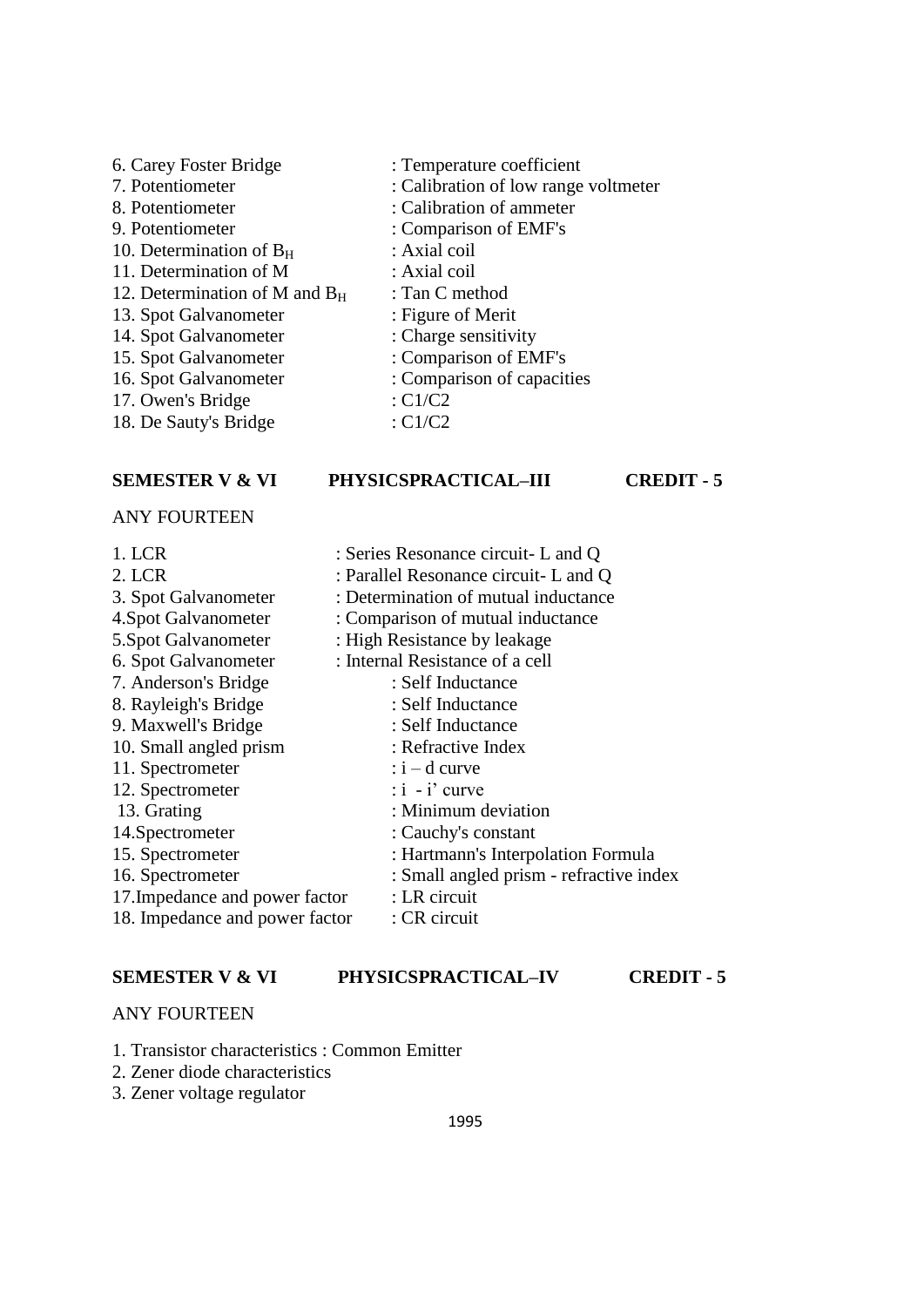- 4. Single Stage Amplifier : gain and bandwidth
- 5. Clipper and Clamper : discrete components only
- 6. FET characteristics
- 7. Hartley Oscillator : Frequency and Inductance of coil
- 8. Colpitt's Oscillator : Frequency and Inductance of coil
- 9. Phase Shift Oscillator : Frequency
- 10. Wien's Bridge Oscillator : Frequency
- 11. Astable Multivibrator : using discrete components
- 12. Monostable Multivibrator : using discrete components
- 13. Integrator and Differentiator : using discrete components
- 14. Voltage Doubler and Voltage Tripler
- 15. Logic gates : using discrete components
- 16. Full wave rectifier :  $\pi$  filters
- 17. UJT characteristics
- 18. SCR characteristics

## **SEMESTER V & VI PHYSICSPRACTICAL–V CREDIT - 5**

- 1. Logic Gates : IC
- 2. NAND as Universal gate : IC
- 3. NOR as Universal gate : IC
- 4. Dual Power Supply IC 7812 and IC 7912
- 5. De-Morgan's Laws Verification
- 6. Half Adder and Full Adder
- 7. Four bit binary adder
- 8. Half Subtractor and Full Subtractor
- 9. Four bit binary subtractor
- 10. Astable Multivibrator -IC 555
- 11 Schmitt Trigger IC 555
- 12. BCD counter
- 13. Astable Multivibrator -IC 741
- 14. Integrator and Differentiator -IC 741
- 15. Adder and subtractor -IC 741
- 16. Four bit binary counter
- 17. Ring Counter
- 18. Voltage Regulator -IC 7805

## **B. Sc. ANCILLARY PHYSICS (SYLLABUS)**

## **1. Subjects of study and scheme of examination :**

The subjects offered in Ancillary physics for Two years and the schemes of examination are given.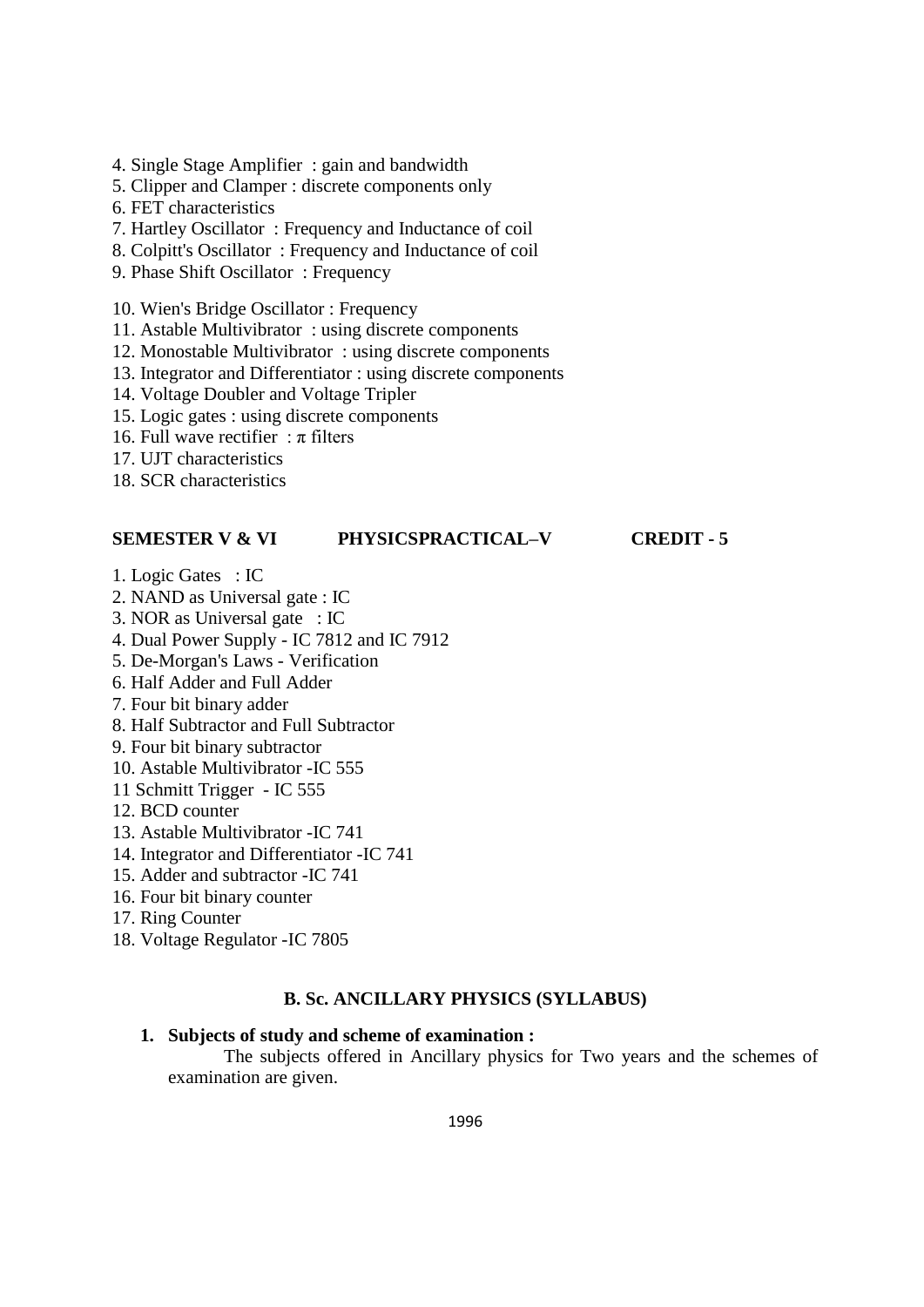## **2. Question Paper Pattern :**

The Internal and External marks is **25**:**75**

## **External**

The pattern of Question paper will be as follows:

**Time: 3 hrs Max.Marks:75** 

**Section: A** (10 X1 = 10 Marks)

## **Question No. 1 to 10** (Multiple Choices)

- $\triangleright$  Two questions from each unit
- $\triangleright$  Four choices in each question
- $\triangleright$  No ' none of these ' choice.

**Section B :**  $(5 \times 7 = 35 \text{ marks})$ Answer all questions choosing either (a) or (b) Answer not exceeding two pages. (One question from each unit)

| Question No: $11 - 15$                                                                                                                                                                                                                                                                                                         |    |  | 11 (a) or 11 (b) |  |
|--------------------------------------------------------------------------------------------------------------------------------------------------------------------------------------------------------------------------------------------------------------------------------------------------------------------------------|----|--|------------------|--|
|                                                                                                                                                                                                                                                                                                                                |    |  | (a) or 11 (b)    |  |
|                                                                                                                                                                                                                                                                                                                                |    |  | 13 (a) or 11 (b) |  |
|                                                                                                                                                                                                                                                                                                                                | 14 |  | (a) or 11 (b)    |  |
|                                                                                                                                                                                                                                                                                                                                | 15 |  | (a) or 11 (b)    |  |
| $\mathbb{C}$ at $\mathbb{C}$ $\mathbb{C}$ $\mathbb{C}$ $\mathbb{C}$ $\mathbb{C}$ $\mathbb{C}$ $\mathbb{C}$ $\mathbb{C}$ $\mathbb{C}$ $\mathbb{C}$ $\mathbb{C}$ $\mathbb{C}$ $\mathbb{C}$ $\mathbb{C}$ $\mathbb{C}$ $\mathbb{C}$ $\mathbb{C}$ $\mathbb{C}$ $\mathbb{C}$ $\mathbb{C}$ $\mathbb{C}$ $\mathbb{C}$ $\mathbb{C}$ $\$ |    |  |                  |  |

**Section C:** (3 X 10 = 30 marks)

Answer not exceeding four pages. Answer any three out of five (Question from each unit )

## **Questions 16 -20**

There must be at least one problem in section B and section C

## **Internal**

#### **The Pattern for internal valuation:**

- Two tests **10 marks** each : **average 10marks**
- Group Discussion / Seminar / Quiz **5 marks**
- 2 Assignments : 5 mark each ; average **5 marks**
- $\geq 3^{rd}$  test may be allowed for absentees of any one of the two tests.
- $\triangleright$  For Quiz, 2 Quiz should be conducted.
- Peer team teaching and Peer group learning **– 5 marks** (Students should be grouped into 5 or 6 members. One unit of each subject must be taught and learnt among them.)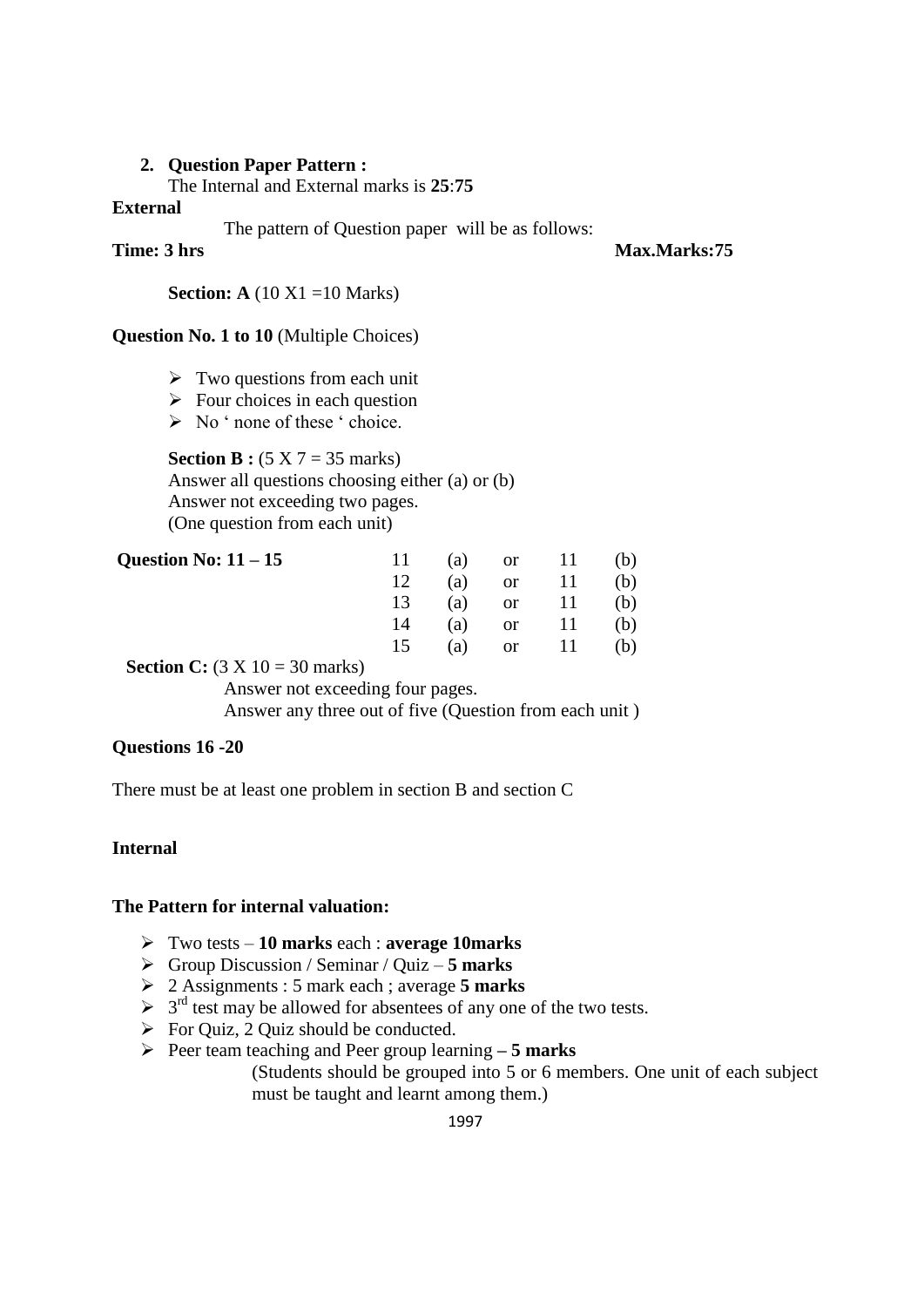## **Blue Print of the Question Paper external – Allied Subject**

| <b>Section</b>              | <b>Types of questions</b>                                               | No. of<br>questions | No. of<br><b>Questions</b><br>to be<br><b>Answered</b> | <b>Marks</b><br><b>For</b><br>Each<br>question | <b>Total</b><br><b>Marks</b> |
|-----------------------------|-------------------------------------------------------------------------|---------------------|--------------------------------------------------------|------------------------------------------------|------------------------------|
| $\mathbf{A}$                | Multiple Choice. Two<br>questions from each unit                        | 10                  |                                                        |                                                |                              |
| B                           | Not exceeding 2. Pages<br>$(either or type) - One from$<br>each unit *  | 5                   | 5                                                      | 7                                              | 35                           |
| $\mathcal{C}_{\mathcal{C}}$ | Not exceeding 4 Pages<br>(any three out of $5$ – one<br>from each unit* | 5                   | 3                                                      | 10                                             | 30                           |

## **Maximum Marks : 75**

 **\*** There must be at least one problem in Section B and Section C

| S.<br>No.        | Title of the<br><b>Paper</b>                      | <b>Subject</b><br>Code | Year<br><b>of</b><br><b>Study</b> | <b>Semester</b><br>of Study | <b>Exam</b><br>Hour | Max.<br><b>Marks</b> | Min<br><b>Marks</b><br>for<br><b>Pass</b> | <b>Hours</b><br>per<br>Week | <b>Credit</b>  |
|------------------|---------------------------------------------------|------------------------|-----------------------------------|-----------------------------|---------------------|----------------------|-------------------------------------------|-----------------------------|----------------|
| 1.               | Mechanics<br>Properties of<br>matter and<br>Sound |                        | VII                               | $\mathbf{1}$                | 3                   | 100                  | 40                                        | $\overline{4}$              | $\overline{4}$ |
| 2.               | Thermal<br>Physics                                |                        | $\rm{I/II}$                       | $\overline{2}$              | 3                   | 100                  | 40                                        | $\overline{4}$              | $\overline{4}$ |
| 3.               | Practical I                                       |                        | $\rm{I/II}$                       | End of<br>the year          | 3                   | $*100$               | 40                                        | $\overline{2}$              | $\mathbf{1}$   |
| $\overline{4}$ . | Electricity and<br>Electronics                    |                        | II/III                            | 3                           | 3                   | 100                  | 40                                        | $\overline{4}$              | $\overline{4}$ |
| 5.               | Optics,<br>Spectroscopy<br>and Modern<br>Physics  |                        | II/III                            | $\overline{4}$              | 3                   | 100                  | 40                                        | $\overline{4}$              | $\overline{4}$ |
| 6.               | Physics<br>Practical II                           |                        | $\rm II$ / $\rm III$              | End of<br>the year          | 3                   | $*100$               | 40                                        | $\overline{2}$              | $\mathbf{1}$   |
|                  | Total                                             |                        |                                   |                             |                     | 600                  |                                           |                             | 18             |

Details of B.Sc., Ancillary physics papers – year wise

## **Practical**

Each student should submit the practical records at the time of practical examination. The maximum marks of 100 for the practical will be allotted as follows.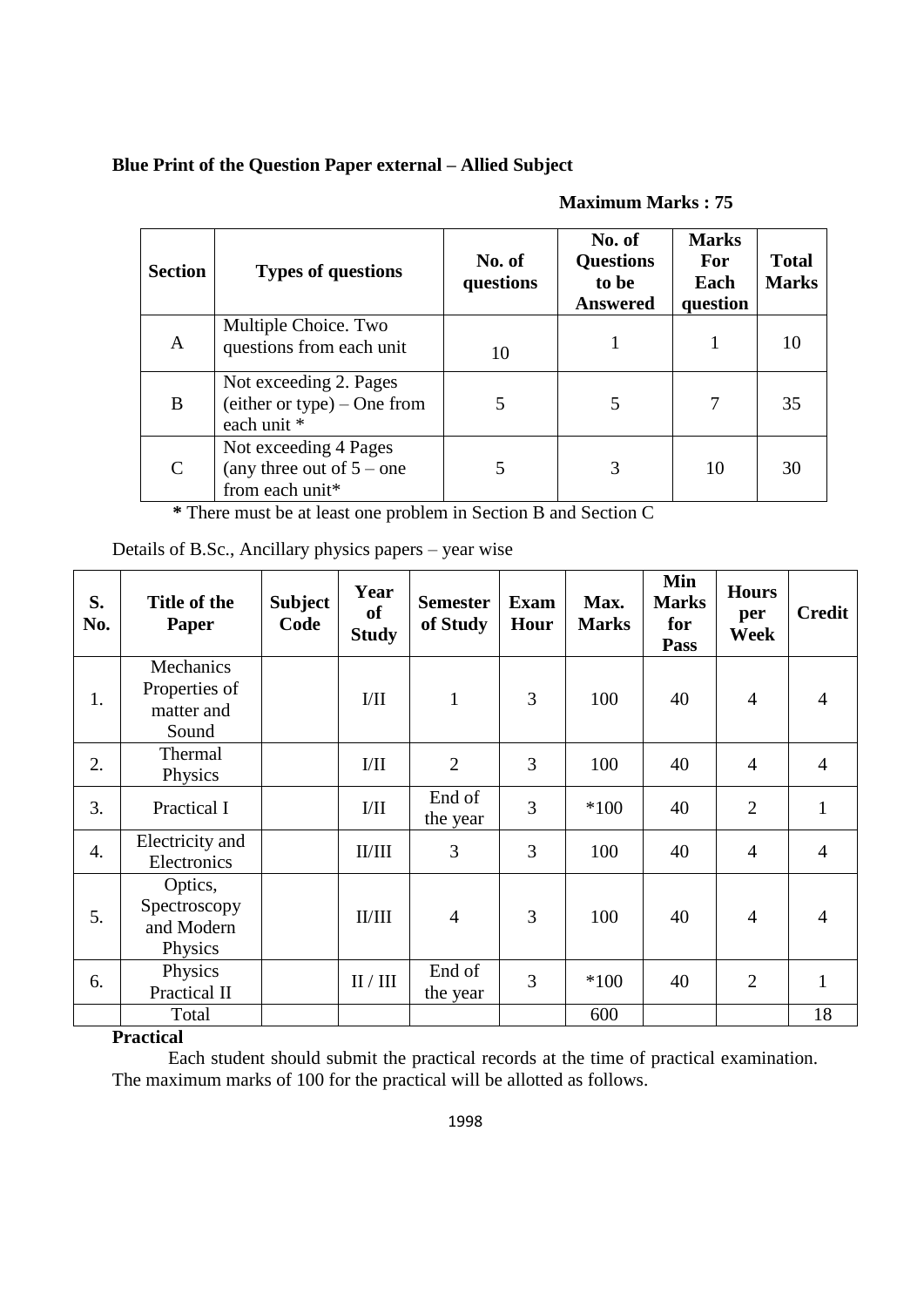| Practical record note / (internal)<br>Practical examinations | $\sim 100$<br>$\overline{\phantom{a}}$ | $10 + 30$ | $=$ | 40<br>60 |
|--------------------------------------------------------------|----------------------------------------|-----------|-----|----------|
|                                                              |                                        |           |     | 100      |

#### **B.SC., ANCILLARY PHYSICS (SEMESTER) SYLLABUS SEMESTER – I CREDIT – 4** PAPER I : MECHANICS, PROPERTIES OF MATTERS AND SOUND **Unit I:**

Forces in nature – Central forces – Gravitational and electromagnetic – Conservative and Non-Conservative forces – Examples – Nuclear force – Friction – Angle of friction – Motion of bodies along an inclined plane – Work done by a force – Work done by a varying force – Expression for Kinetic energy – Expression for potential energy – Power.

## **Unit II:**

Angular velocity – Normal acceleration (no derivation) – Centrifugal and Centripetal forces – Torque and angular acceleration – Work and power in rotational motion – Angular momentum – K.E of rotation – Moment of Inertia – Laws of parallel and Perpendicular exes theorems – M.I of circular ring, Circular Disc, Solid sphere, hollow sphere and cylinder.

#### **Unit III:**

Kepler's laws of planetary motion – Laws of Gravitation – Boy' method for G – Compound pendulum – Expression for period – Experiment to find  $g$  - Variation of  $g$  with latitude, altitude and depth – Artificial Satellites.

## **Unit IV:**

Elastic moduli – Poisson's ration – beams – Expression for bending moment – Determination of Young's modulus by uniform and non-uniform bending – I section girders. Torsion – Expression for couple per unit twist - Work done in twisting – Torsional pendulum – Derivation Poiseuille's formula (analytical method) – Bernoulli's theorem – Proof of Application – Venturimeter – Pitot tube.

#### **Unit V:**

Simple harmonic motions – Progressive Waves Properties – Composition of Two S.H.M and beats stationery waves – Properties – Melde's experiments for the frequency of electrically maintained tuning fork – Transverse and longitudinal modes - Acoustics – Ultrasonic – Properties and Application.

#### **Reference Books**

- 1. Mechanics by D.S. Mathur S. Chand & Co., 2008.
- 2. Properties of matter by Brijlal & N. Subramanyam 2004, S. Chand.
- 3. A Text Book of Soud by Brijlal & N. Subramanyam, S. Chand &Co 2004.
- 4. University Physics by Sears Zemansky and Gound,  $6<sup>th</sup>$  edition (Naresa Publishing House, Chennai 1996)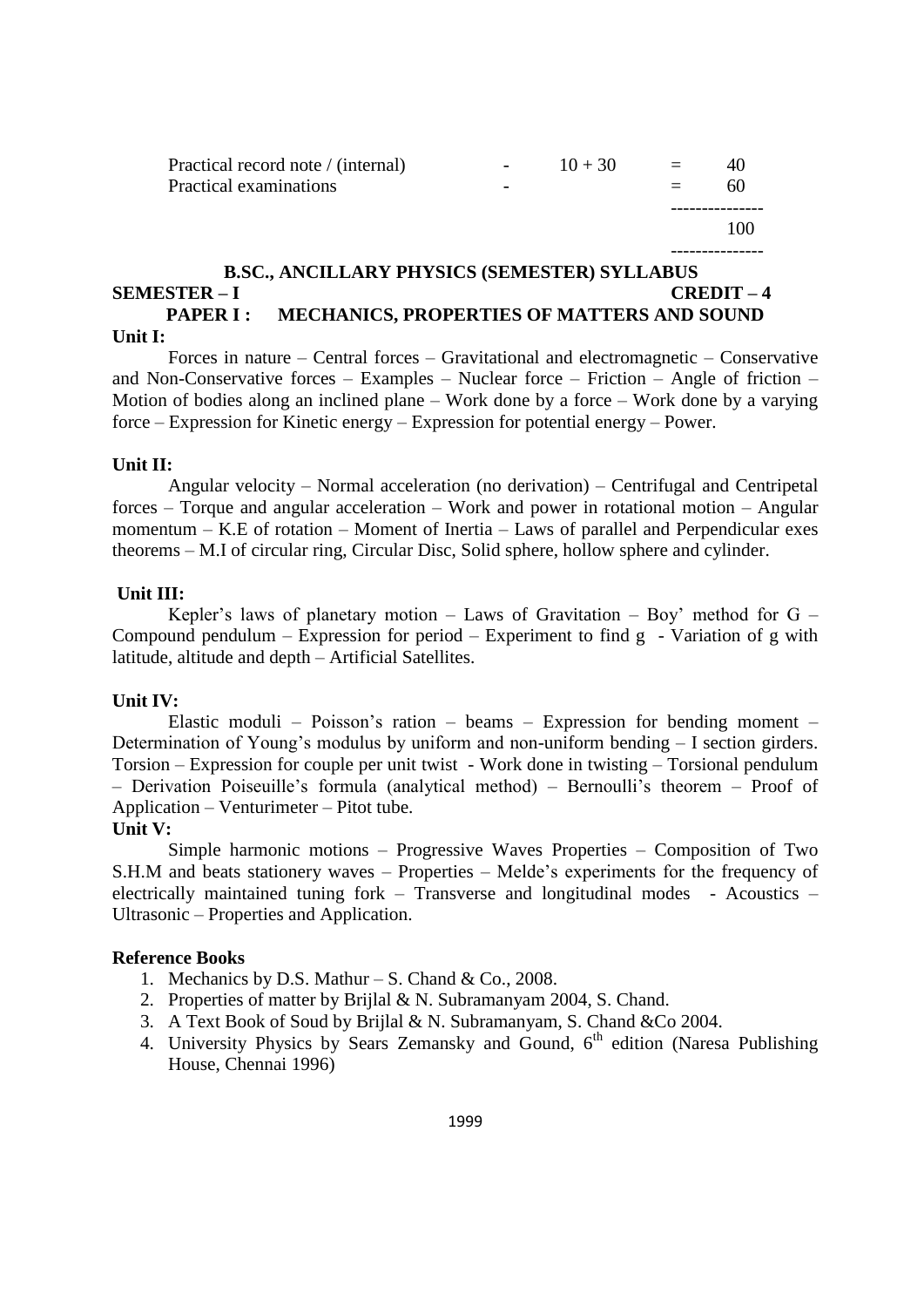## **SEMESTER – II PAPER-II THERMAL PHYSICS CREDIT – 4**

#### **Unit I:**

Expansion of Crystals – Determination of  $\alpha$  by air wedge method – Expansion of anisotropic solids – solids of low expansivity and their uses – anomalous expansion of water – thermostats. Isolated and adiabatic changes – Derivation of equation for both  $C_v$ , and  $C_p$  of a gas – relation between them – experimental determination of  $C_v$ , by Joly's method-Determination of  $C_p$  by Regnault's method.

## **Unit II:**

Lee's disc method for conductivity of bad conductor – air and cardboard / ebonite – analogy between heat flow and electric current Weidman – Franz law – Convection in atmosphere – lap rate – stability of atmosphere – green house effect – atmospheric pollution.

## **Unit III:**

Radiation – Stefan's law – determination of Stefan's constant by filament heating method – solar constant measurement water flow Pyrheliometer – temperature of the Sun – Solar spectrum- energy distribution in black body spectrum – Planck's law (no derivation) – derivation of Wien's and Rayleigh Jeans laws from Planck's law.

## **Unit IV:**

Kinetic theory of gases – Mean free Path – transport phenomena – diffusion – viscosity and thermal conductivity – Maxwell's law of distribution of molecular speed – experimental verification – degree of freedom – Boltzmann's law of equipartition of energy – calculation of  $C_p$  for monatomic and diatomic gases.

#### **Unit V:**

Thermodynamics – Carnot's theorem – Derivation of Efficiency – Second law of thermodynamics – entropy – changes of entropy in Carnot's Cycle – Change of entropy in conversion of ice into steam – Joule – Kelvin effect – simple theory of Porous – Plug experiment adiabatic – diamagnetism – Curie's law Giauque's Methods Superconductivity.

#### **Reference Books**

- 1. Heat and Thermodynamics by Brijlal & N. Subramanyam S. Chand & Co. 2004.
- 2. Ancillary Physics Vol.II by A. Ubald Raj & Jose Robin, Indira Publications, 2002.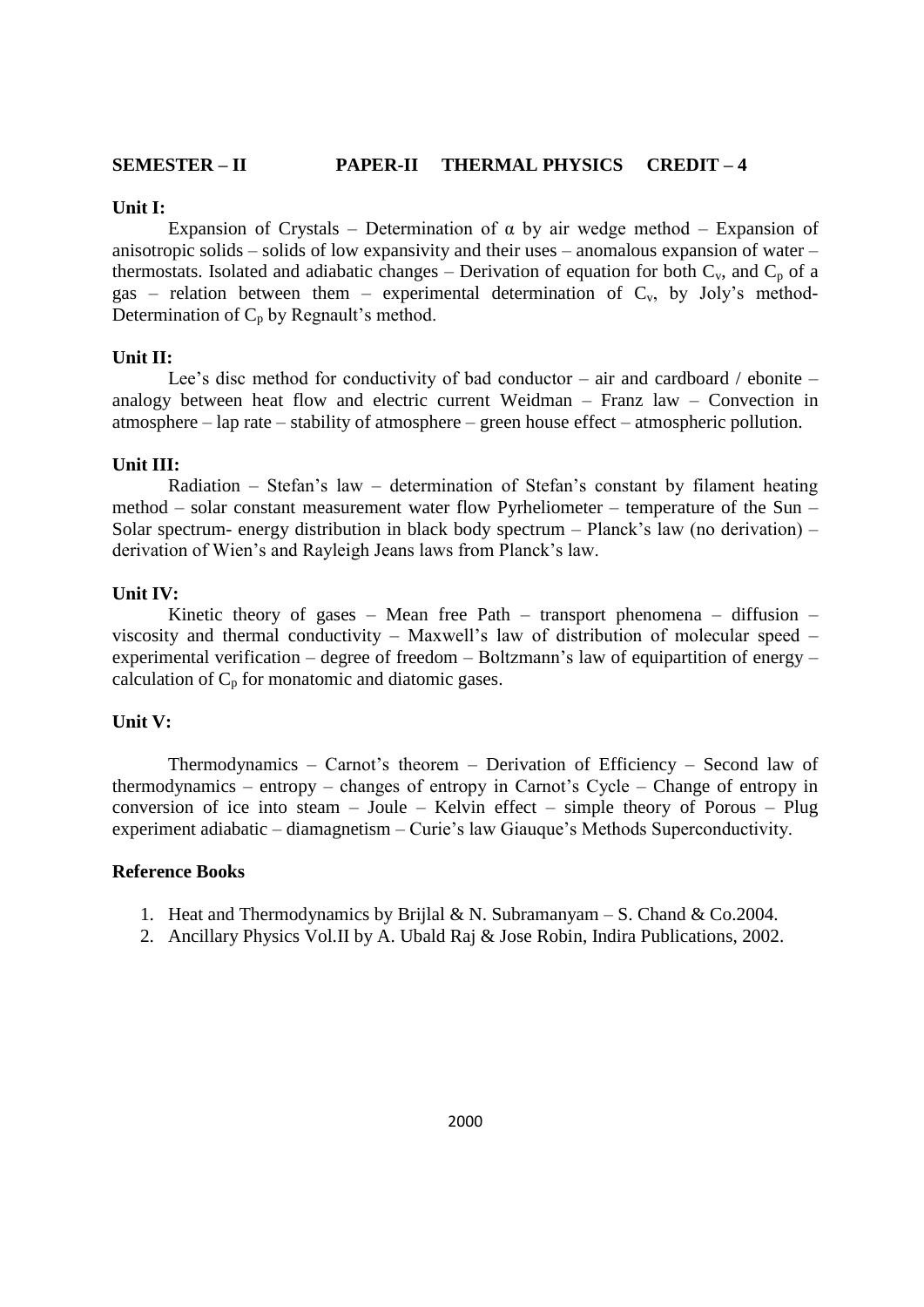## **SEMESTER–III PAPER-III ELECTRICITY AND ELECTRONICS CREDIT – 4**

#### **Unit I:**

Gaus's law – proof – Applications – Field due to a charged sphere and an infinite plane sheet – Field near a charged conducting cylinder – Coulomb's theorem – Electronic potential – Relation between potential and field – Capacitors – Expression for C of parallel plate spherical (outer sphere earthed) and cylindrical capacitors – Energy of charged capacitor – Loss of energy due to sharing of charges.

## **Unit II:**

Kirchhoff's laws – application of wheatstone's network – sensitiveness of bridge – Carey Foster Bridge – Measurement of resistance and temperature – Coefficient of resistance – principle of potentiometer – Calibration of ammeter and voltmeter – low and high range – measurement of resistance using potentiometer.

## **Unit III:**

Torque on a current loop – mirror galvanometer, dead beat and ballistic – Current sensitiveness – voltage sensitiveness I B.G. theory – damping correction – experiments for charge sensitiveness – comparison of emf's and comparison of capacitors.

Electro motive force generated in a coil rotating in a uniform magnetic field – R.M.S and mean values – LCR circuit – impedances - Series and Parallel resonant circuits – Power factor – Wattless current – Choke.

## **Unit IV:**

Junction diodes – Froward and Reserve bias – Diode characteristics – Types of diodes – (LED and Zener) Bridge rectifier using junction – II filter – Transistors- Characteristics (CE modes only) – Biasing and action of a single transistor (CE) amplifier – Frequency response Hartley oscillator – Modulation (qualitative study) – Op-Amp and its characteristics – virtual earth – voltage amplifier in inverting mode - Op-Amp as adder and Subtractor.

## **Unit V:**

Binary number system – reason for using binary numbers – binary to decimal and decimal to binary conversions – addition and subtraction of binary numbers. Logic circuits – Boolean algebra – De Morgan's theorem – OR, AND, NOT, NOR and NAND Gates – NOR and NAND gates as universal building blocks – Ex-Or gates.

## **Reference Books:**

| 1. Solid State Electronics   | $\sim$ 100 $\mu$ | B.L. Theraja S. Chand 2003.        |
|------------------------------|------------------|------------------------------------|
| 2. Electricity and Magnetism | $\sim$           | Brijlal & N. Subramanyam, S. Chand |
| 2007.                        |                  |                                    |

2001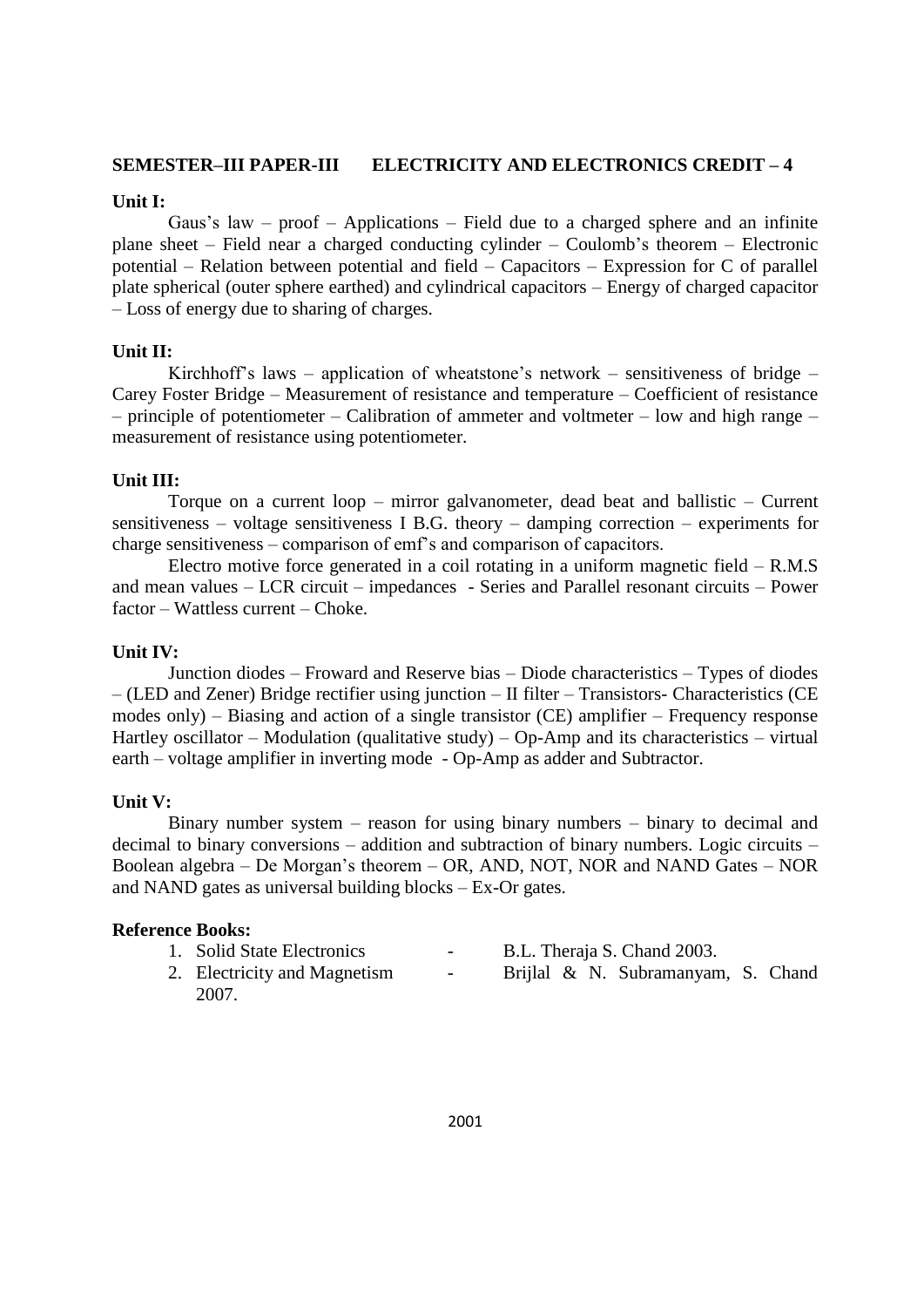#### **SEMESTER– IV PAPER-IV CREDIT – 4**

## **OPTICS,SPECTROSCOPY AND MODERN PHYSICS**

## **Unit I:**

Deviation produced by thin lens – Focal length of two thin lenses in and out of contract - Cardinal points – Refraction through a thin prism – Dispersion – Dispersive power – combination of thin prisms to produce (a) deviation without dispersion and (b) dispersion without deviation – Direct vision spectroscope – Chromatic aberration in lenses and its removal – Spherical aberration and its removal – Aplanatic surfaces – Oil immersion objective – Theory of primary and secondary rainbows.

#### **Unit II:**

Interference in thin films – Air wedge – Newton's rings (Reflected beam only) – Determination of wavelength – Jamin's Interferometer, principle and use. Diffraction; Theory of plane transmission grating (Normal incidence only) – Experiment to determine wavelengths.

#### **Unit III:**

Double refraction – Nicol prisms, constructions, action and uses – QWP and HWP – Optical activity (No theory) – Biot's laws – Specific rotator power – Half shade polarimeter – Determination of Specific rotator power – Fiber optics – Light propagation in fibers – Fiber optic communication system.

#### **Unit IV:**

Infra red radiations, Production, properties and uses – Ultra violet radiations sources, properties and uses. Quantum theory – Plank's quantum theory – Raman Effect – Simple theory Experimental study (Wood's apparatus) Application. Photo electricity – Laws of photo electricity – Einstein's equation Photocells and their uses, photo emissive, photoconductive and photo voltaic cells.

#### **Unit V:**

De Broglie's theory – Electron diffraction – G.P. Thomson's experiment. Michelson – Morley experiment – Significance of the negative results – Postulates of special theory of relativity – Lorentz transformation equations (No Derivation) – Length Contraction – Time dilation – Variation of mass with velocity and Mass – Energy relation (Simple derivation)

#### **Reference Books:**

- 1. A text book of Optics by Brijlal & N. Subramanyam, S.Chand 2002.
- 2. Optics and Spectrospcopy by R. Murugesan, Vivekananda Press, Madurai 2004.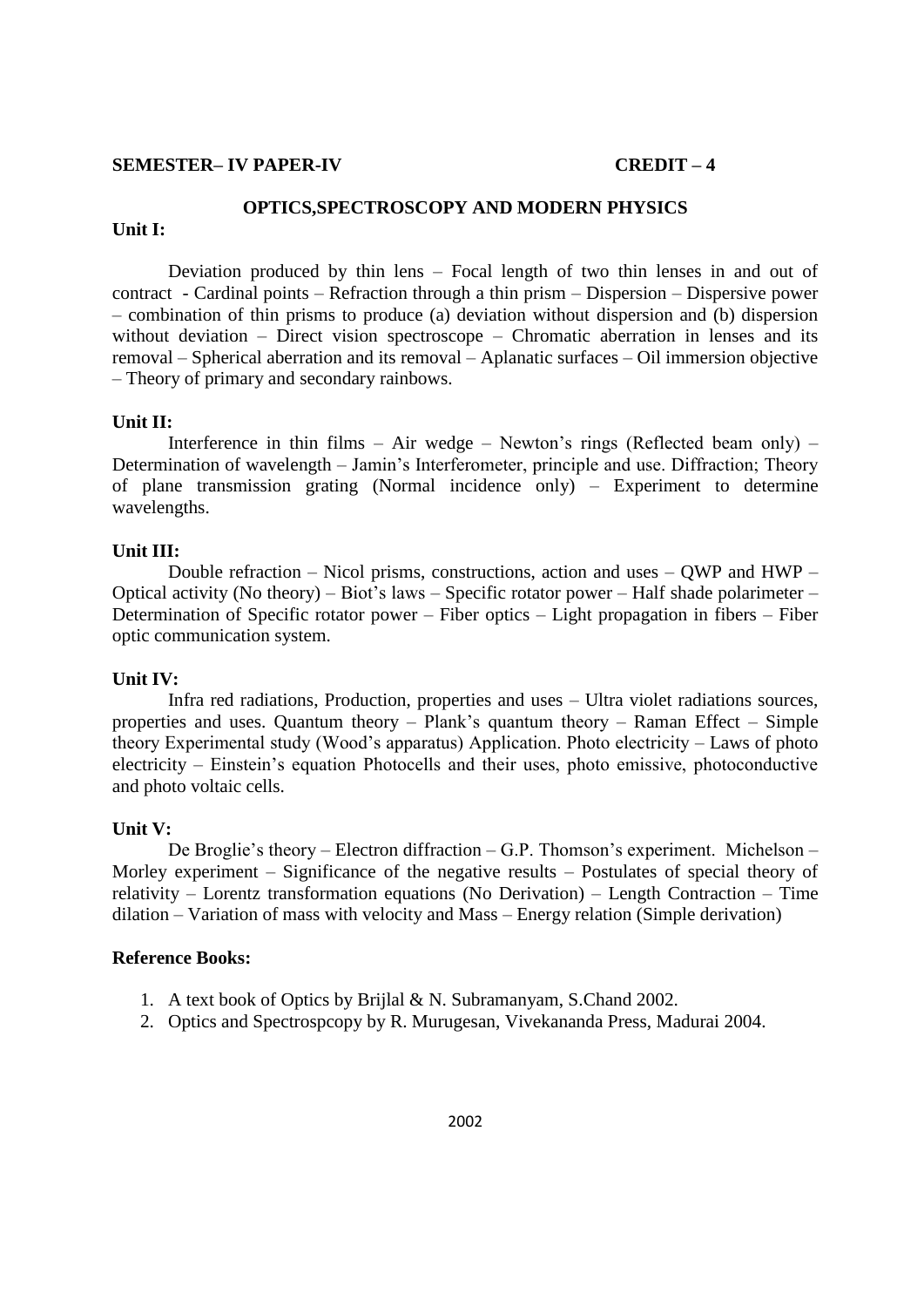## **LIST OF PRACTICAL**

# **SEMESTER I & II CREDIT – 1**

# **ANCILLARY PHYSICS PRACTICAL – I**

|    | <b>Any 14 Experiments</b>                   |                                      |
|----|---------------------------------------------|--------------------------------------|
|    | 1. Young's Modulus                          | Uniform bending $-$ Pin & Microscope |
|    | 2. Young's Modulus                          | Non-Uniform bending – Scale $\&$     |
|    | Telescope                                   |                                      |
|    | 3. Acceleration due to gravity              | Compound Pendulum                    |
|    | 4. Determination of G and M. I              | <b>Torsion Pendulum</b>              |
|    | 5. Verification of laws                     | Sonometer                            |
| 6. | Frequency of fork                           | Melde's Apparatus                    |
|    | 7. Calibration of low range voltmeter       | Potentiometer                        |
|    | 8. Calibration of ammeter                   | Potentiometer                        |
|    | 9. Resistance and specific resistance       | Potentiometer                        |
|    | 10. Comparison of capacities                | Spot Galvanometer                    |
|    | 11. Comparison of EMF's                     | <b>Spot Galvanometer</b>             |
|    | 12. Resistance and resistivity              | Carey Foster Bridge                  |
|    | 13. Refractive index of prism               | Spectrometer                         |
|    | 14. Thermal conductivity of bad conductor - | Lee's Disc                           |
|    | 15. Viscosity of liquid                     | Stoke's method                       |
|    | 16. Comparison of viscosity                 | Ostwald's Viscometer                 |

# **SEMESTER I & II CREDIT – 1**

# **ANCILLARY PHYSICS PRACTICAL – II**

| <b>Any 14 Experiments</b>                      |                          |                                             |
|------------------------------------------------|--------------------------|---------------------------------------------|
| Thickness of wire<br>$1_{-}$                   | $\overline{\phantom{a}}$ | Air Wedge                                   |
| Radius of curvature<br>2.                      | $\overline{\phantom{a}}$ | Newton's Rings                              |
| Determination of N and $\lambda$<br>3.         |                          | Spectrometer/Grating(Normal incidence)      |
| Dispersive power of a prism<br>4.              | $\overline{\phantom{a}}$ | Spectrometer                                |
| 5. Transistor characteristics                  | $\qquad \qquad -$        | <b>Common Emitter</b>                       |
| Bridge Rectifier along with $\pi$ Filter<br>6. |                          |                                             |
| 7. Single Stage Amplifier                      |                          | <b>Transistor</b>                           |
| Frequency of oscillation<br>8.                 |                          | <b>Hartley Oscillator</b>                   |
| 9. Verification of Truth table                 |                          | Logic gates(AND,<br>NOT)<br>discrete<br>OR, |
| component                                      |                          |                                             |
| 10. Verification of Truth table                |                          | Logic gates (NAND, NOR) discrete component  |
| 11. Static characteristics                     |                          | Zener diode                                 |
| 12. Adder and subtractor                       |                          | $Op-Amp$                                    |
| 13. Comparison of capacities                   |                          | De Sauty's Bridge                           |
| 14. Determination of L and Q                   | -                        | <b>LCR Series Resonance circuit</b>         |
| 15. Determination of L and Q                   | $\overline{\phantom{a}}$ | LCR parallel Resonance circuit              |
| 16. Voltage and current sensitivity            |                          | Mirror galvanometer                         |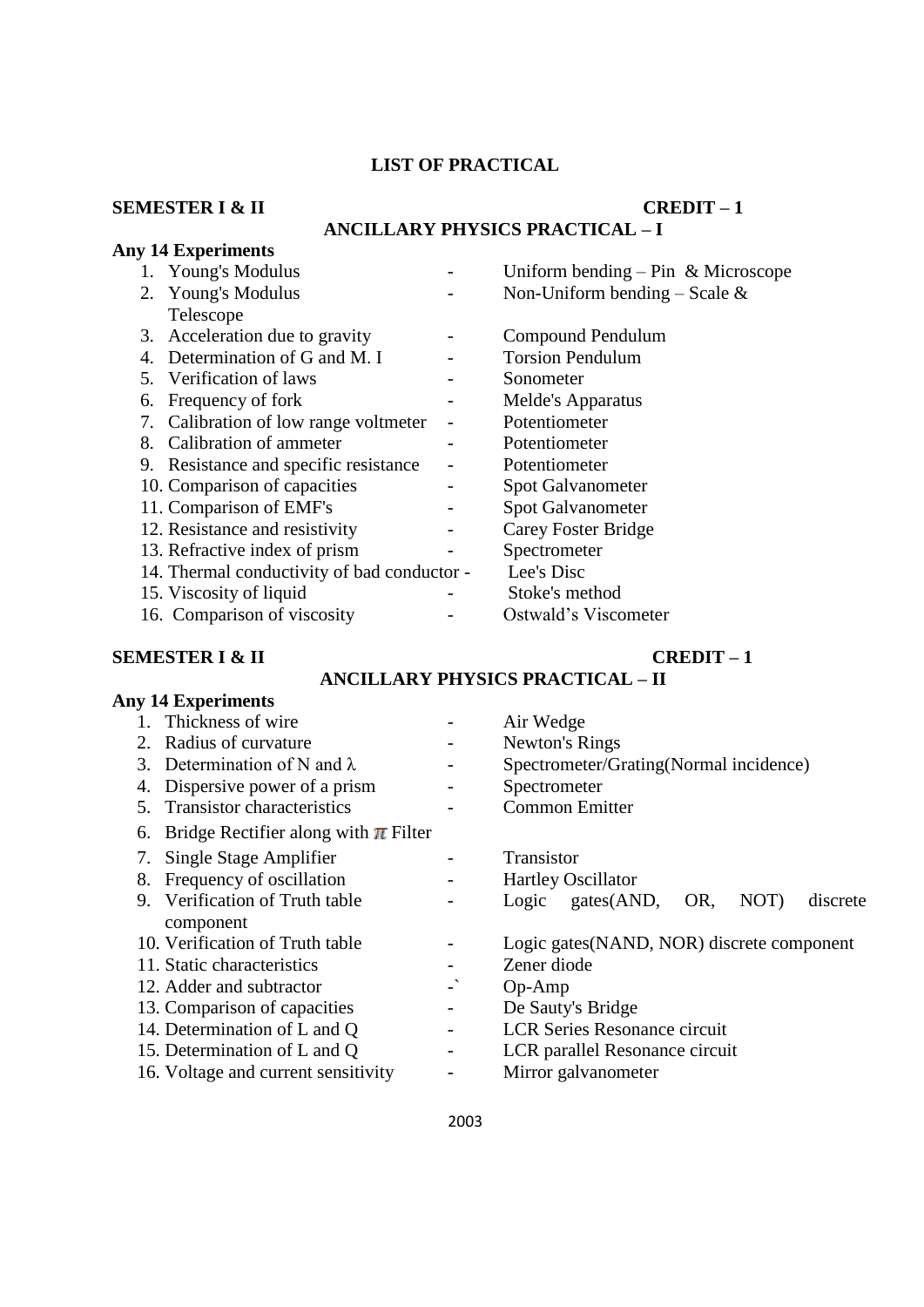*Placed at the meeting of Academic Council held on 26.03.2018*

# **APPENDIX - AK MADURAI KAMARAJ UNIVERSITY** *(University with Potential for Excellence)*

## **ANCILLARY – APPLIED ELECTRONICS AND INSTRUMENTATION for B.Sc., (PHYSICS)**

## **REVISED SYLLABUS**

(Revised Syllabus with effect from the academic year 2018-2019)

## **1. Introduction of the Programme**

Applied electronics and Instrumentation is ancillary paper for B.Sc., (PHYSICS) students, It spread over 4 semesters.. The programme of study shall consist of 4 Theory papers and 2 practicals. Each of these carries 100 marks. It has been developed to provide students the opportunity to be trained in recent development in Electronics and Instrumentation. The course is designed to impart the students a vigorous training in Electronics and Instrumentationboth in theory and experiments. Our approach is a comprehensive one. It is believed that teachingstudents both how to ask and address questions. Thisprogramme has been designed to expose students' knowledge in Electronics and Instrumentation to contemporary national and international problems. At the end of the course, students are expected to have state-of-the-art quantitative skills valued both in academia and in the corporate world. During the course time, one gets an in-depth knowledge in electronics and Instrumentation

## **2. Eligibility for Admission**

It is ancillary papers for B.Sc., (PHYSICS) students.

## **3. Objectives of the Programme**

- To offer knowledge, understanding and skills.
- To offer the knowledge towards the Electronics equipment's.
- To improve the employability of the studentsfocusing the needs of worlds various MNC's

## **4. Outcome of the Programme**

- It serves as a basis to build a strong academic profile for further studies.
- On successful completion of this course, one can apply for the PG courses related to Electronics, Instrumentation and Computer Science.
- The degree holders can opt employment in various MNC's and industries.

## **5. Theory Papers**

Subject papers shall consist of 4 papers as listed below.

Paper- I : Physics of Electronic Devices

1200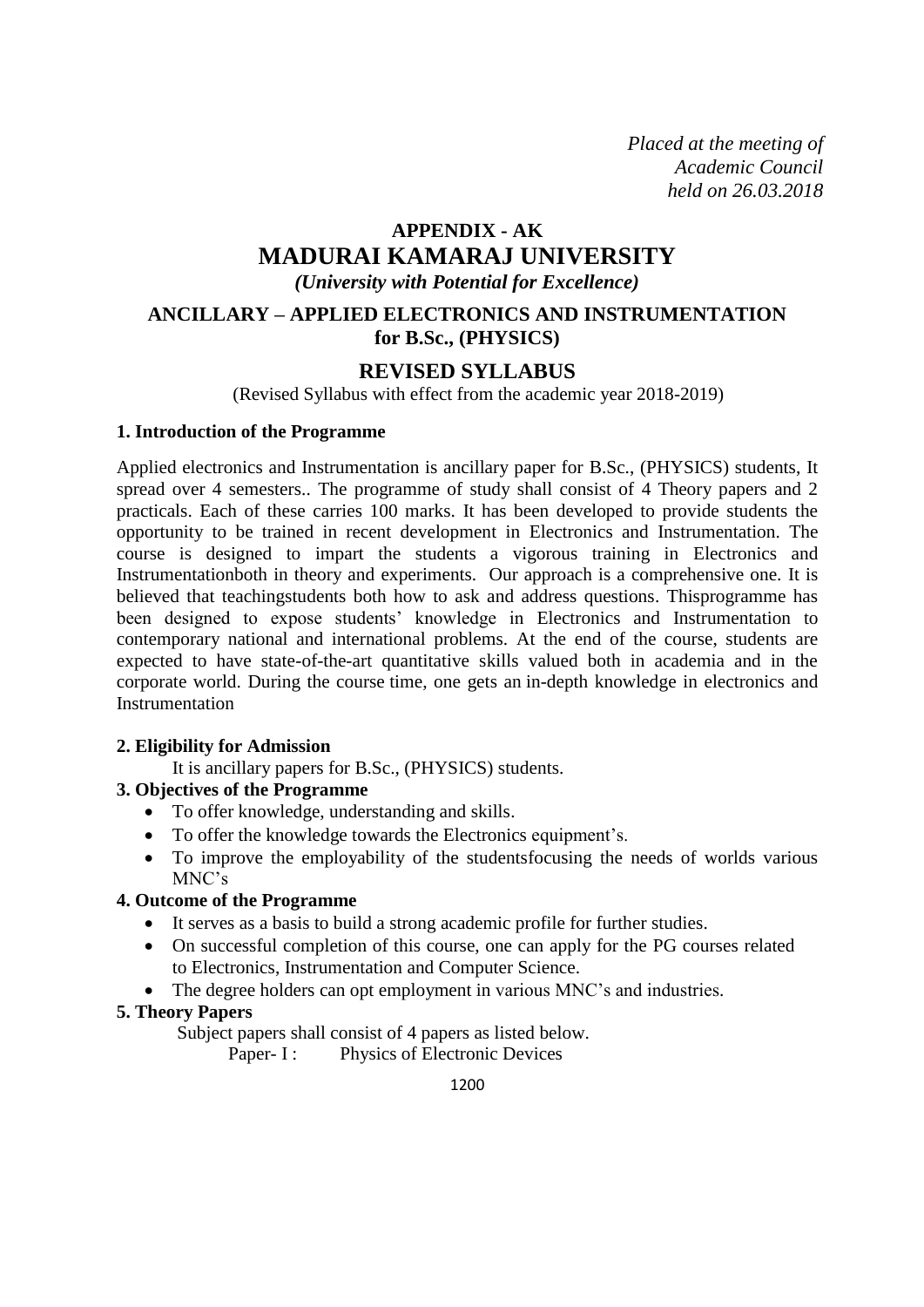| Paper – II: Applications of Electronic Devices and Instrumentation |
|--------------------------------------------------------------------|
| Paper – III: Linear Integrated Circuits                            |
| Paper – IV: Electronic Communication                               |
|                                                                    |

## **6. Practical Papers**

| <b>Practical Lab-I:</b> | <b>Electronics Devices and Circuit Lab</b> |
|-------------------------|--------------------------------------------|
| Practical Lab-II:       | Linear and Digital ICs lab                 |

## **7. Unitization**

Each subject Paper shall consist of five units. One unit (preferably the  $5<sup>th</sup>$  Unit) will be handled by the students as a part of peer team teaching / learning process.

## **8. Pattern of Semester Examination**

Odd semester examinations shall be conducted in the month of November. The even semester examinations shall be held in the month of April. Each paper shall carry 100 marks of which 25 marks for internal assessment and 75 marks for external examinations for all the theory papers. For practical's, 40 marks for internal, 60 marks for external. Practical examination will be conducted at the end of each year.

## **9. Scheme of Internal Assessment**

The components of Internal Assessment marks shall be as follows, for theory.

| <b>Test</b>                           | 10 Marks (Average of the best two tests) |
|---------------------------------------|------------------------------------------|
| Assignment                            | 5 Marks                                  |
| Seminar/ Group Discussion             | 5 Marks                                  |
| Peer-team teaching                    | 5 Marks                                  |
| <b>Total</b>                          | 25 Marks                                 |
| For Practical, 40 marks for internal. |                                          |

## **10. External Examinations**

|        | External examination for each Theory paper shall be conducted for 75 marks.               |                                   |  |           |  |
|--------|-------------------------------------------------------------------------------------------|-----------------------------------|--|-----------|--|
|        | Section A: 10 Multiple choice questions (One question from each unit) $(10 \times 1 = 10$ |                                   |  |           |  |
| marks) |                                                                                           |                                   |  |           |  |
|        | Section B: 5 Either / Or type questions (One question from Each Unit)                     | $(5 \times 7 = 35 \text{ marks})$ |  |           |  |
|        | Section C: 3 Out of 5 questions.                                                          | $(3 \times 10=30 \text{ marks})$  |  |           |  |
|        | Total                                                                                     |                                   |  | 75 Marks. |  |

For Practical's, 60 marks for external. Practical examination will be conducted at the end of year.

## **11. Question paper pattern**

Internal Examination of each paper shall be for 10 marks having the following question pattern.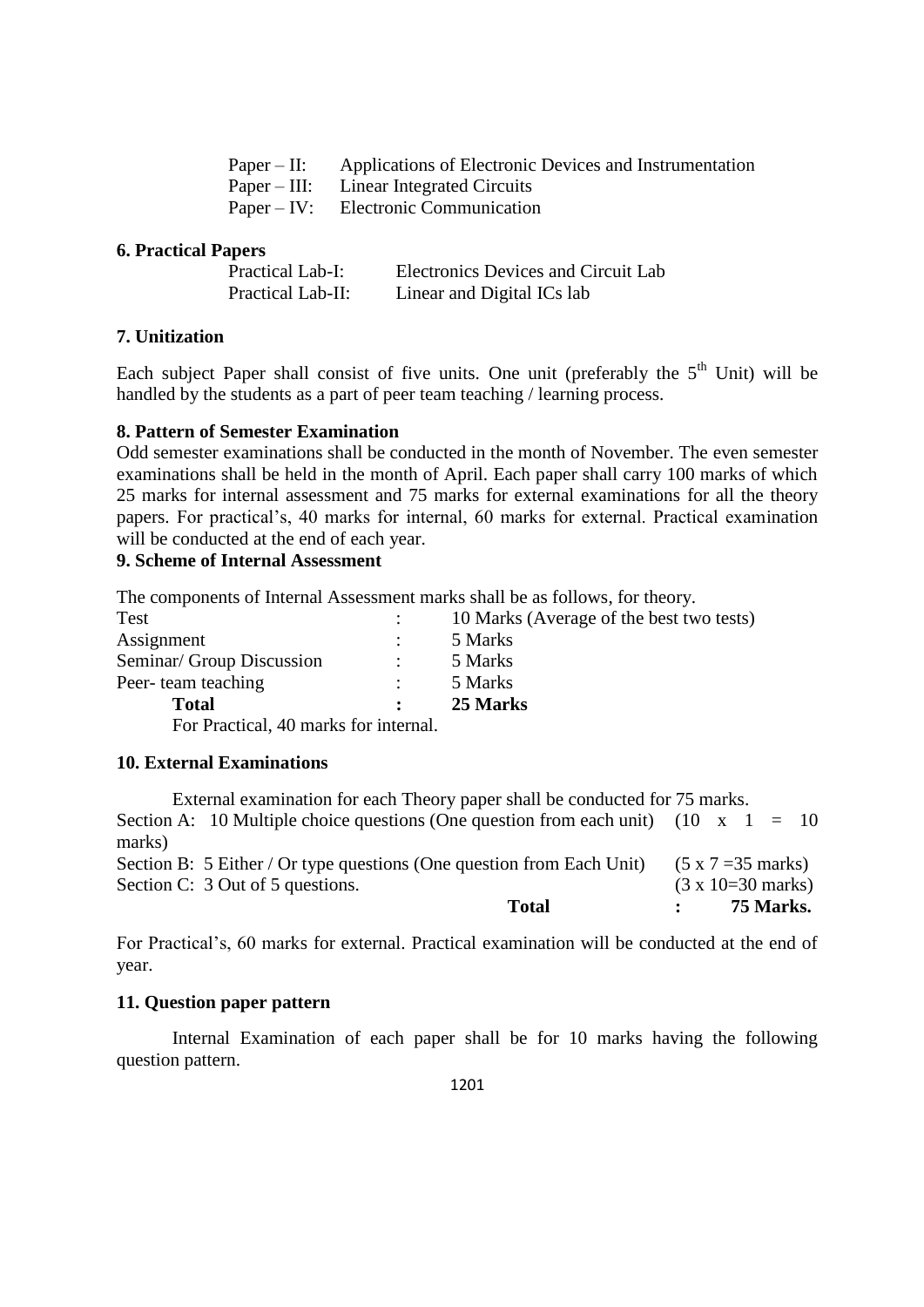|           | Total : 30 marks which shall be converted into 10 marks. |                                  |
|-----------|----------------------------------------------------------|----------------------------------|
| Section C | $\therefore$ One out of 2 questions                      | $(1 \times 10=10 \text{ marks})$ |
| Section B | $\therefore$ 2 questions (either or type)                | $(2 \times 7=14 \text{ marks})$  |
| Section A | : 6 Objective type questions                             | $(6 \times 1 = 6 \text{ marks})$ |

External examination of each paper shall be for 75 marks having the following question paper pattern, for theory papers.

Section A: 10 Objective type questions (2 questions from Each unit) (10 x 1=10) marks)

Section B: 5 questions, either or type (one question from Each unit)  $(5 \times 7=35)$ marks)

Section C: 3 out of 5 questions (one question from Each unit)  $(3 \times 10=30$ marks)

## **Total: 75 marks**

#### **12. Scheme of Evaluation**

Students shall be evaluated on the basis of internal tests, seminars, and assignments, peer-teaching and external examinations. Question paper setters shall be requested to prepare scheme of valuation for all the papers.

#### **13. Passing Minimum**

| <b>Total Passing Minimum</b> | 40 Marks out of 100 Marks            |
|------------------------------|--------------------------------------|
| Internal Assessment          | No minimum pass mark out of 25 Marks |
| <b>External Assessment</b>   | 27 Marks out of 75 Marks             |

#### **14. Model Question Paper**

Maximum Time: 3 hrs Maximum Marks: 75

**Section A**  $(10 \times 1 = 10 \text{ Marks})$ 

**Answer All Questions** All Multiple Choice Questions Two Questions from each Unit (Questions are numbered from 1 to 10)

```
Section B (5 x 7 = 35 Marks)
```
**Answer all the Questions**

**(**Either / Ortype: Either (a) or (b)) One question from each Unit (Questions are numbered from 11 to 15)

1202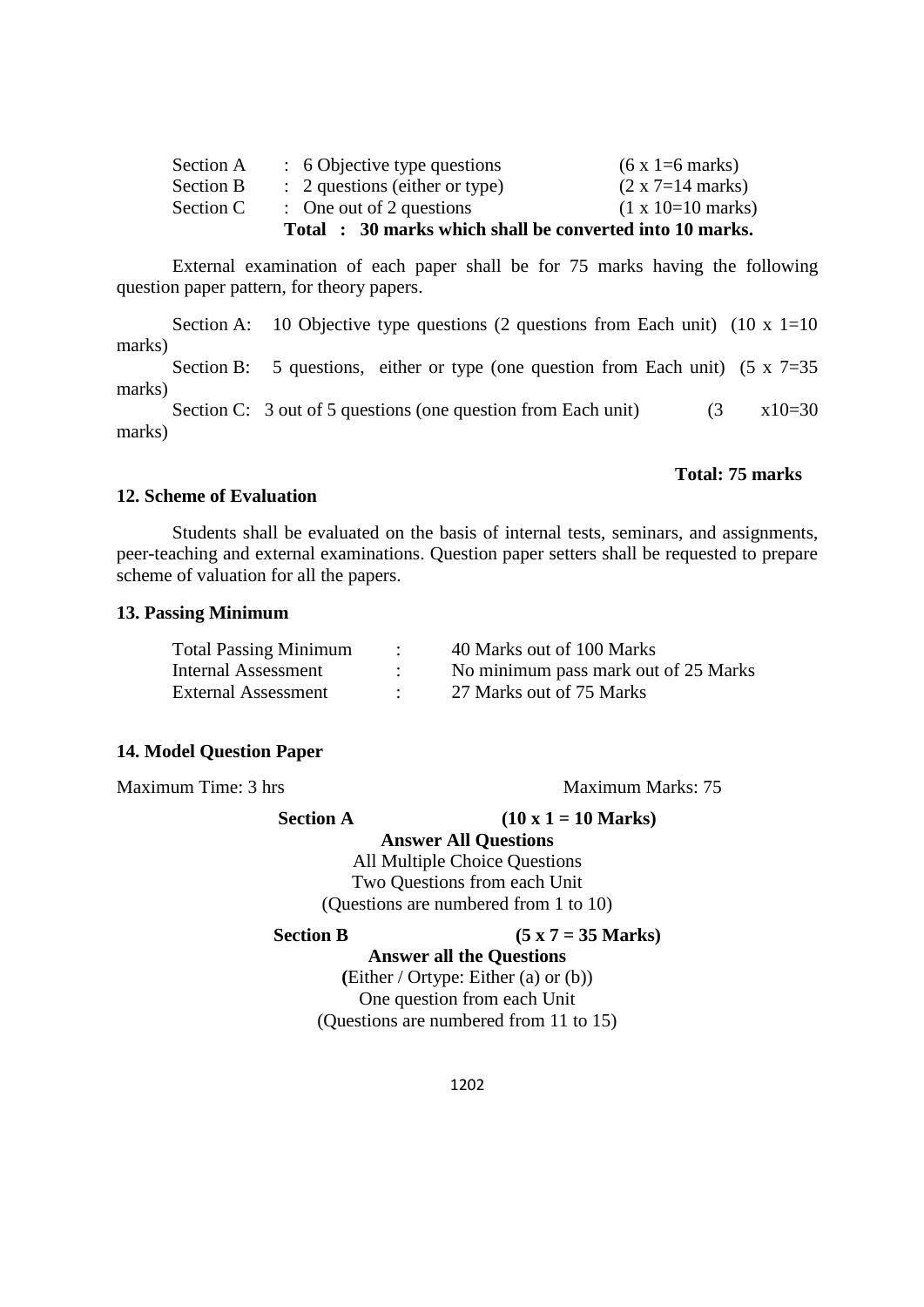**Section C** (3 x 10 = 30 Marks)

## **Answer any three Questions**

One question from each Unit

(Questions are numbered from 16 to 20)

## **15. Teaching Methodology**

Methodology shall consist of stimulation of students' interest, presentation of teaching material, team formation and activities' determination, conduction of activities and discussions and assessments. For the sake of simplicity and easy understanding, the methods like problem solving, discussion, lab demonstration and lecture shall be adopted. The use of ICT shall be co-opted for the visual presentation of the lessons. One unit (mostly  $5<sup>th</sup>$  unit will be handled by the students).

## **16. Text Books**

The list of text books is given at the end of syllabus of each paper.

## **17. Reference Books**

The list of reference books is given at the end of syllabus of each paper.

#### **18. Re-totalling and Revaluation Provision**

Students shall be provided the facility of applying for re-totalling the marks within 15 days after the publication of results on payment of a minimum fee fixed by the University and they shall be allowed to apply for revaluation of their papers within 15 days after the publication of results on payment of a fee to be fixed by the University.

## **19. Transitory Provision (3+3)**

Syllabus revision shall be done once in 3 years and afterwards 3 years shall be under transitory provision.

#### **20. Subjects and paper related websites.**

The related websites for each paper shall be provided at the end of the syllabus wherever necessary.

#### **Paper –I**

## **Physics of Electronic Devices**

#### **UNIT- I**: **Energy Band and Charge Carrier in Semiconductors**

**Energy band in solids:** Energy band – Metal, Semiconductor and Insulators – Direct and Indirect Semiconductors.**Charge Carriers in Semiconductor:** Electron and Holes – Effect Mass in intrinsic semiconductors, dependence of Fermi level on temperature and doping concentration.**Carrier concentration**: The Fermi level – electron and hole concentrations at equilibrium – temperature dependence of carrier concentration.**Drift of carriers in electric**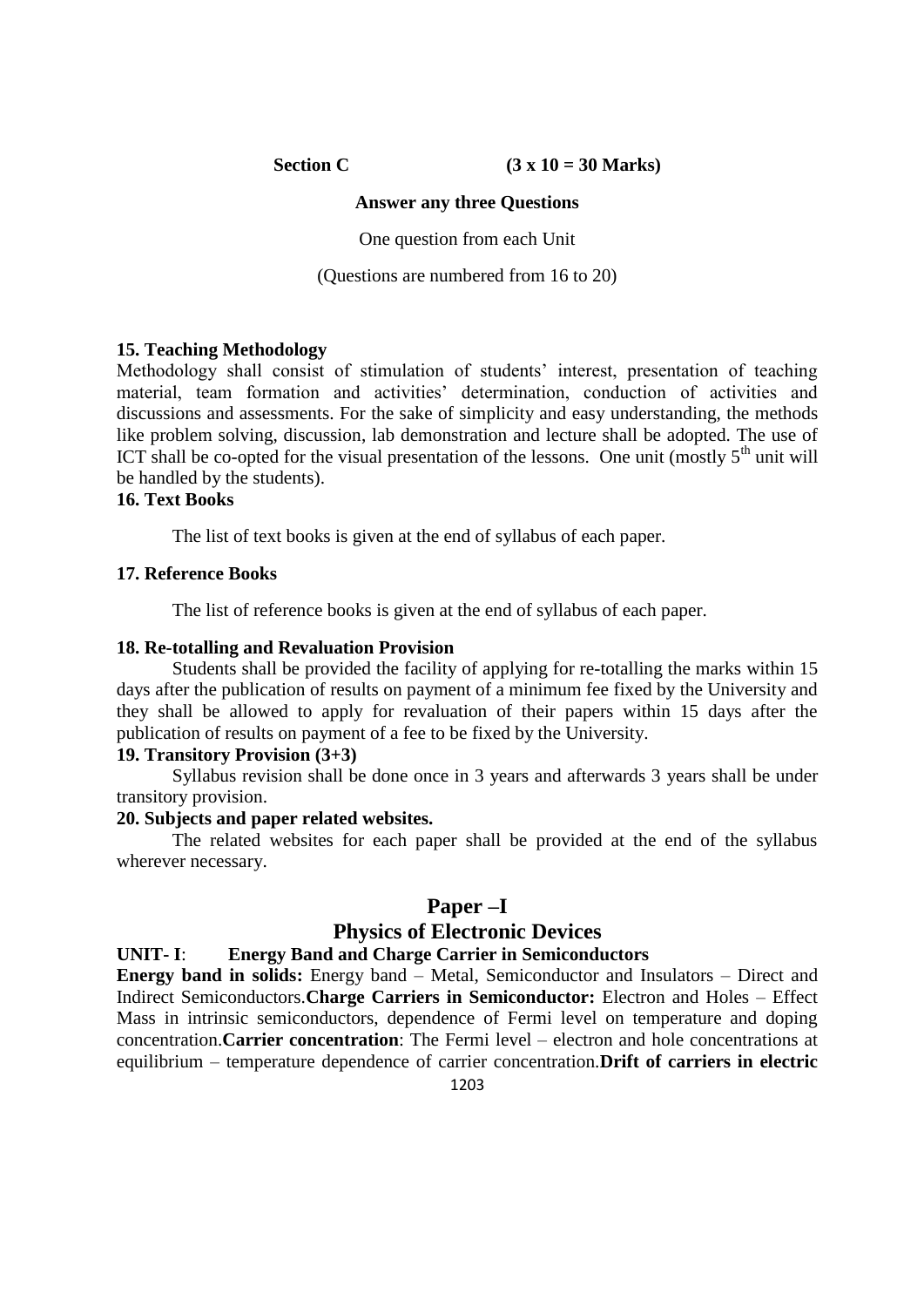field: conductivity and mobility – drift – effect of temperature and doping on mobility. (qualitative only)

## **UNIT-II: Excess Carriers in Semiconductors**

**Luminescence:** Photoluminescence – Electroluminescence – Carrier Lifetime and Photoconductivity – direct recombination of electrons and holes – indirect recombination; trapping – photoconductivity devices – Diffusion of Carriers – diffusion processes – diffusion and drift of carriers; built-in field – diffusion and recombination –Diffusion length.

## **UNIT-III**: **p-n junction diodes**

PN JUNCTION DIODES: P-N Junction Diode, Depletion region, Barrier Potential, Working in Forward and Reverse bias condition – Junction capacitance, Diode current equation– Effect of temperature on reverse saturation current – construction, working, V-I characteristics and simple applications of varactor diode, Zener diode and Tunnel diode.

## **UNIT-IV: Optoelectronic Devices**

Photodiodes: Current and Voltage in an illumination junction – Solar Cells – Photodetectors - Light Emitting Diodes: Light – Emitting materials – Semiconductor Lasers: population inversion at a junction – Basic of Semiconductor Laser – materials for semiconductor Lasers.

## **UNIT-V:**

Types of FET-Characteristics and Principles of operation of JFET -JFET as an amplifier- CS, CD, CG configuration-Operation of MOSFET as a switch – as a variable resistor – UJT-SCR and it's Characteristics

## **TEXT BOOKS**:

- 1. Ben G Streetman and Sanjay Kumar Banerjee, "Solid State Electronics" 6<sup>th</sup>Edn PHI Unit I – Chapter 3 (relevant sections) Unit  $II$  – Chapter 4 (relevant sections) Unit IV – Chapter 8 (relevant sections)
- 2. Electronic Devices and Circuit Theory --- Robert L. Boylestad& Louis Nashelsky. 2.
- 3. Electronic Devices and Circuits I T.L.Floyd- PHI Fifth Edition

## **BOOKS FOR REFERENCE:**

- 1. S.Salivahanan, N. Suresh Kumar and A. Vallavaraj "Electronic divces and circuits" TMH(1998)
- 2. Millman and Halkias, "Electronics Devices and Circuicts"- McGraw Hill, V reprint 1993,
- 3. Boylestsd. L.Robert and Nashalsky Louis, "Electronic devices and Circuit theory", PHI 1997.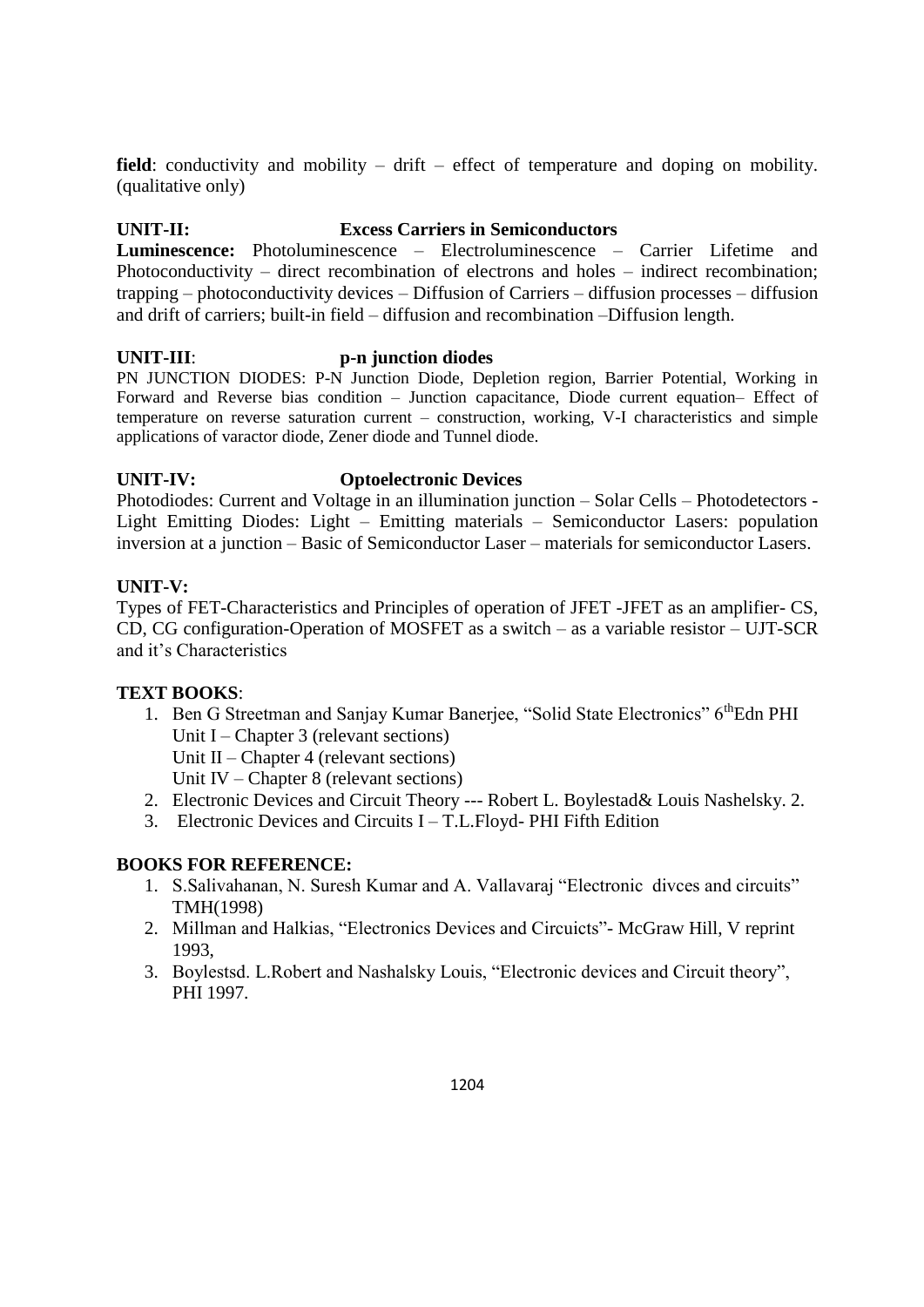## **PAPER – II**

## **APPLICATION OF ELECTRONICS DEVICES AND INSTRUMENTATION**

## **UNIT- I:**

**DC indicating instruments**- Galvanometer- Moving coil mechanism- Sensitivity and resolution – DC ammeter and voltmeter- Ohmmeter-Multimeters, DVM - AC indicating instruments-electrodynamometer- Moving iron and rectifier types - electrostatic voltmeter-Watt-hour meter, Principles and applications.

## **UNIT- II:**

**Oscilloscope** – Basic operation – Detection and sensitivity - Principles of storage oscilloscope and sampling Oscilloscope. Use of oscilloscope in measurement of Waveform, frequency, phase difference - lock-in amplifier, frequency, response analyser.

## **UNIT- III:**

**Transducer and sensors:** Classification of Transducers –Active, Passive transducers- Basic Requirements of Transducers- Strain gauge – Types of strain gauges-Operation of Strain gauge – Piezo electric pressure Transducers – thermistors- thermocouple- Resistive type thermometer- platinum resistance thermometer.

## **UNIT- IV:**

**Bio-potential Recorder:**Characteristic recording system-Electrocardiography(ECG) Electroenchalograph(EEG)-<br>Electromyograph(EMG)-Electroretinograph(ERG) and Electroculograph(EOG) – Ultrasound scanner.

## **UNIT- V**:

**Electrical Appliances:** Refrigerator,air conditioner(both Window and Split), Home security System, CCTV, Vacuum Cleaner, Microwave Oven-Electric water heater - General principles and working.

## **BOOKS FOR STUDY/ REFERENCE**

- 1. M. Arumugam Biomedical instrumentation
- 2. A.K Sawhney –couse in electrical and electronic measurements and instruments
- 3. V.K Metha- Principles of Electronics
- 4. J.J Brophy Basic electronics for Scientist
- 5. W.D. Cooper Electronic instrumentation and measurements techniques.
- 6. C.S Rangan, V.S.T.V Mani and G.K Sharma Instrumentation devises and system
- 7. S.Salivahanan. N.sureshkumar Electronic devices and circuits
- 8. R.P Bali consumer Electronics Pearson Edition (2008)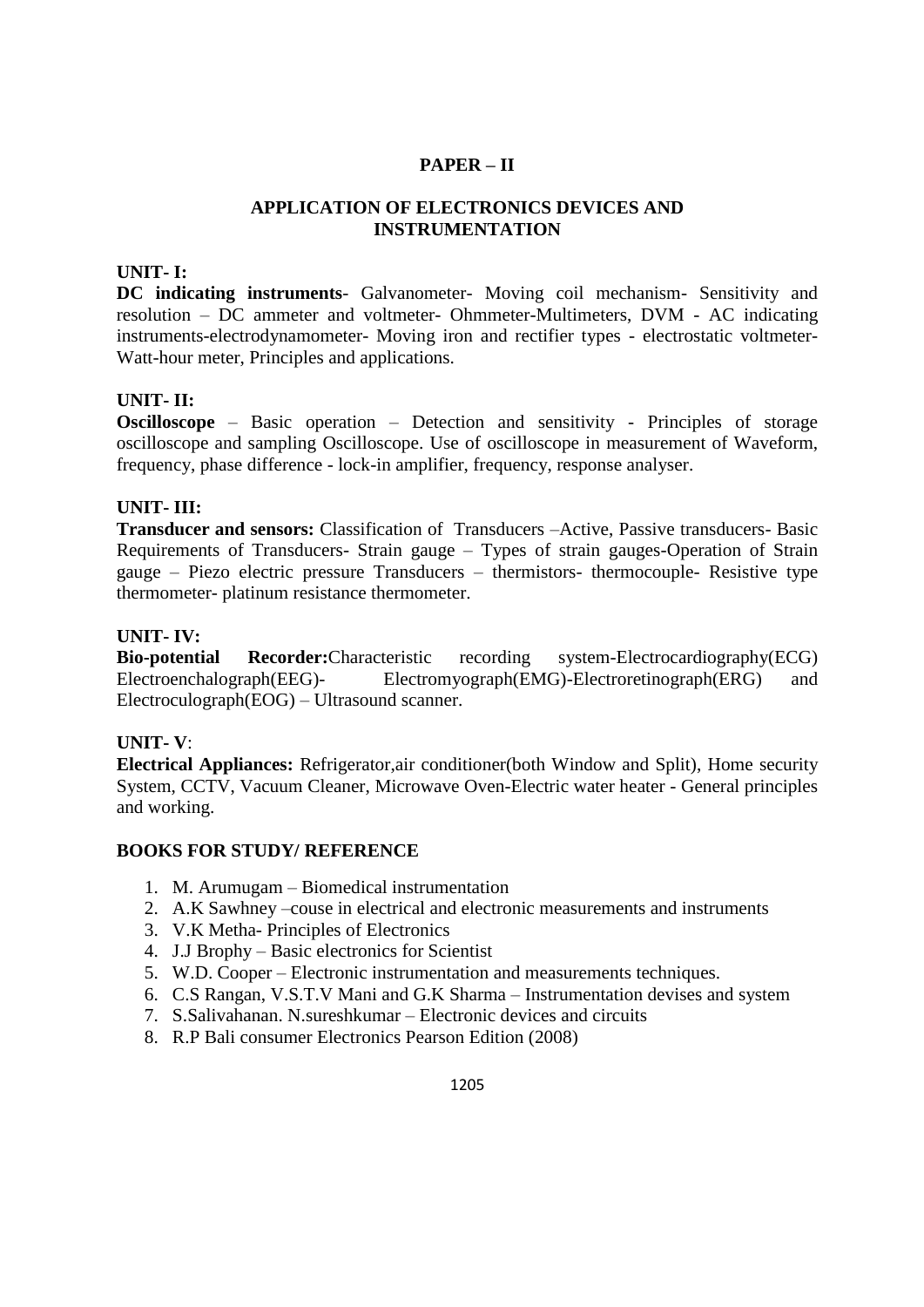## **PAPER-III**

## **LINEAR INTEGRATED CIRCUITS**

#### **UNIT- I:**

**Operational Amplifier:** Functional Block diagram- Characteristics of an ideal operational amplifier.**Operational Amplifier Characteristics:** Open loop gain-CMRR-offset current-Input and output offset voltages - Offset compensation techniques – frequency response characteristics – stability- limitation –Frequency compensation-Slew rate - transfer characteristics.

## **UNIT-II:**

**Application of Operational Amplifier I:**Inverting and Non-Inverting amplifiers - voltage follower- Summing amplifier-Differential amplifier-Instrumentation amplifier-Integrator and Differentiator- Voltage to Current, Current to Voltage convertors.

#### **UNIT-III:**

**Application of Operational amplifiers II:**Sinusoidal oscillator-Active filter-Design of low pass - high pass - wide band pass - narrow band pass - notch and band stop filters.

#### **UNIT-IV:**

**Application of Operational amplifiers III:**Voltage regulator - Comparators- Zero crossing detector-Sample and hold circuit- Precision rectifier- Active peak detector - Clipper and Clamper - Logarithmic and Exponential amplifier.

## **UNIT-V:**

**IC 555 Timer**: Timer functional block diagram and description –Monostable – Astable– bistableoperations – Voltage Controlled Oscillator – Digital to Analog convertor - Comparator – Voltage to Frequency convertor – Frequency to Voltage convertor.

## **BOOKS FOR STUDY/ REFERENCE**

- 1. Gayawad A.R " OP-Amps and linear Integrated Circuits", Prentice Hall of India. Third Edition, New Delhi, 1993.
- 2. Coughlin F.R and Driscoll F.F " Operational Amplifiers and linear Integrated Circuits"PHI. III Ed, 1997.
- 3. Miliman and Halkias- McGrawHill.-Integrated Electrtonics-Analog and Digital circuits & System.
- 4. Roy Choudhury and shail Jain "linear Integrated Circuits".Wiley Eastern Ltd.1991.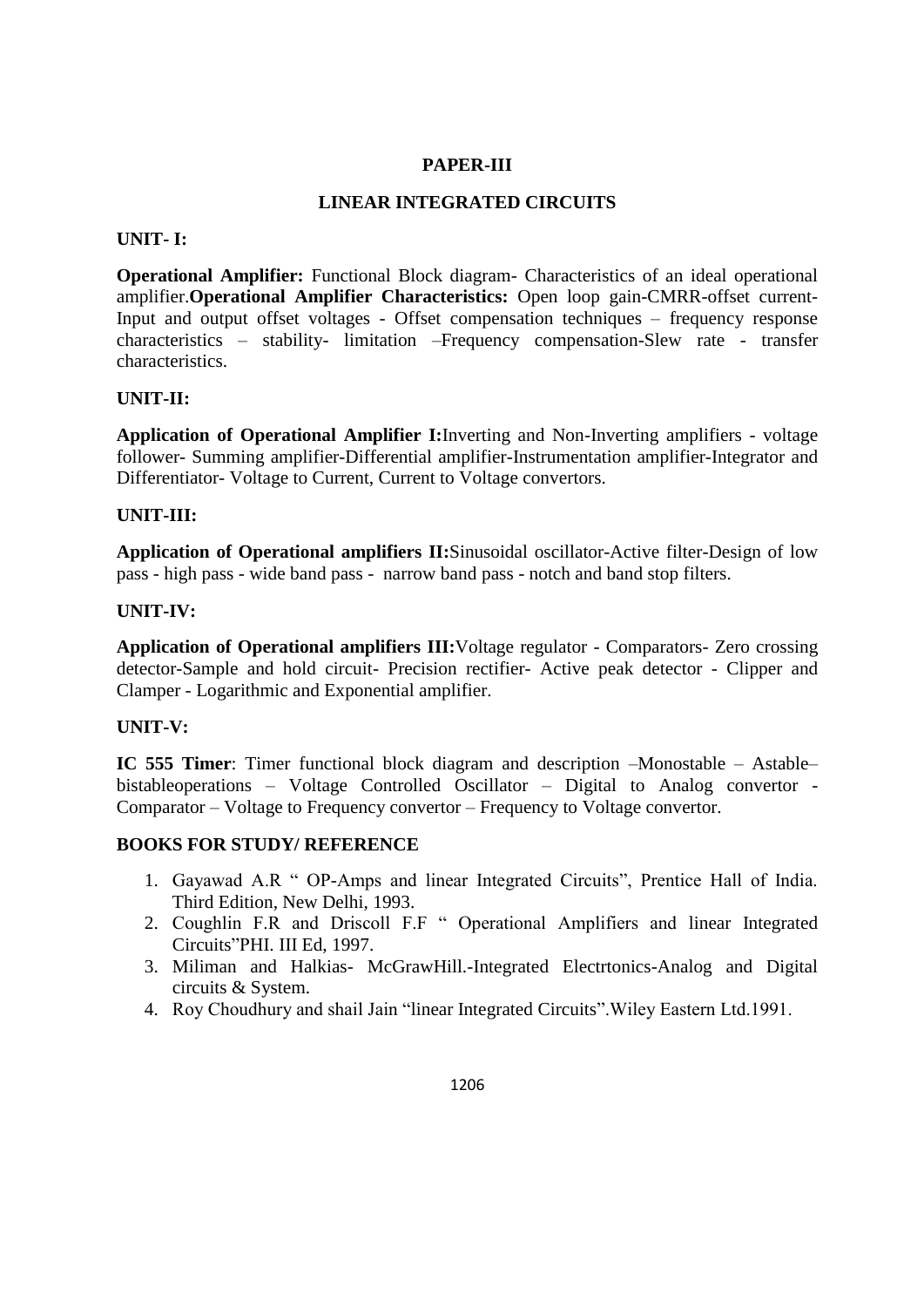## **PAPER – IV ELECTRONIC COMMUNICATION**

## **UNIT-I:**

**Introduction** and block diagram of generalized communication system, role of each block viz. Information source, transmitter, channel/ communication media and receiver.Types of communication systems–simplex and duplex systems, analog and digital systems.Electromagnetic spectrum used in communication, concept of bandwidth.

## **UNIT-II:**

**Modulation -** Need of modulation and types of modulation. Amplitude Modulution-Principle -mathematical expression- modulation index- percentage (%) modulation- side bands and frequency spectrum- power distribution. Concepts ofDSB, SSB & VSB.

## **UNIT-III:**

**Frequency Modulation** – Principle - mathematical expression, modulation index, side bands.Comparison of AM and FM.**AM & FM Broadcast Transmitters** – Block diagram and working of each block.**Demodulation -** Amplitude demodulation (Diode detector), Frequency demodulation (Foster Seeley discriminator)

## **UNIT-IV:**

**Digital communication**-baseband transmission and reception-digital carrier system-PCM, Delta modulation, generation and demodulation, Signal to Noise ratio - Digital modulation schemes-ASK, FSK, PSK, WDM(Qualitative Only)

## **UNIT-V:**

(Block diagram approach only) **Microwave communication** – transmitter-receiver - repeater, Satellite communication-Optical fibre link, satellite system - Cellular radio system-**Global system for mobile(GSM)** – CDMA-GPRS-EDGE-Miscellaneous Mobile system

## **BOOKS FOR STUDY/ REFERENCE**

- 1. Communication Electronics Frenzel 3rd Edition (MGH)
- 2. Electronic Communication Roddy&Colins (PHI)
- 3. Principles of Communication Anokh Singh
- 4. W. Tomasi, Electronic Communication System, Pearson Education, Delhi, 2001
- 5. K.N.Hari Bhatt, Analog Communications, Sanguine Technical Publishers,2008
- 6. D. Patranabis, Telemetry principles, Tata McGraw Hill, New Delhi, 1999
- 7. Mobile Cellular Telecommunication William C.Y Lee-II Edition -2006 –TMH(Unit-V)

## **PRACTICAL – LABI ELECTRONICS DEVICES AND CIRCUIT LAB**

## **Any 12 experiments**

- 1. Measurements of R,C,L
- 2. Measurements of R,C,L using bridge